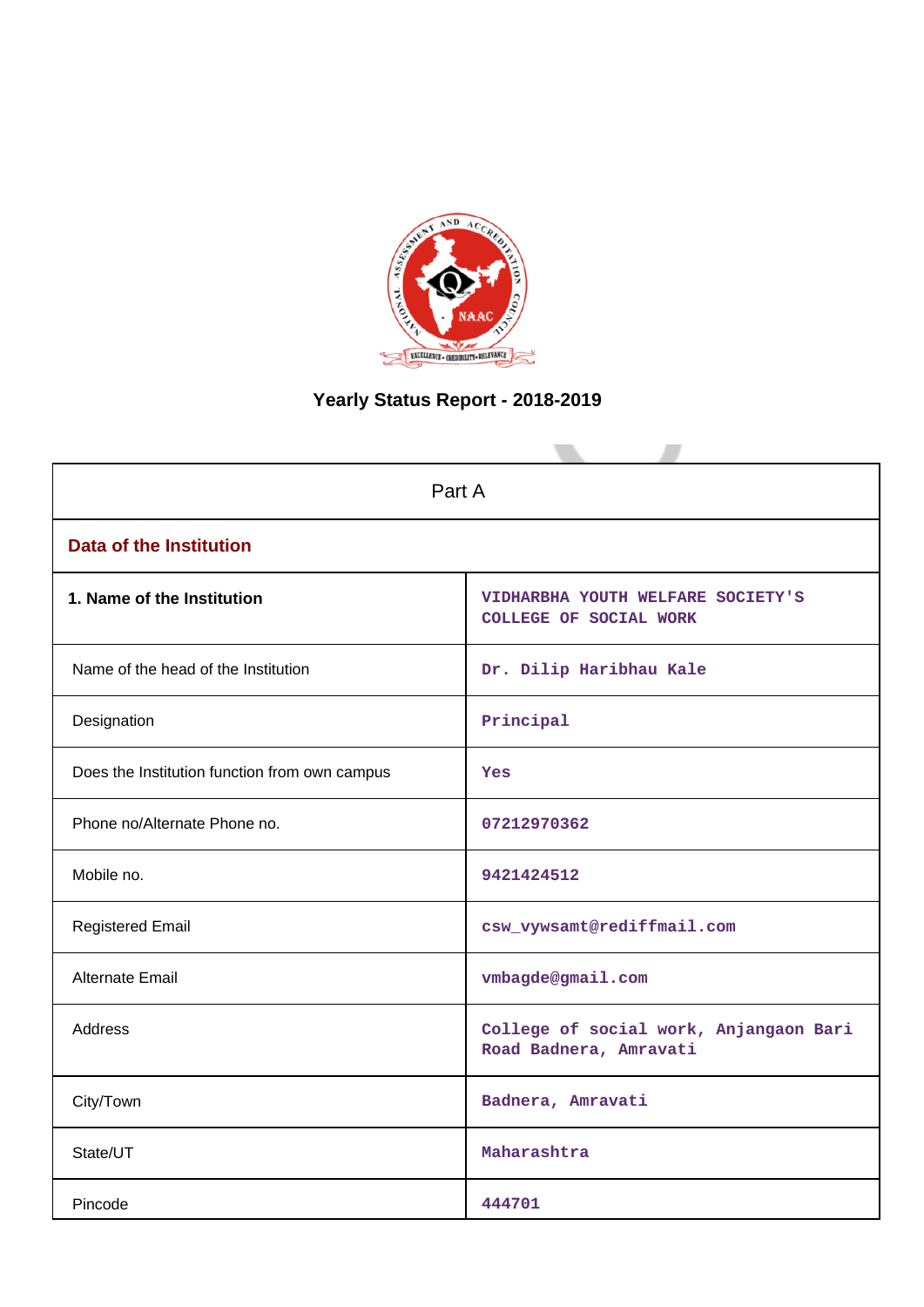| 2. Institutional Status                                                  |                                                                                                 |
|--------------------------------------------------------------------------|-------------------------------------------------------------------------------------------------|
| Affiliated / Constituent                                                 | Affiliated                                                                                      |
| Type of Institution                                                      | Co-education                                                                                    |
| Location                                                                 | Urban                                                                                           |
| <b>Financial Status</b>                                                  | Self financed and grant-in-aid                                                                  |
| Name of the IQAC co-ordinator/Director                                   | R. S. Thakur                                                                                    |
| Phone no/Alternate Phone no.                                             | 07212970362                                                                                     |
| Mobile no.                                                               | 8657039260                                                                                      |
| <b>Registered Email</b>                                                  | csw_vywsamt@rediffmail.com                                                                      |
| <b>Alternate Email</b>                                                   | rajthakur2403@gmail.com                                                                         |
| 3. Website Address                                                       |                                                                                                 |
| Web-link of the AQAR: (Previous Academic Year)                           | https://www.vywscswamt.org/uploads/docu<br>ment/CSW - AOAR FINAL 2017-18 1 .pdf                 |
| 4. Whether Academic Calendar prepared during<br>the year                 | Yes                                                                                             |
| if yes, whether it is uploaded in the institutional website:<br>Weblink: | https://www.vywscswamt.org/uploads/docu<br>ment/Academic Calender2018-19 Word-<br>converted.pdf |
| <b>5. Accrediation Details</b>                                           |                                                                                                 |

| Cycle | Grade | <b>CGPA</b> | Year of<br>Accrediation | Validity                 |                          |
|-------|-------|-------------|-------------------------|--------------------------|--------------------------|
|       |       |             |                         | Period From              | Period To                |
|       | $C++$ | 68.00       | 2005                    | $28 - \text{Feb} - 2005$ | $27 - \text{Feb} - 2010$ |
|       | $B+$  | 2.62        | 2017                    | 30-Oct-2017              | $29 - Oct - 2022$        |

**6. Date of Establishment of IQAC 15-Dec-2016**

# **7. Internal Quality Assurance System**

Quality initiatives by IQAC during the year for promoting quality culture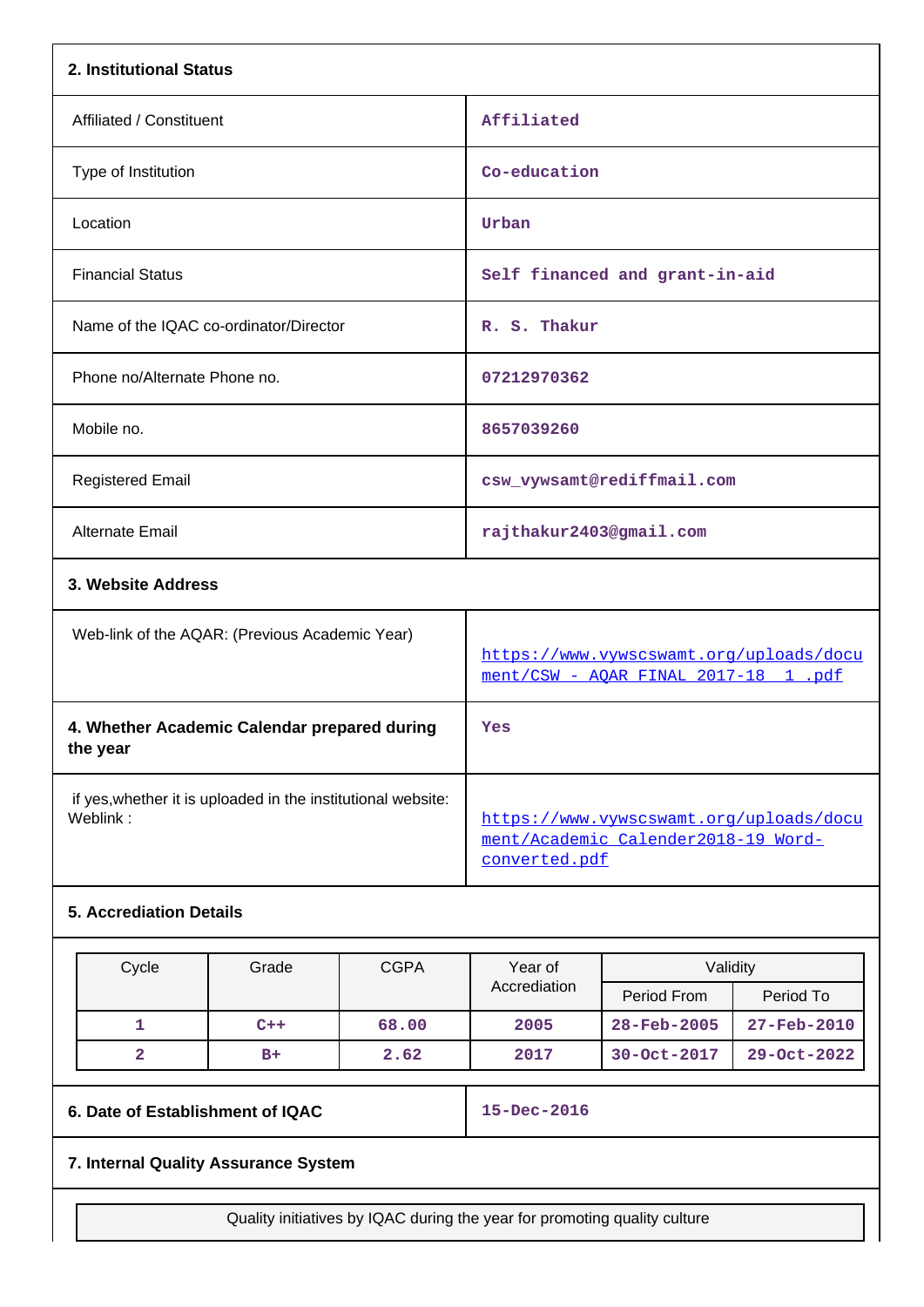| Item /Title of the quality initiative by<br><b>IQAC</b>                                                                                                                                                                                                                                   | Date & Duration               | Number of participants/ beneficiaries |
|-------------------------------------------------------------------------------------------------------------------------------------------------------------------------------------------------------------------------------------------------------------------------------------------|-------------------------------|---------------------------------------|
| Decision was made to<br>improve students-<br>computer ratio in phase<br>manner.                                                                                                                                                                                                           | $24 - Oct - 2018$<br>1        | 10                                    |
| Continues efforts for<br>improvement in social<br>work syllabus has been<br>done through submitting<br>draft syllabus to SGBAU.<br>Beside this two of one<br>faculty were member of ad-<br>hoc committee to<br>reconstruct the social<br>work syllabus.                                   | $06 - May - 2019$<br>1        | $\overline{2}$                        |
| Soft skills development<br>workshop for 4 days to<br>prepare students for the<br>job search and job<br>hunting.                                                                                                                                                                           | $22 - \text{Mar} - 2019$<br>4 | 49                                    |
| Students exchange<br>programme conducted in<br>which students got<br>exposure Nagpur based<br>social work colleges.                                                                                                                                                                       | $28 - Dec - 2018$<br>2        | 27                                    |
| Decision was made to take<br>efforts to get the<br>approval of 12 B to<br>college.                                                                                                                                                                                                        | $24 - Oct - 2018$<br>1        | 10                                    |
| Research facilities &<br>support has been extended<br>through which college has<br>got SGBAU research centre<br>for Ph. D. in social<br>work. Also college has<br>got 1 major research<br>project supported by<br>TRTI. College facilities<br>are encouraged to apply<br>for MRP & Resear | $14 - Jun - 2018$<br>180      | 58                                    |
| Approval and Initiation<br>of field action project<br>at Bahilolpur (Paradhi<br>Beda),                                                                                                                                                                                                    | $24 - Oct - 2018$<br>1        | 10                                    |
| Feedback from all<br>stakeholders collected,<br>analyzed and used for<br>improvements                                                                                                                                                                                                     | $12 - Jan - 2019$<br>2        | 199                                   |
| Decision on Timely<br>submission of Annual<br>Quality Assurance Report<br>(AQAR) to NAAC                                                                                                                                                                                                  | $24 - Oct - 2018$<br>1        | 10                                    |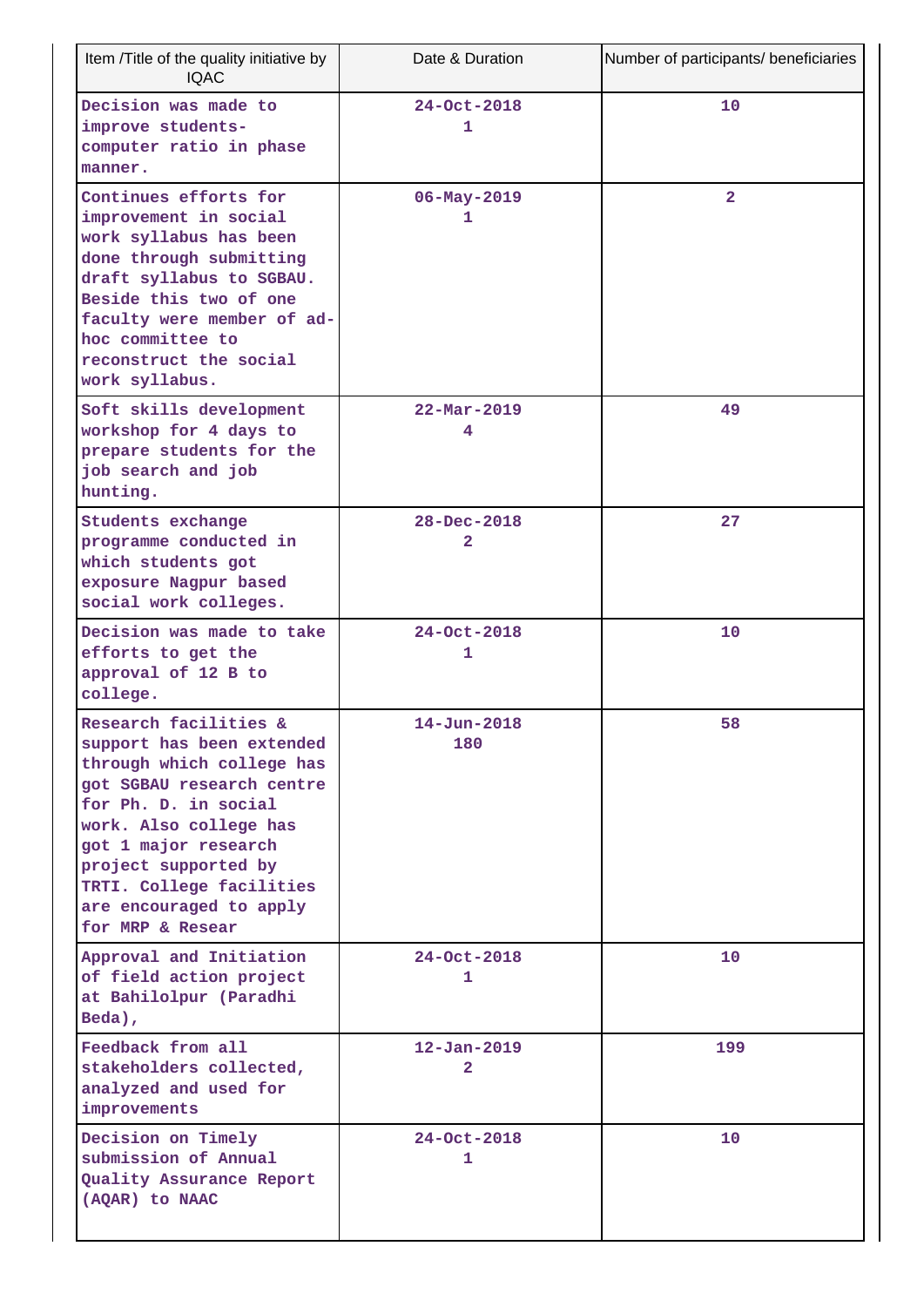| Regular meeting of    | 24-Oct-2018 |  |
|-----------------------|-------------|--|
| Internal Quality      |             |  |
| Assurance Cell (IQAC) |             |  |

[View File](https://assessmentonline.naac.gov.in/public/Postacc/Quality_Initiatives/4998_Quality_Initiatives.docx)

# **8. Provide the list of funds by Central/ State Government- UGC/CSIR/DST/DBT/ICMR/TEQIP/World Bank/CPE of UGC etc.**

| Institution/Departmen<br>t/Faculty                                                                                 | Scheme                     | <b>Funding Agency</b><br>TRTI, PUNE<br>Collector<br>office,<br>Amravati |                 | Year of award with<br>duration | Amount  |
|--------------------------------------------------------------------------------------------------------------------|----------------------------|-------------------------------------------------------------------------|-----------------|--------------------------------|---------|
| College of<br>Social Work,<br><b>Badnera</b>                                                                       | Major Research<br>Project  |                                                                         |                 | 2018<br>180                    | 1850000 |
| College of<br>Social Work,<br><b>Badnera</b>                                                                       | Minor Research<br>Project  |                                                                         |                 | 2019<br>120                    | 400000  |
| NSS Unit<br>College of<br>Social Work,<br><b>Badnera</b>                                                           | National<br>Service Scheme |                                                                         | SGBAU, Amravati | 2019<br>60                     | 65700   |
|                                                                                                                    |                            |                                                                         | View File       |                                |         |
| 9. Whether composition of IQAC as per latest<br><b>NAAC</b> guidelines:                                            |                            |                                                                         | Yes             |                                |         |
| Upload latest notification of formation of IQAC                                                                    |                            |                                                                         | View File       |                                |         |
| 10. Number of IQAC meetings held during the<br>year :                                                              |                            |                                                                         | 1               |                                |         |
| The minutes of IQAC meeting and compliances to the<br>decisions have been uploaded on the institutional<br>website |                            |                                                                         | Yes             |                                |         |
| Upload the minutes of meeting and action taken report                                                              |                            |                                                                         | View File       |                                |         |
| 11. Whether IQAC received funding from any of<br>the funding agency to support its activities<br>during the year?  |                            |                                                                         | <b>No</b>       |                                |         |

# **12. Significant contributions made by IQAC during the current year(maximum five bullets)**

**1. Staff Council meetings, field work meetings continued to plan the academic field work activities also evaluation process is strengthened.**

**2. Initiated field action project called 'Hum Log' at Pardhi beda Bahilolpur.**

**3. Feed back system has been strengthened through parents meeting, students & Alumni meetings.**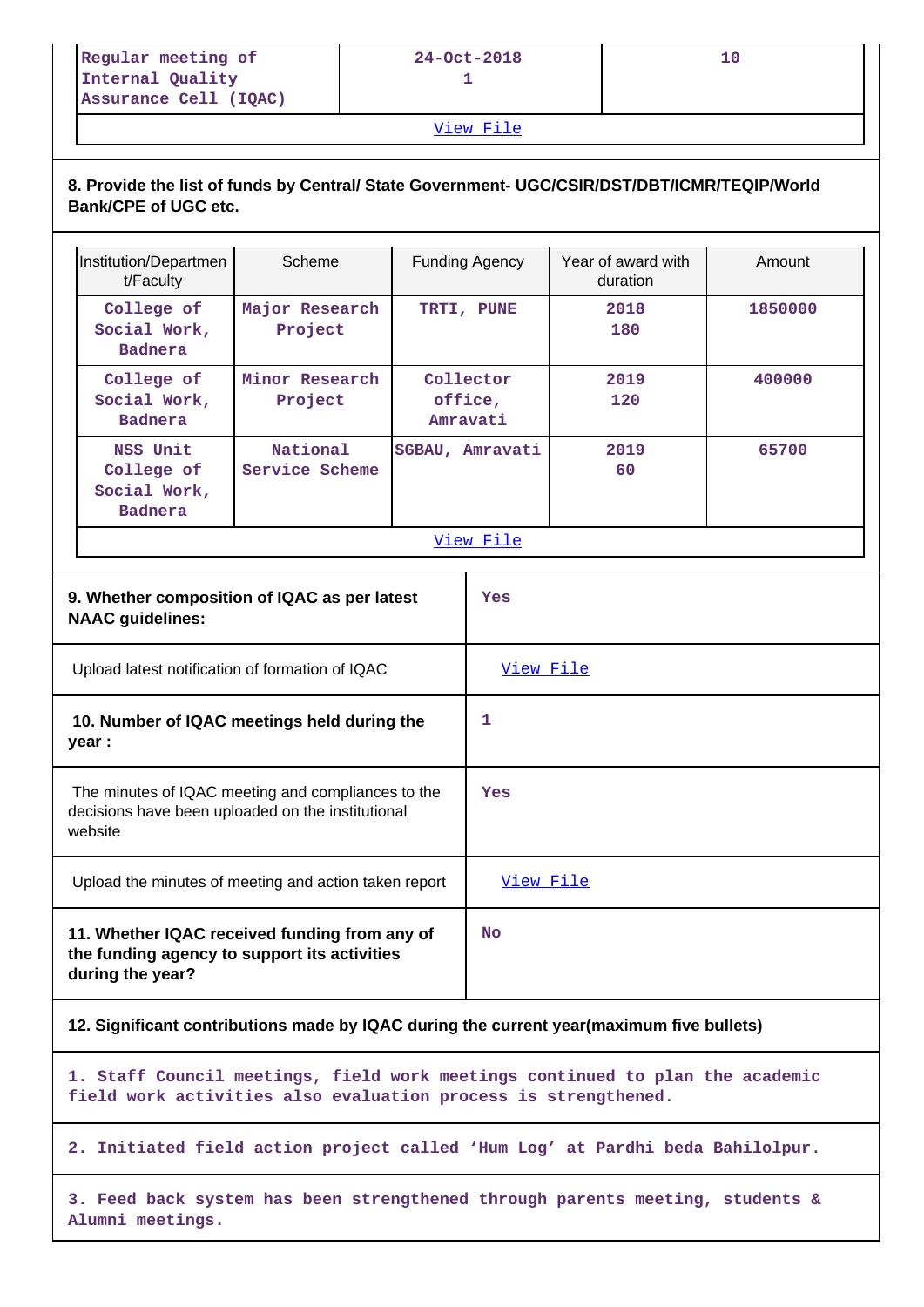**4. Continues efforts for improvement in social work syllabus has been done through submitting draft syllabus to SGBAU. Beside this two of one faculty were member of ad-hoc committee to reconstruct the social work syllabus.**

**5. Research facilities & support has been extended through which college has got SGBAU research centre for Ph. D. in social work. Also college has got 1 major research project supported by TRTI. College facilities are encouraged to apply for MRP & Research work.**

# [View File](https://assessmentonline.naac.gov.in/public/Postacc/Contribution/4998_Contribution.xlsx)

### **13. Plan of action chalked out by the IQAC in the beginning of the academic year towards Quality Enhancement and outcome achieved by the end of the academic year**

| Plan of Action                                                                                                                                                                                                                                                   | Achivements/Outcomes |
|------------------------------------------------------------------------------------------------------------------------------------------------------------------------------------------------------------------------------------------------------------------|----------------------|
| Researsh Project on korku tribes is<br>being conducted with support o TRTI<br>which is in process.                                                                                                                                                               | Done                 |
| Alumin Association meeting was<br>organized 12 Jan. 2019 are 35 alumini<br>attainted the mitting it was decided in<br>the mitting to up lift the professional<br>social work educational status and work<br>for employment generations for the<br>needy students | Done                 |
| Soft skill development workshop was<br>conducted for students of final year UG<br>$&$ PG                                                                                                                                                                         | Done                 |
| Students exchange programme conducted<br>in which students got exposure Nagpur<br>based social work colleges                                                                                                                                                     | Done                 |
| Various students' development<br>activities were conducted for the<br>development of the students as per the<br>planning and schedule.\                                                                                                                          | Done                 |
| PTA (Parents teachers association)<br>Meeting and Field work supervisor<br>meeting were conducted as per the<br>academic plan                                                                                                                                    | Done                 |
| All the field work activities completed Done<br>as per the field work manual following<br>the given schedule.                                                                                                                                                    |                      |
| Field action project at Bahilolpur<br>started entry print programme work<br>conducted though village placement &<br>other field work Activity.                                                                                                                   | Done                 |
| Teacher's evaluation by the students<br>was done with help of students feedback<br>form and analysis report was prepared<br>and presented before principal and                                                                                                   | Done                 |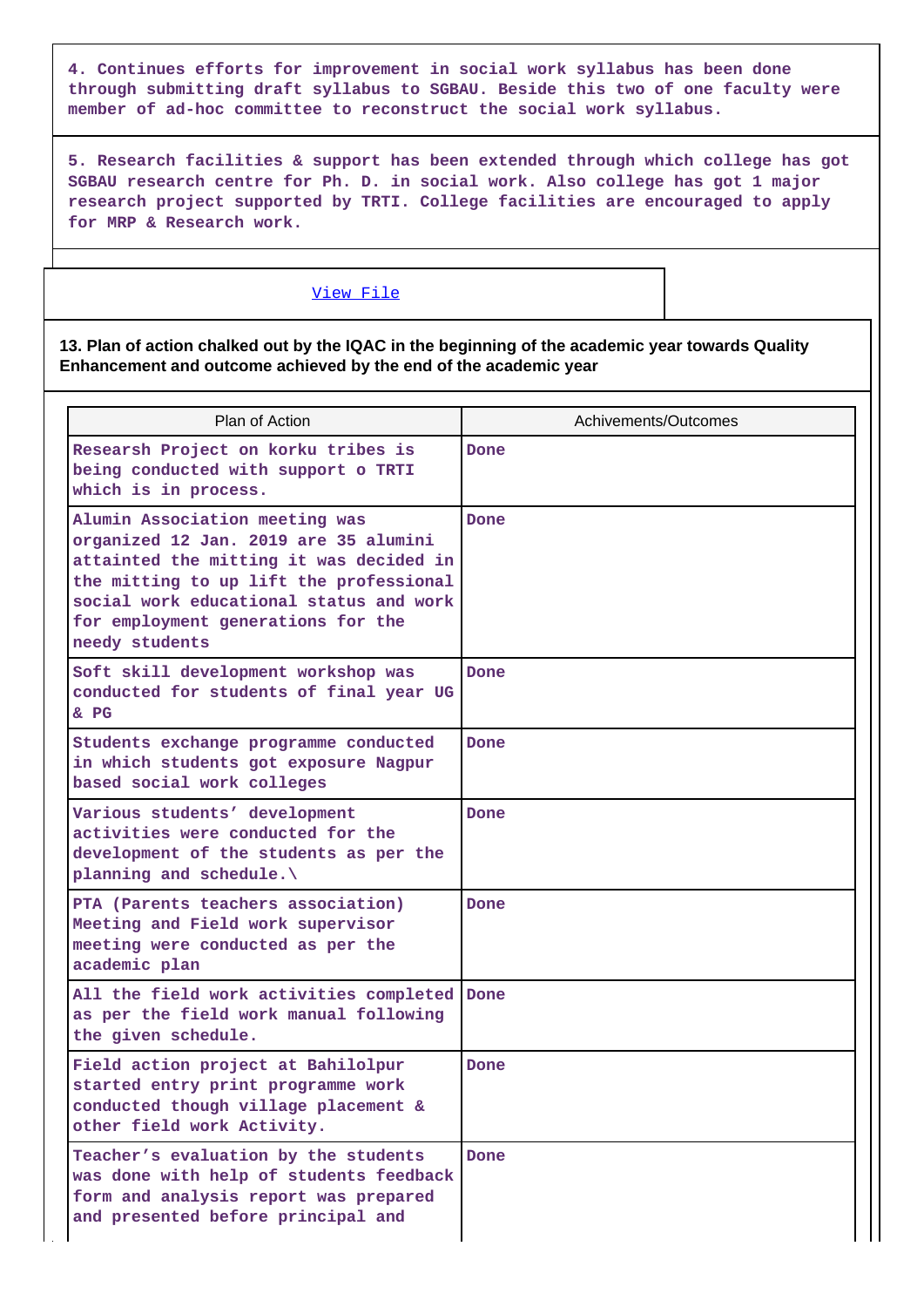|                    | IQAC.                                                                                                                                                                       |                                                                                                                                                                                                                                                                                                                                                                                                                                                                                                                                                                                                                                  |  |  |
|--------------------|-----------------------------------------------------------------------------------------------------------------------------------------------------------------------------|----------------------------------------------------------------------------------------------------------------------------------------------------------------------------------------------------------------------------------------------------------------------------------------------------------------------------------------------------------------------------------------------------------------------------------------------------------------------------------------------------------------------------------------------------------------------------------------------------------------------------------|--|--|
|                    | All the admission process of BSW, MSW<br>MA sociology are done as per the<br>guideline of SGBAU Govt. of Maharashtra<br>and as per the schedule of the academic<br>calendar | Done<br>View File                                                                                                                                                                                                                                                                                                                                                                                                                                                                                                                                                                                                                |  |  |
|                    |                                                                                                                                                                             |                                                                                                                                                                                                                                                                                                                                                                                                                                                                                                                                                                                                                                  |  |  |
|                    | 14. Whether AQAR was placed before statutory<br>body?                                                                                                                       | <b>No</b>                                                                                                                                                                                                                                                                                                                                                                                                                                                                                                                                                                                                                        |  |  |
|                    | 15. Whether NAAC/or any other accredited<br>body(s) visited IQAC or interacted with it to<br>assess the functioning?                                                        | <b>No</b>                                                                                                                                                                                                                                                                                                                                                                                                                                                                                                                                                                                                                        |  |  |
|                    | 16. Whether institutional data submitted to<br><b>AISHE:</b>                                                                                                                | Yes                                                                                                                                                                                                                                                                                                                                                                                                                                                                                                                                                                                                                              |  |  |
|                    | Year of Submission                                                                                                                                                          | 2019                                                                                                                                                                                                                                                                                                                                                                                                                                                                                                                                                                                                                             |  |  |
| Date of Submission |                                                                                                                                                                             | $15 - \text{Feb} - 2019$                                                                                                                                                                                                                                                                                                                                                                                                                                                                                                                                                                                                         |  |  |
|                    | 17. Does the Institution have Management<br><b>Information System?</b>                                                                                                      | Yes                                                                                                                                                                                                                                                                                                                                                                                                                                                                                                                                                                                                                              |  |  |
|                    | If yes, give a brief descripiton and a list of modules<br>currently operational (maximum 500 words)                                                                         | MIS System College has legal MIS system<br>in office. Office work like admission,<br>Inward, Outward and Accounting etc.<br>records has been maintained through<br>softwares. We use ERP software prepare<br>student statistics various other data<br>using computers and also upload it on<br>various govt. websites. College also<br>generate salary bill, salary statement,<br>students admission list, various<br>notices and other work related to<br>college using computers and maintain<br>its backups. We have purchased legal<br>MIS Software from Dotcom pvt.ltd.<br>Library has Libman software for various<br>uses. |  |  |
|                    |                                                                                                                                                                             | Part B                                                                                                                                                                                                                                                                                                                                                                                                                                                                                                                                                                                                                           |  |  |

# **CRITERION I – CURRICULAR ASPECTS**

# **1.1 – Curriculum Planning and Implementation**

 1.1.1 – Institution has the mechanism for well planned curriculum delivery and documentation. Explain in 500 words

 **College constitutes various committees in the college council meeting for effective implementation of curricular and academic programmes. Academic planning committee is a key committee which prepares time table for daily teaching activities in the college. Academics planning committee also**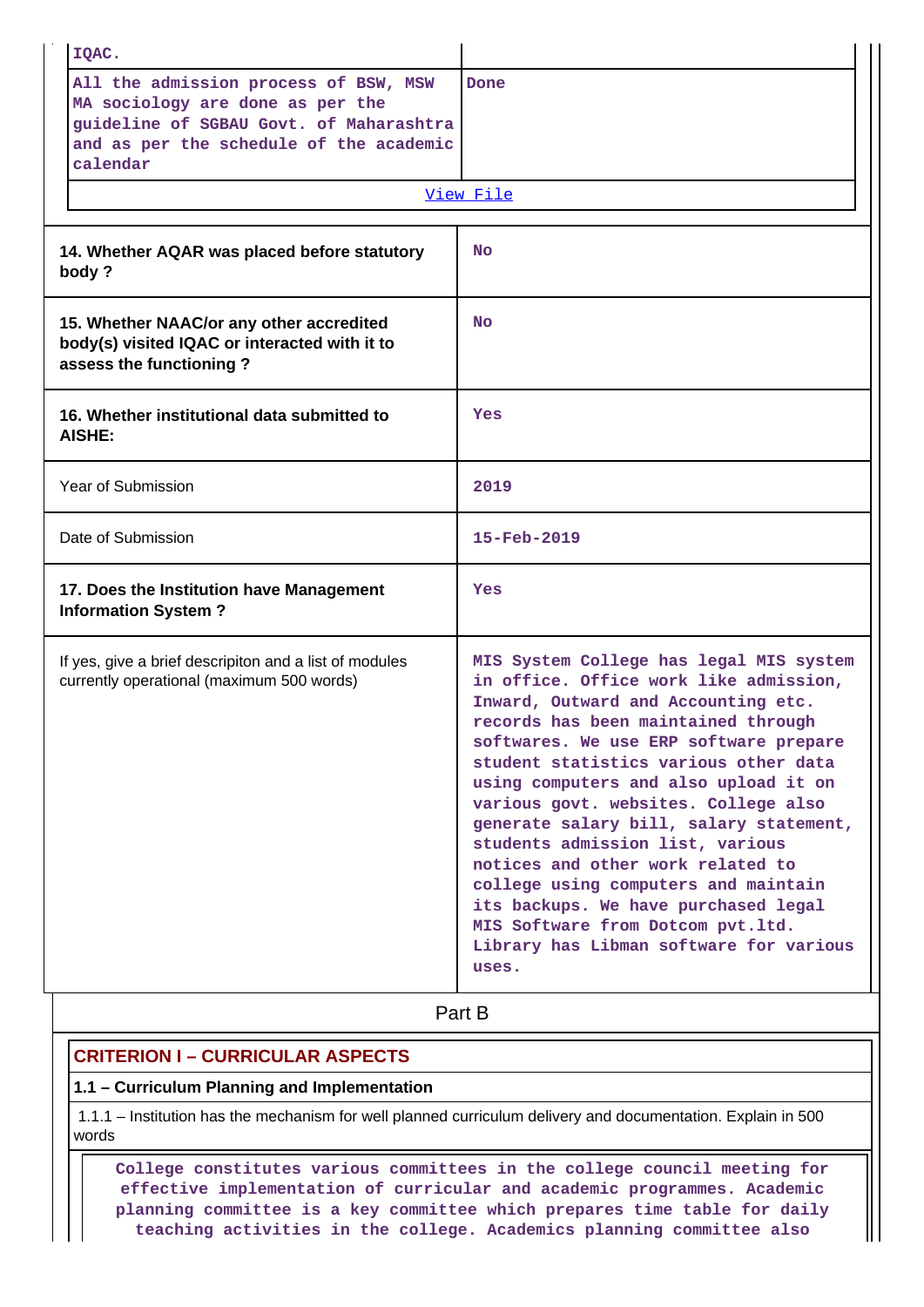**undertakes allotment of the subjects to the faculty members considering their expertise further staff council also organize regular meetings to discuss the curricular requirements whenever there is change in the syllabus time table workload and follow up of syllabus and fieldwork. Academic calendar for social work practice win and annual teaching plans are prepared prior to commencement of new session. The changes in the planning are adopted if required in accordance with the university syllabus prepared by the board of studies University prescribed syllabus is translated into Marathi and Hindi language for convenience of other medium students. Manual are prepared for effective implementation of curriculum requirements of social work practicum and research. Periodic reviews are taken by the principal and academic planning committee feedback from collects from students is obtained yearly and the teacher are communicated with the inputs received in the process. Feedback is sought in the class by the respective teachers in formally so as to understand the learning by students. At the college level infrastructural and ICT facilities are provided by the institution sufficient number of books, journals and E-resources are made available in the KRC (Knowledge resource centre). Internet and Wi-Fi facility is available for students and staff. Seminars, workshops, skill labs and conference are regularly organized on relevant contemporary issues by inviting experts in respective fields Orientation programmes about the course is given in the starting of academies session regular individual & groups conferences with college supervisors and mentors help the students to translate theory into practice effectively. Continuous feedback is sought from students through assignments, classroom presentations. Class tests, PPT, Presentation of the fieldwork displays, and exhibition. Group research at UG level and Individual research at PG level is compulsory supervisors monitor learning of research process by the student workshops are also periodically organized to ensure that the students learn the research process. Preparatory viva is conducted along with assignments and internal vivavoce etc. In social work practicum stress is given on fieldwork reports, group conferences and individual conferences skill labs workshop, extension activities are based on allied themes form curriculum, Mechanisms like Mid-term evaluation, agency supervisors feedback, classrooms presentation, self appraisal forms of performance in social work practicum filled by each students at the end of the academic session are used to ensure the achievement of objective of curriculum. For curriculum Enrichment College regularly organize talks, seminars, exposure visits and programme based on various current issues which are also a part of the curriculum of the students. The students are helped to translate the theory into practice though the activities of the field action project, Participation in different social activities, networking with various GO's and NGO's Block placement.**

| 1.1.2 – Certificate/ Diploma Courses introduced during the academic year                                                                                                 |                                                                       |                                    |          |                                                 |                      |  |  |
|--------------------------------------------------------------------------------------------------------------------------------------------------------------------------|-----------------------------------------------------------------------|------------------------------------|----------|-------------------------------------------------|----------------------|--|--|
| Certificate                                                                                                                                                              | Diploma Courses                                                       | Dates of<br>Introduction           | Duration | Focus on employ<br>ability/entreprene<br>urship | Skill<br>Development |  |  |
|                                                                                                                                                                          |                                                                       | No Data Entered/Not Applicable !!! |          |                                                 |                      |  |  |
| 1.2 - Academic Flexibility                                                                                                                                               |                                                                       |                                    |          |                                                 |                      |  |  |
|                                                                                                                                                                          | 1.2.1 – New programmes/courses introduced during the academic year    |                                    |          |                                                 |                      |  |  |
|                                                                                                                                                                          | Dates of Introduction<br>Programme/Course<br>Programme Specialization |                                    |          |                                                 |                      |  |  |
|                                                                                                                                                                          | No Data Entered/Not Applicable !!!                                    |                                    |          |                                                 |                      |  |  |
| View File                                                                                                                                                                |                                                                       |                                    |          |                                                 |                      |  |  |
| 1.2.2 – Programmes in which Choice Based Credit System (CBCS)/Elective course system implemented at the<br>affiliated Colleges (if applicable) during the academic year. |                                                                       |                                    |          |                                                 |                      |  |  |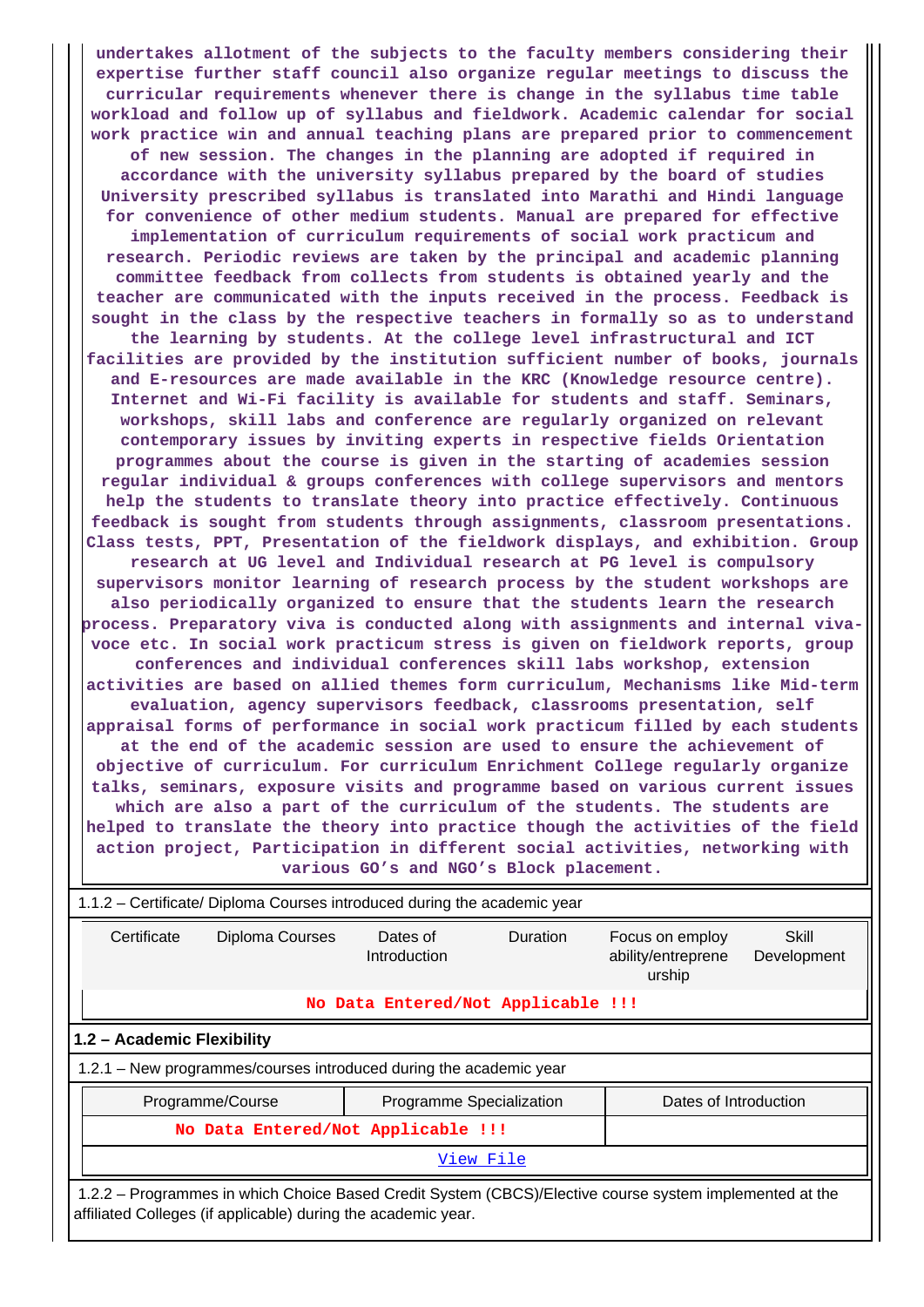| Name of programmes adopting<br>Programme Specialization<br><b>CBCS</b>                                                                                                                                                                                                                                                                                                                                                                                                                                                                                                                                                                                                                                                                                                                                                                                                                                                                                                                                                                                                                                                                                                                                                                                                                                                                                                           |                               |                                    | Date of implementation of<br><b>CBCS/Elective Course System</b> |  |  |  |
|----------------------------------------------------------------------------------------------------------------------------------------------------------------------------------------------------------------------------------------------------------------------------------------------------------------------------------------------------------------------------------------------------------------------------------------------------------------------------------------------------------------------------------------------------------------------------------------------------------------------------------------------------------------------------------------------------------------------------------------------------------------------------------------------------------------------------------------------------------------------------------------------------------------------------------------------------------------------------------------------------------------------------------------------------------------------------------------------------------------------------------------------------------------------------------------------------------------------------------------------------------------------------------------------------------------------------------------------------------------------------------|-------------------------------|------------------------------------|-----------------------------------------------------------------|--|--|--|
| No Data Entered/Not Applicable !!!                                                                                                                                                                                                                                                                                                                                                                                                                                                                                                                                                                                                                                                                                                                                                                                                                                                                                                                                                                                                                                                                                                                                                                                                                                                                                                                                               |                               |                                    |                                                                 |  |  |  |
| 1.2.3 - Students enrolled in Certificate/ Diploma Courses introduced during the year                                                                                                                                                                                                                                                                                                                                                                                                                                                                                                                                                                                                                                                                                                                                                                                                                                                                                                                                                                                                                                                                                                                                                                                                                                                                                             |                               |                                    |                                                                 |  |  |  |
|                                                                                                                                                                                                                                                                                                                                                                                                                                                                                                                                                                                                                                                                                                                                                                                                                                                                                                                                                                                                                                                                                                                                                                                                                                                                                                                                                                                  | Certificate<br>Diploma Course |                                    |                                                                 |  |  |  |
| <b>Number of Students</b>                                                                                                                                                                                                                                                                                                                                                                                                                                                                                                                                                                                                                                                                                                                                                                                                                                                                                                                                                                                                                                                                                                                                                                                                                                                                                                                                                        | 0                             |                                    | 0                                                               |  |  |  |
| 1.3 - Curriculum Enrichment                                                                                                                                                                                                                                                                                                                                                                                                                                                                                                                                                                                                                                                                                                                                                                                                                                                                                                                                                                                                                                                                                                                                                                                                                                                                                                                                                      |                               |                                    |                                                                 |  |  |  |
| 1.3.1 – Value-added courses imparting transferable and life skills offered during the year                                                                                                                                                                                                                                                                                                                                                                                                                                                                                                                                                                                                                                                                                                                                                                                                                                                                                                                                                                                                                                                                                                                                                                                                                                                                                       |                               |                                    |                                                                 |  |  |  |
| <b>Value Added Courses</b>                                                                                                                                                                                                                                                                                                                                                                                                                                                                                                                                                                                                                                                                                                                                                                                                                                                                                                                                                                                                                                                                                                                                                                                                                                                                                                                                                       | Date of Introduction          |                                    | Number of Students Enrolled                                     |  |  |  |
|                                                                                                                                                                                                                                                                                                                                                                                                                                                                                                                                                                                                                                                                                                                                                                                                                                                                                                                                                                                                                                                                                                                                                                                                                                                                                                                                                                                  |                               | No Data Entered/Not Applicable !!! |                                                                 |  |  |  |
|                                                                                                                                                                                                                                                                                                                                                                                                                                                                                                                                                                                                                                                                                                                                                                                                                                                                                                                                                                                                                                                                                                                                                                                                                                                                                                                                                                                  |                               | View File                          |                                                                 |  |  |  |
| 1.3.2 – Field Projects / Internships under taken during the year                                                                                                                                                                                                                                                                                                                                                                                                                                                                                                                                                                                                                                                                                                                                                                                                                                                                                                                                                                                                                                                                                                                                                                                                                                                                                                                 |                               |                                    |                                                                 |  |  |  |
| Project/Programme Title                                                                                                                                                                                                                                                                                                                                                                                                                                                                                                                                                                                                                                                                                                                                                                                                                                                                                                                                                                                                                                                                                                                                                                                                                                                                                                                                                          | Programme Specialization      |                                    | No. of students enrolled for Field<br>Projects / Internships    |  |  |  |
| <b>BSW</b>                                                                                                                                                                                                                                                                                                                                                                                                                                                                                                                                                                                                                                                                                                                                                                                                                                                                                                                                                                                                                                                                                                                                                                                                                                                                                                                                                                       | Group Project                 |                                    | 118                                                             |  |  |  |
| <b>MSW</b>                                                                                                                                                                                                                                                                                                                                                                                                                                                                                                                                                                                                                                                                                                                                                                                                                                                                                                                                                                                                                                                                                                                                                                                                                                                                                                                                                                       | CD/HRM                        |                                    | 75                                                              |  |  |  |
|                                                                                                                                                                                                                                                                                                                                                                                                                                                                                                                                                                                                                                                                                                                                                                                                                                                                                                                                                                                                                                                                                                                                                                                                                                                                                                                                                                                  |                               | View File                          |                                                                 |  |  |  |
| 1.4 - Feedback System                                                                                                                                                                                                                                                                                                                                                                                                                                                                                                                                                                                                                                                                                                                                                                                                                                                                                                                                                                                                                                                                                                                                                                                                                                                                                                                                                            |                               |                                    |                                                                 |  |  |  |
| 1.4.1 - Whether structured feedback received from all the stakeholders.                                                                                                                                                                                                                                                                                                                                                                                                                                                                                                                                                                                                                                                                                                                                                                                                                                                                                                                                                                                                                                                                                                                                                                                                                                                                                                          |                               |                                    |                                                                 |  |  |  |
| <b>Students</b>                                                                                                                                                                                                                                                                                                                                                                                                                                                                                                                                                                                                                                                                                                                                                                                                                                                                                                                                                                                                                                                                                                                                                                                                                                                                                                                                                                  |                               |                                    | Yes                                                             |  |  |  |
| <b>Teachers</b>                                                                                                                                                                                                                                                                                                                                                                                                                                                                                                                                                                                                                                                                                                                                                                                                                                                                                                                                                                                                                                                                                                                                                                                                                                                                                                                                                                  |                               | Yes                                |                                                                 |  |  |  |
| <b>Employers</b>                                                                                                                                                                                                                                                                                                                                                                                                                                                                                                                                                                                                                                                                                                                                                                                                                                                                                                                                                                                                                                                                                                                                                                                                                                                                                                                                                                 |                               |                                    | Yes                                                             |  |  |  |
| Alumni                                                                                                                                                                                                                                                                                                                                                                                                                                                                                                                                                                                                                                                                                                                                                                                                                                                                                                                                                                                                                                                                                                                                                                                                                                                                                                                                                                           |                               | Yes                                |                                                                 |  |  |  |
| Parents                                                                                                                                                                                                                                                                                                                                                                                                                                                                                                                                                                                                                                                                                                                                                                                                                                                                                                                                                                                                                                                                                                                                                                                                                                                                                                                                                                          |                               |                                    | Yes                                                             |  |  |  |
| 1.4.2 – How the feedback obtained is being analyzed and utilized for overall development of the institution?<br>(maximum 500 words)                                                                                                                                                                                                                                                                                                                                                                                                                                                                                                                                                                                                                                                                                                                                                                                                                                                                                                                                                                                                                                                                                                                                                                                                                                              |                               |                                    |                                                                 |  |  |  |
| <b>Feedback Obtained</b>                                                                                                                                                                                                                                                                                                                                                                                                                                                                                                                                                                                                                                                                                                                                                                                                                                                                                                                                                                                                                                                                                                                                                                                                                                                                                                                                                         |                               |                                    |                                                                 |  |  |  |
| 1) 72 students said that the syllabus was covered 85-100 in the class. 2) 63.2<br>students said that teachers prepare for the classes thoroughly. 3) 66.4<br>students said that teachers are always effective to communicate. 4) 72.8<br>students said that teacher's approach to teaching is excellent. 5) 85.6<br>students said that internal evaluation process by teachers is always fair. 6)<br>84 students said that their performance in assignments is discussed with them<br>every time. 7) 90.4 students said that the institute regularly takes active<br>interest in promoting internship, student exchange, and field visit<br>opportunities for students. 8) 76 students said that the teaching and mentoring<br>process in institution significantly facilitates them in cognitive, social and<br>emotional growth. 9) 72 students strongly agreed to the statement that the<br>institution provides multiple opportunities to learn and grow. 10) 93.6<br>students said that teachers every time inform them about their expected<br>competencies, course outcomes and programme outcomes. 11) 90.4 students said<br>that their mentor every time does a necessary follow-up with an assigned task<br>to them. 12) 85.6 students said that the teachers illustrate the concepts<br>through examples and applications every time. 13) 82.4 students said that the |                               |                                    |                                                                 |  |  |  |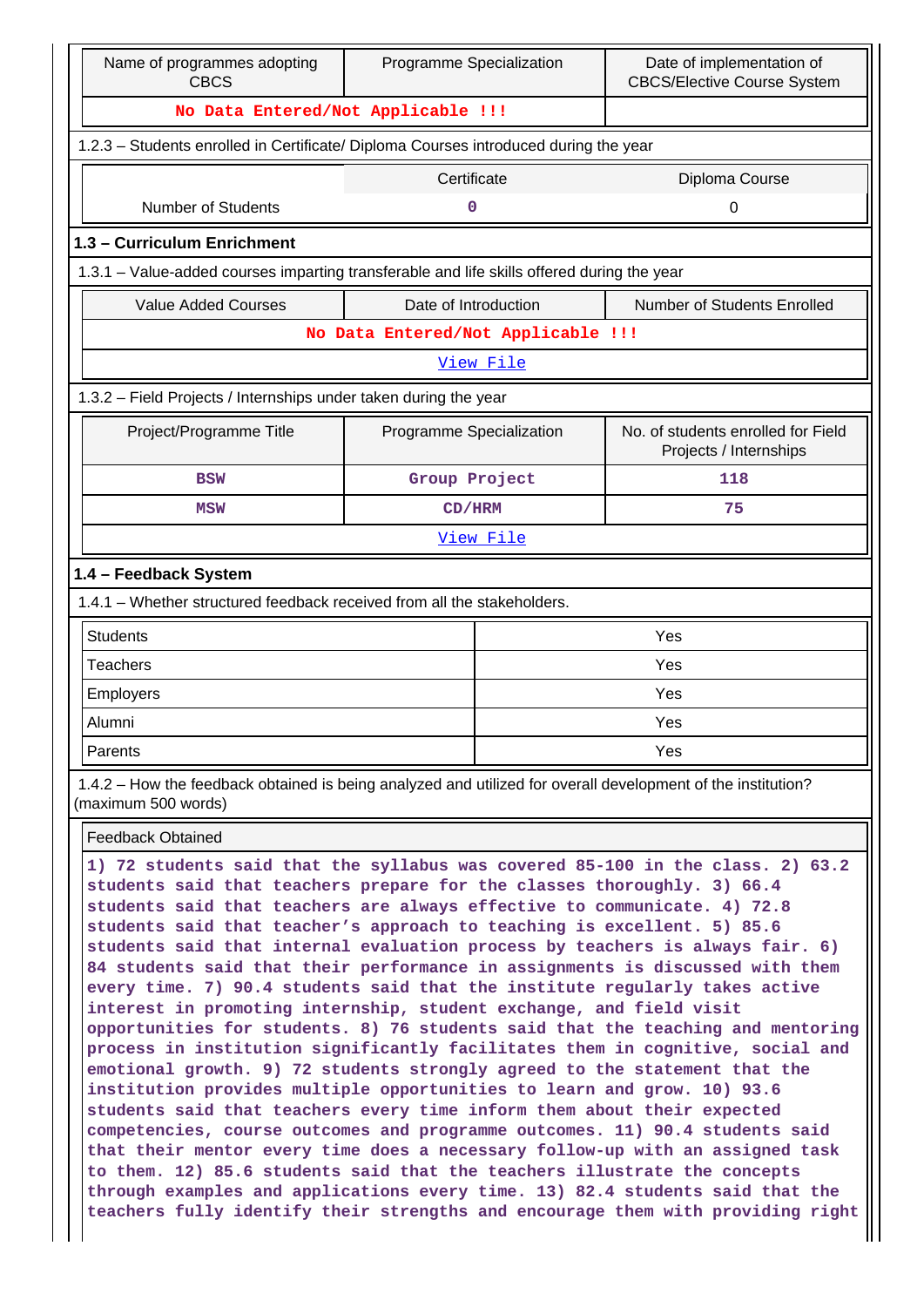**level of challenges. 14) 81.6 students said that teachers are able to identify their weaknesses and help them to overcome them every time. 15) 88 students strongly agreed to the statement that the institution makes effort to engage students in the monitoring, review and continuous quality improvement of the teaching learning process. 16) 90.4 students said that the institute/ teachers use student centric methods, such as experiential learning, participative learning and problem solving methodologies for enhancing learning experiences to a great extent. 17) 86.4 students strongly agreed to the statement that teachers encourage you to participate in extracurricular activities. 18) 88 students said that efforts are made by the institute/ teachers to inculcate soft skills, life skills and employability skills to make them ready for the world of work to a great extent. 19) 83.2 students said that above 90 percent of teachers use ICT tools such as LCD projector, Multimedia, etc. while teaching. 20) 83.2 students strongly agreed to the statement that the overall quality of teaching-learning process in institution is very good. 21) Students were shared three observation / suggestions to improve the overall teaching – learning experience in your institution that are 1) Institution gives importance to Field Work. 2) Good numbers of books are available in college library. 3) Need hostel facility in college. Likewise feedback is taken from Parents, Fieldwork supervisor, Alumini, Improvement in college development is done accordingly.**

# **CRITERION II – TEACHING- LEARNING AND EVALUATION**

### **2.1 – Student Enrolment and Profile**

2.1.1 – Demand Ratio during the year

| Name of the<br>Programme | Programme<br>Specialization     | Number of seats<br>available | Number of<br>Application received | <b>Students Enrolled</b> |
|--------------------------|---------------------------------|------------------------------|-----------------------------------|--------------------------|
| <b>MA</b>                | Sociology                       | 80                           | 46                                | 46                       |
| <b>MSW</b>               | Social Work (CD<br>$\&$ HRM $)$ | 88                           | 241                               | 81                       |
| <b>BSW</b>               | Social Work                     | 160                          | 257                               | 132                      |
|                          |                                 |                              |                                   |                          |

#### [View File](https://assessmentonline.naac.gov.in/public/Postacc/Demand_ratio/4998_Demand_ratio_1584098099.xlsx)

### **2.2 – Catering to Student Diversity**

2.2.1 – Student - Full time teacher ratio (current year data)

| Year | Number of          | Number of          | Number of                          | Number of         | Number of        |
|------|--------------------|--------------------|------------------------------------|-------------------|------------------|
|      | students enrolled  | students enrolled  | fulltime teachers                  | fulltime teachers | teachers         |
|      | in the institution | in the institution | available in the                   | available in the  | teaching both UG |
|      | (UG)               | (PG)               | institution                        | institution       | and PG courses   |
|      |                    |                    | teaching only UG Iteaching only PG |                   |                  |
|      |                    |                    | courses                            | courses           |                  |
| 2018 | 377                | 247                | 11                                 | 16                | 27               |

### **2.3 – Teaching - Learning Process**

 2.3.1 – Percentage of teachers using ICT for effective teaching with Learning Management Systems (LMS), Elearning resources etc. (current year data)

| Number of<br>Teachers on Roll        | Number of<br>teachers using<br>ICT (LMS, e-<br>Resources) | <b>ICT Tools and</b><br>resources<br>available | Number of ICT<br>enabled<br>Classrooms | Numberof smart<br>classrooms | E-resources and<br>techniques used |  |  |  |  |
|--------------------------------------|-----------------------------------------------------------|------------------------------------------------|----------------------------------------|------------------------------|------------------------------------|--|--|--|--|
| 11                                   | 11                                                        |                                                |                                        |                              |                                    |  |  |  |  |
| View File of ICT Tools and resources |                                                           |                                                |                                        |                              |                                    |  |  |  |  |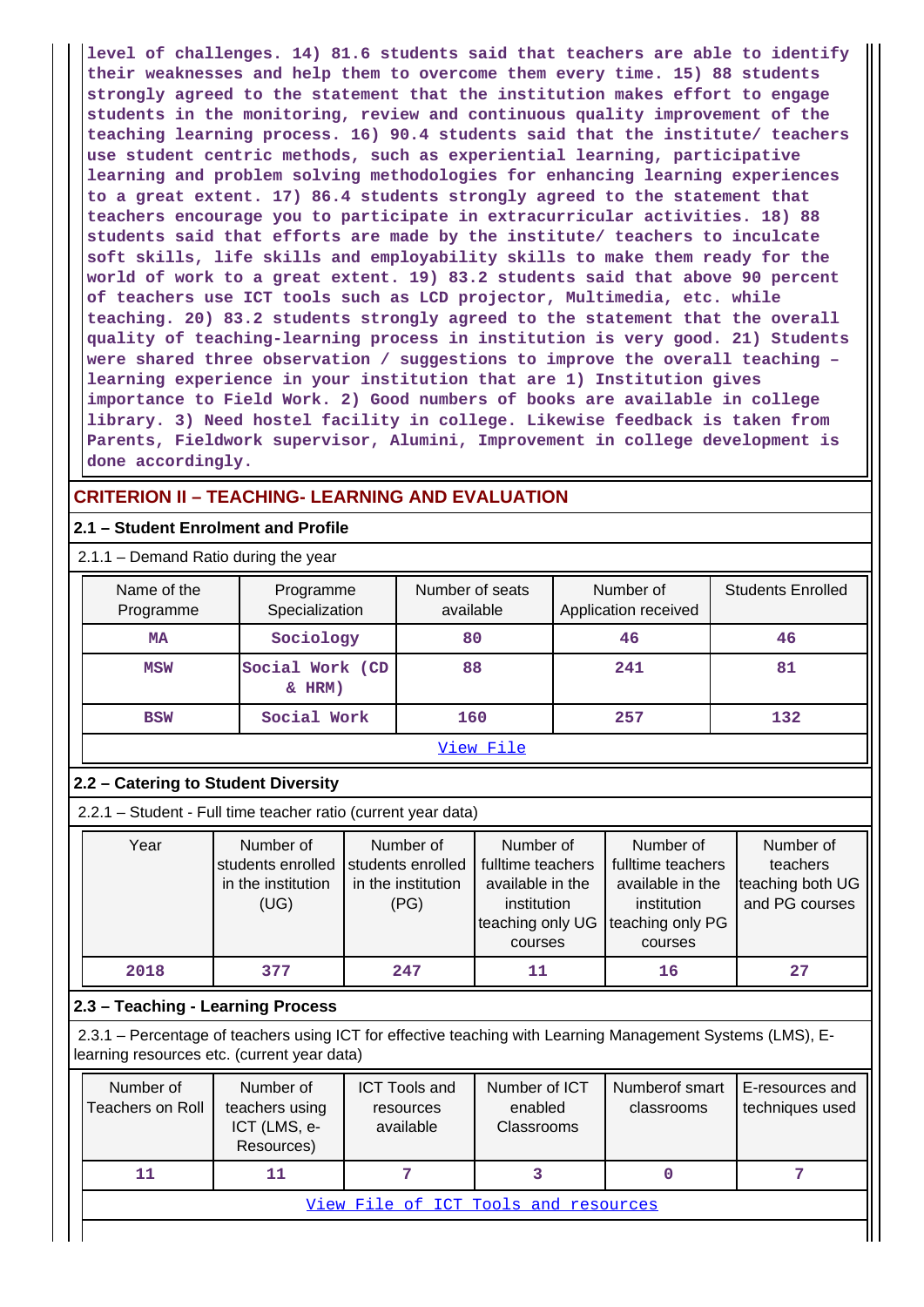2.3.2 – Students mentoring system available in the institution? Give details. (maximum 500 words)

 College believes in mentoring system. Each student is connected with mentor/ faculty. In this process students and their mentor share responsibility to insure productivity. Through this system students are supported and guided in field work, theoretical work and resolving the personal issues. Through this process faculties find out their strengths and weakness of the students provide support as per their needs. Regular individual and group conferences are conducted to guide the students. Special meetings are also conducted to resolve the critical issues. There is open door policy for student in college and student can approach to any faculty, mentor or principal. Students are supported at various levels. At the commencement of the course students are guided for the entrance exam to go for higher studies. Orientation programmes are organized for each class to make them understand the course content and opportunities in the field of social work. Other than this guidance about competitive exams, NET, SET, direct recruitment is provided to students. Four days soft skills development programme is also organized for the students studying in final years to enrich them with required market soft skills, how to prepare resume, interview skills etc.

[View File of E-resources and techniques used](https://assessmentonline.naac.gov.in/public/Postacc/e_resource/4998_e_resource_1584100017.xlsx)

| Number of students enrolled in the<br>institution | Number of fulltime teachers | Mentor: Mentee Ratio |  |
|---------------------------------------------------|-----------------------------|----------------------|--|
| 624                                               |                             | 56.72                |  |

#### **2.4 – Teacher Profile and Quality**

2.4.1 – Number of full time teachers appointed during the year

| No. of sanctioned<br>positions | No. of filled positions | Vacant positions | <b>Positions filled during</b><br>the current year | No. of faculty with<br>Ph.D |
|--------------------------------|-------------------------|------------------|----------------------------------------------------|-----------------------------|
|                                |                         |                  |                                                    |                             |

 2.4.2 – Honours and recognition received by teachers (received awards, recognition, fellowships at State, National, International level from Government, recognised bodies during the year )

| Year of Award                      | Name of full time teachers<br>receiving awards from<br>state level, national level,<br>international level | Designation | Name of the award,<br>fellowship, received from<br>Government or recognized<br>bodies |  |  |  |  |
|------------------------------------|------------------------------------------------------------------------------------------------------------|-------------|---------------------------------------------------------------------------------------|--|--|--|--|
| No Data Entered/Not Applicable !!! |                                                                                                            |             |                                                                                       |  |  |  |  |

[View File](https://assessmentonline.naac.gov.in/public/Postacc/Honours_recieved/4998_Honours_recieved_1584098913.xlsx)

### **2.5 – Evaluation Process and Reforms**

 2.5.1 – Number of days from the date of semester-end/ year- end examination till the declaration of results during the year

| Programme Name | Programme Code | Semester/year | Last date of the last<br>semester-end/year-<br>end examination | Date of declaration of<br>results of semester-<br>end/ year- end<br>examination |
|----------------|----------------|---------------|----------------------------------------------------------------|---------------------------------------------------------------------------------|
| <b>BSW</b>     | <b>NA</b>      | Year          | 29/04/2019                                                     | 10/07/2019                                                                      |
| <b>MSW</b>     | <b>NA</b>      | Semester      | 29/04/2019                                                     | 20/07/2019                                                                      |
| MA             | <b>NA</b>      | Semester      | 29/04/2019                                                     | 25/06/2019                                                                      |
|                |                | View File     |                                                                |                                                                                 |

2.5.2 – Reforms initiated on Continuous Internal Evaluation(CIE) system at the institutional level (250 words)

 **Examination conduct and reforms are under the Jurisdiction of SGBAU Amravati. Evaluation through Internal Assessment, Internal Viva of the students is carried out as per the regulations and norms of the university, in consultation with the principal. The class teacher will prepare the schedule of the Internal Viva for the academic year and External viva is conducted as per the guideline**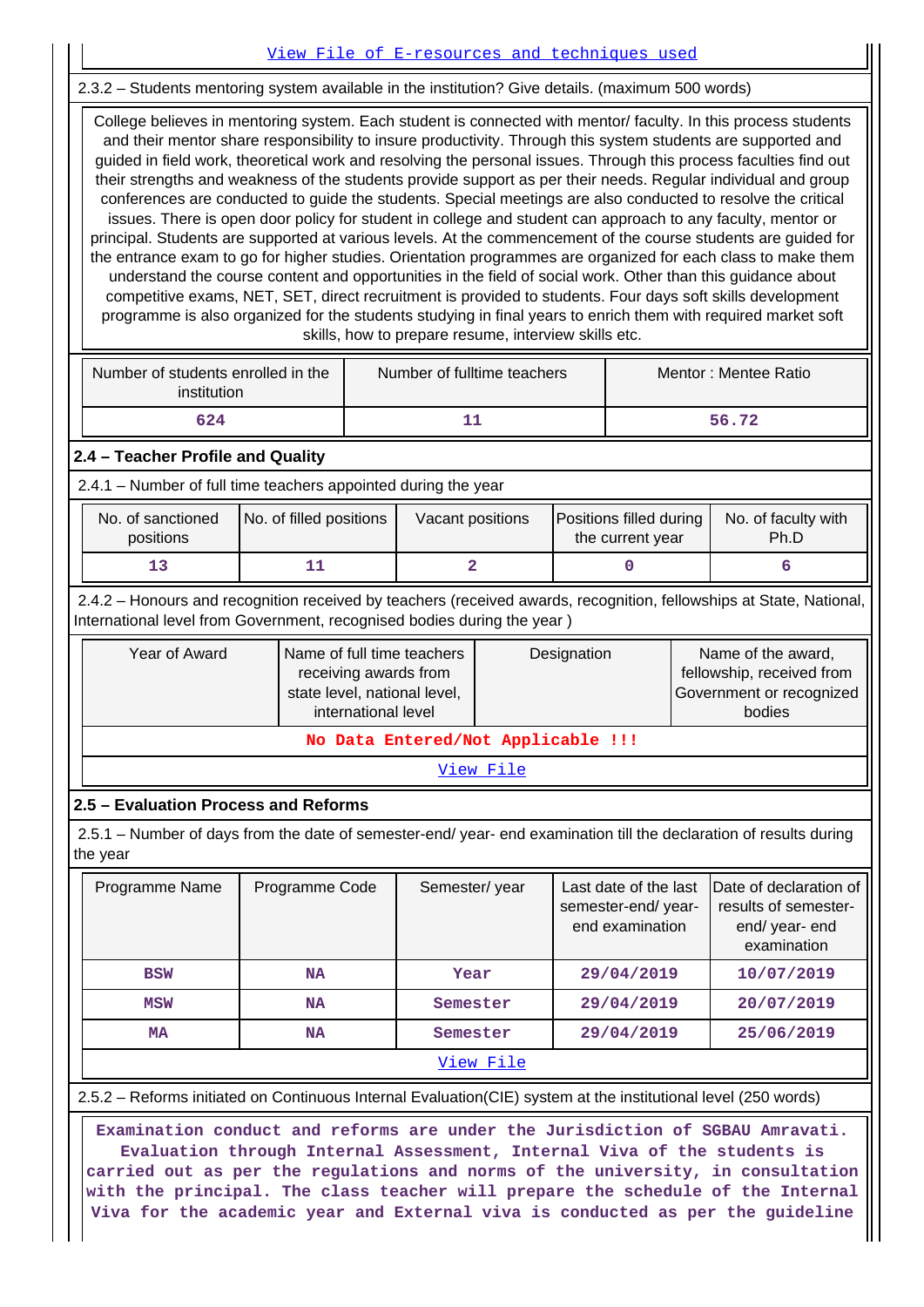**and schedule of the SGBAU. Internal assignments are checked by the concern subject teachers, field work records and research projects are checked by the concerning supervisors and guides as per the norms and field work manual. The schedule of internal and external evaluation process is circulated among the faculty members the same is notified to the students on the notice board and the announcement is also made in the classrooms. Proper evaluation is done on the required reports and performance of students by the concern faculties and confidentiality is maintained. Reform Initiated on Continuous Internal Evaluation system: 1) Continuous monitoring of attendance by class teachers 2) Messages through Whatsaap group to interact with students and follow up/ letters to parents who remain absent for long time. 3) Feedback to parents in parent meeting about student progress. 4) Assignment on various topics. 5) Students are assigned various tasks like seminar, planning, taking leadership in organizing various programs on relevant topic on the basis of their skills. 6) Students are continuously evaluated during Individual and group conferences held weekly by the concerning faculties. 7) Continuous feedback from agency supervisors where students are placed. 8) Students are motivated to do their field work activities presentations through Ppts and submission of soft copies of some field work activity report and research projects. 9) Field work activities are conducted using the field work manual. 10) College faculty submitted draft syllabus to board of studies –Social Work, SGBAU and also worked as ad-hoc committee member to design the semester syllabus of UG and PG**

**social work.**

 2.5.3 – Academic calendar prepared and adhered for conduct of Examination and other related matters (250 words)

 **1. Admission process of BSW, MSW, & MA-Soc. I & II (14/06/18 to 30/06/2018) 2. Staff Council Meeting (06/07/18) 3. Commencement of Teaching – BSW-I,II,III MSW-I,II & MA-Soc. I & II (01/07/18) 4. Orientation & Skill Lab for BSW I,II,III & MSW I, II (23/07/18 to 14/08/18) 5. Library Orientation for BSW I, II, III & MSW I, II (09/08/18 to 10/08/18) 6. Paper Reading of BSW I, II & MSW I (Every Friday & Saturday) (18/2018 to 13/10/18) 7. Agency Visits- BSW I & MSW I (22/09/18 to 13/10/18) 8. Commencement of Agency Placement - BSW & MSW- Phase-I (01/09/18 to 10/11/18) 9. Presentation (PPT) of Field Work Report -Phase-I(All Classes) (15/10/2018 to 03/11/18) 10. Divali Vacation (04/11/18 to 25/11/2018) 11. Resume of Teaching-BSW-III (26/11/2018) 12. Resume of Teaching-BSW-I, II, MSW-I, II, MA-Soc-I, II (06/12/2018) 13. NSS Camp (05/12/18 to 20/12/18) 14. Agency Placement of BSW I, III & MSW I, II will continue-Phase –II ( 15/12/18 to 20/03/19) 15. Parent Meeting of All Classes students (15/12/18) 16. Agency Supervisor Meeting (16/12/18) 17. Alumni Meeting (17/12/2018) 18. Research Methodology & stats Workshop (05/01/19 to 10/01/2019) 19. Study Tour of BSW III & MSW II (01/01/2019 to 30/01/2019) 20. Annual Day (28/01/2019 to 29/01/2019) 21. PRA Techniques & Micro Planning Training for MSW I (15/01/19 to 18/01/19) 22. Village Placement of MSW-I ( 20/01/19 to 26/01/19) 23. Presentations of Village Placements- MSW-I (30/01/19 to 31/01/19) 24. Presentation (PPT)of Field Work Report -Phase-II (All Classes) (19/03/19 to 20/03/19) 25. Internal & External Viva of BSW and MSW (20/03/19 to 30/03/19) Curricular Activities ? Participatory Teaching- Learning Process ? Guest lectures on various topics ? MSW I and BSW II Seminars- Paper Presentations strictly on the basis of primary & secondary data ? BSW I seminars- Paper Presentations on the basis of secondary data ? Orientation & Skills Lab for BSW-I & MSW I ? Orientation of BSW-II, III & MSW- II ? Research Methodology Workshops for BSW-III & MSW-II ? Library orientation for BSW, MSW, MA students ? Power Point Presentation (PPT) in seminars –BSW & MSW ? IC & GC will be conducted on Monday to Thursday ? Field Work Activities on Friday & Saturday ? Classes for Functional English ? Reading Room & Library Facility from 9.00am to 5.00pm ? Teachers Evaluation by Students (Once in Academic Year) ? Assignment Writing for All Classes ? Class test (At least one in a semester for every subject) ? Viewing & analysis of**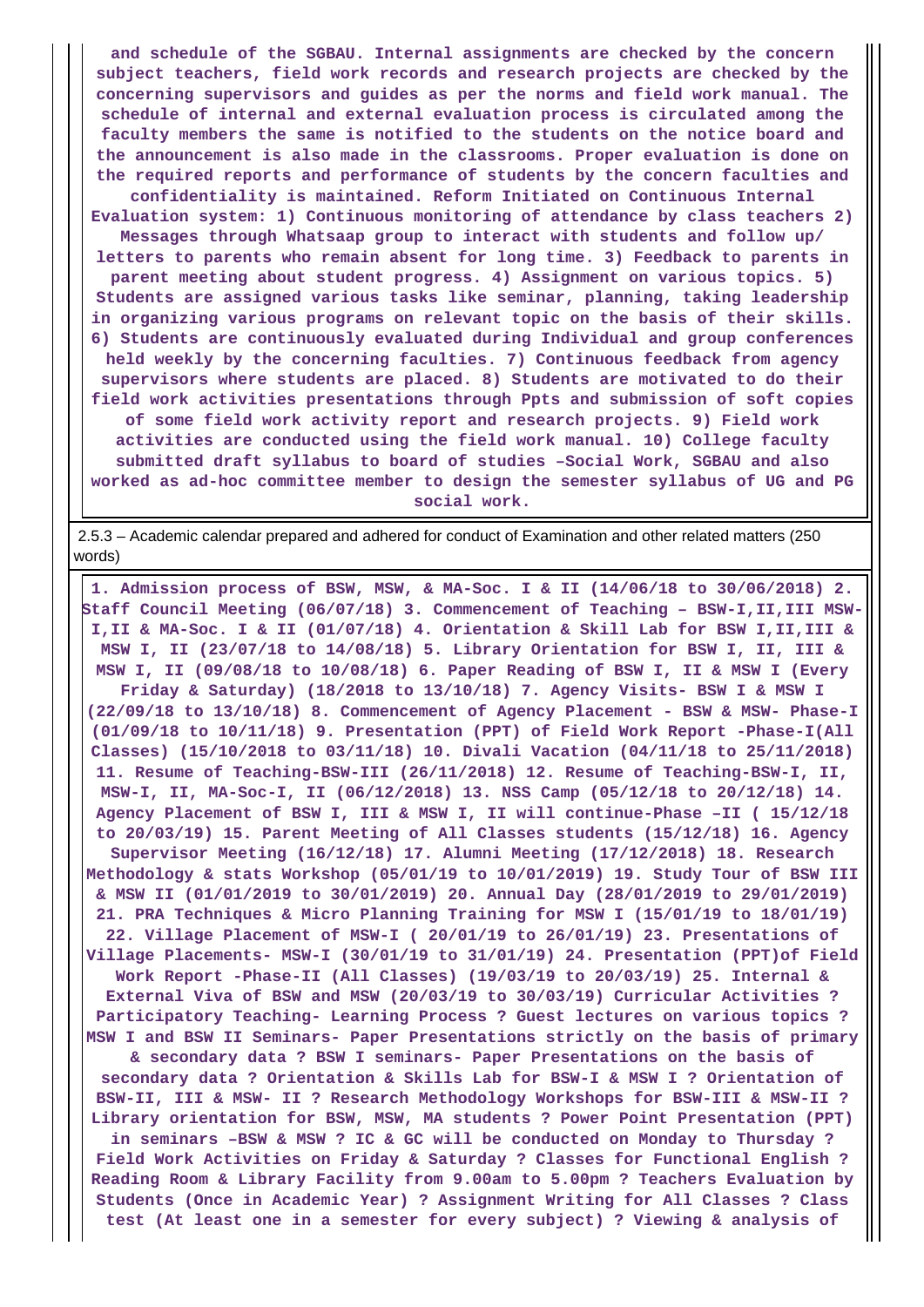**Educational Film/ Documentary Co-curricular Activities ? Functioning of Field Action Project ? Strenthening Grahak Bhandar ? Students Exchange Programme ? Functional English Lab for students Extra Curricular Activities ? Student Welfare Activities- Guidance by imminent personalities from Different Fields Including Social Work ? Merit Students Award distribution Programme ? Activation of various SGBAU schemes for students ? Interaction with Government Officers (Guidance for Competitive Exams) ? "Our Campus –Clean & Green Campus" ? Wall Posters by students ? Support to Blind Students in Exam ? Top Ten Library**

## **2.6 – Student Performance and Learning Outcomes**

 2.6.1 – Program outcomes, program specific outcomes and course outcomes for all programs offered by the institution are stated and displayed in website of the institution (to provide the weblink)

https://www.vywscswamt.org/uploads/document/Programme\_\_\_Course\_outcomes\_of\_BSW [\\_MSW\\_\\_\\_MA\\_Sociology.pdf](https://www.vywscswamt.org/uploads/document/Programme___Course_outcomes_of_BSW__MSW___MA_Sociology.pdf)

2.6.2 – Pass percentage of students

| Programme<br>Code | Programme<br>Name | Programme<br>Specialization  | Number of<br>students<br>appeared in the<br>final year<br>examination | Number of<br>students passed<br>in final year<br>examination | Pass Percentage |  |  |  |  |  |
|-------------------|-------------------|------------------------------|-----------------------------------------------------------------------|--------------------------------------------------------------|-----------------|--|--|--|--|--|
| <b>NA</b>         | MA                | Sociology                    | 29                                                                    | 27                                                           | 93.10           |  |  |  |  |  |
| <b>NA</b>         | <b>MSW</b>        | Social Work<br>$(CD \& HRM)$ | 75                                                                    | 72                                                           | 96.00           |  |  |  |  |  |
| <b>NA</b>         | <b>BSW</b>        | Social Work                  | 118                                                                   | 92                                                           | 77.97           |  |  |  |  |  |
| View File         |                   |                              |                                                                       |                                                              |                 |  |  |  |  |  |

# **2.7 – Student Satisfaction Survey**

 2.7.1 – Student Satisfaction Survey (SSS) on overall institutional performance (Institution may design the questionnaire) (results and details be provided as weblink)

[https://www.vywscswamt.org/uploads/document/SSS\\_Report-converted.pdf](https://www.vywscswamt.org/uploads/document/SSS_Report-converted.pdf) 

# **CRITERION III – RESEARCH, INNOVATIONS AND EXTENSION**

### **3.1 – Resource Mobilization for Research**

3.1.1 – Research funds sanctioned and received from various agencies, industry and other organisations

| Nature of the Project | <b>Duration</b> | Name of the funding<br>agency | Total grant<br>sanctioned | Amount received<br>during the year |
|-----------------------|-----------------|-------------------------------|---------------------------|------------------------------------|
| Major Projects        | 180             | TRTI, Pune                    | 1850000                   | 925000                             |
|                       |                 | View File                     |                           |                                    |

### **3.2 – Innovation Ecosystem**

 3.2.1 – Workshops/Seminars Conducted on Intellectual Property Rights (IPR) and Industry-Academia Innovative practices during the year

| Title of workshop/seminar          |                                                                                                      |  | Name of the Dept.           |                 |            | Date          |          |
|------------------------------------|------------------------------------------------------------------------------------------------------|--|-----------------------------|-----------------|------------|---------------|----------|
| No Data Entered/Not Applicable !!! |                                                                                                      |  |                             |                 |            |               |          |
|                                    | 3.2.2 - Awards for Innovation won by Institution/Teachers/Research scholars/Students during the year |  |                             |                 |            |               |          |
|                                    | Title of the innovation<br>Name of Awardee                                                           |  |                             | Awarding Agency |            | Date of award | Category |
| Ph.D.<br><b>T.S.Bamnote</b>        |                                                                                                      |  | Sant Gadge Baba<br>Amravati |                 | 17/07/2018 | Educational   |          |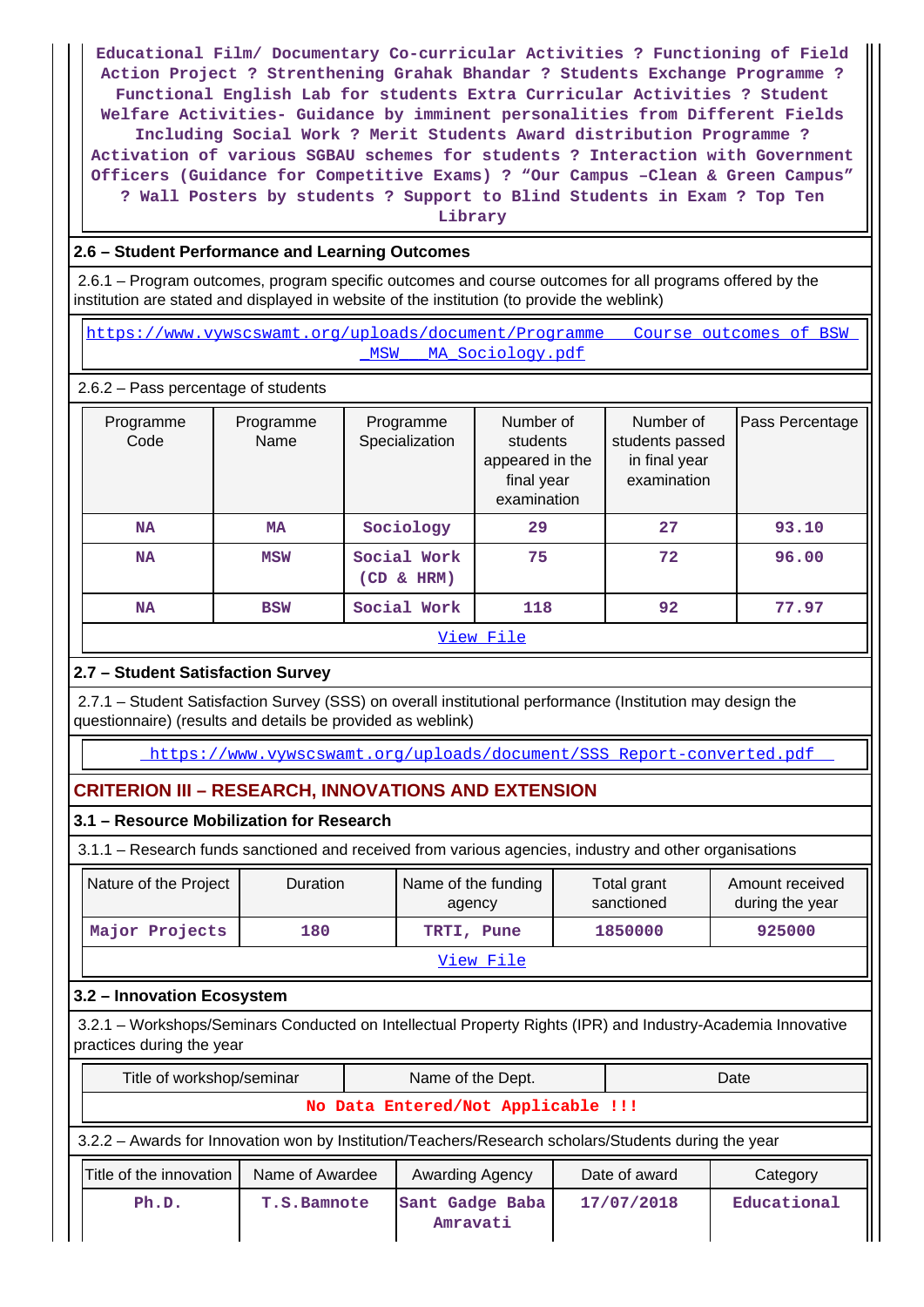|                                                                                                                                                                       |                        |                                    | University                                                       |                                                                                             |                         |            |                                                      |   |                                   |
|-----------------------------------------------------------------------------------------------------------------------------------------------------------------------|------------------------|------------------------------------|------------------------------------------------------------------|---------------------------------------------------------------------------------------------|-------------------------|------------|------------------------------------------------------|---|-----------------------------------|
| Jaldhut                                                                                                                                                               |                        | Dr. Dilip Kale                     | Government of<br>Maharashtra                                     |                                                                                             |                         | 18/05/2018 |                                                      |   | Water<br>Conservation             |
| Member of<br>Academic<br>Council<br>Nominated by<br>Honble<br>Changcellor                                                                                             |                        | Dr. Dilip Kale                     | Sant Gadge Baba<br>Amravati<br>University                        |                                                                                             |                         | 21/11/2018 |                                                      |   | Academic                          |
| Samajratna<br>Puraskar                                                                                                                                                |                        | Dr. Rajkumar<br>Dasarwad           | Yuva Vidharbha<br>Beldar Samaj,<br>Sanghtana,<br><b>Yavatmal</b> |                                                                                             |                         | 22/01/2019 |                                                      |   | Study on VJNT                     |
|                                                                                                                                                                       |                        |                                    |                                                                  | View File                                                                                   |                         |            |                                                      |   |                                   |
| 3.2.3 - No. of Incubation centre created, start-ups incubated on campus during the year                                                                               |                        |                                    |                                                                  |                                                                                             |                         |            |                                                      |   |                                   |
| Incubation<br>Center                                                                                                                                                  | Name                   |                                    | Sponsered By                                                     |                                                                                             | Name of the<br>Start-up |            | Nature of Start-<br>up                               |   | Date of<br>Commencement           |
|                                                                                                                                                                       |                        | No Data Entered/Not Applicable !!! |                                                                  |                                                                                             |                         |            |                                                      |   |                                   |
| View File                                                                                                                                                             |                        |                                    |                                                                  |                                                                                             |                         |            |                                                      |   |                                   |
| 3.3 - Research Publications and Awards                                                                                                                                |                        |                                    |                                                                  |                                                                                             |                         |            |                                                      |   |                                   |
| 3.3.1 - Incentive to the teachers who receive recognition/awards                                                                                                      |                        |                                    |                                                                  |                                                                                             |                         |            |                                                      |   |                                   |
|                                                                                                                                                                       | <b>State</b>           |                                    | National                                                         | International                                                                               |                         |            |                                                      |   |                                   |
|                                                                                                                                                                       | 0                      |                                    | 0                                                                |                                                                                             |                         |            |                                                      | 0 |                                   |
| 3.3.2 - Ph. Ds awarded during the year (applicable for PG College, Research Center)                                                                                   |                        |                                    |                                                                  |                                                                                             |                         |            |                                                      |   |                                   |
|                                                                                                                                                                       | Name of the Department |                                    |                                                                  |                                                                                             |                         |            | Number of PhD's Awarded                              |   |                                   |
|                                                                                                                                                                       | Social Work            |                                    |                                                                  |                                                                                             |                         |            | 1                                                    |   |                                   |
| 3.3.3 – Research Publications in the Journals notified on UGC website during the year                                                                                 |                        |                                    |                                                                  |                                                                                             |                         |            |                                                      |   |                                   |
| <b>Type</b>                                                                                                                                                           |                        | Department                         |                                                                  |                                                                                             | Number of Publication   |            |                                                      |   | Average Impact Factor (if<br>any) |
| National                                                                                                                                                              |                        | Social Work                        |                                                                  |                                                                                             | $\overline{\mathbf{4}}$ |            |                                                      |   | $\mathbf 0$                       |
| International                                                                                                                                                         |                        | Social Work                        |                                                                  |                                                                                             | 6                       |            |                                                      |   | 6                                 |
|                                                                                                                                                                       |                        |                                    |                                                                  | View File                                                                                   |                         |            |                                                      |   |                                   |
| 3.3.4 - Books and Chapters in edited Volumes / Books published, and papers in National/International Conference<br>Proceedings per Teacher during the year            |                        |                                    |                                                                  |                                                                                             |                         |            |                                                      |   |                                   |
|                                                                                                                                                                       | Department             |                                    |                                                                  |                                                                                             |                         |            | <b>Number of Publication</b>                         |   |                                   |
|                                                                                                                                                                       | Social Work            |                                    |                                                                  |                                                                                             |                         |            | 4                                                    |   |                                   |
|                                                                                                                                                                       |                        |                                    |                                                                  | View File                                                                                   |                         |            |                                                      |   |                                   |
| 3.3.5 - Bibliometrics of the publications during the last Academic year based on average citation index in Scopus/<br>Web of Science or PubMed/ Indian Citation Index |                        |                                    |                                                                  |                                                                                             |                         |            |                                                      |   |                                   |
| Title of the<br>Paper                                                                                                                                                 | Name of<br>Author      | Title of journal                   | Year of<br>publication                                           | <b>Citation Index</b><br>Institutional<br>affiliation as<br>mentioned in<br>the publication |                         |            | Number of<br>citations<br>excluding self<br>citation |   |                                   |
| Nil                                                                                                                                                                   | Nil                    | Nil                                | 2018                                                             |                                                                                             | 0                       |            | <b>Nil</b>                                           |   | 0                                 |
|                                                                                                                                                                       |                        |                                    |                                                                  |                                                                                             |                         |            |                                                      |   |                                   |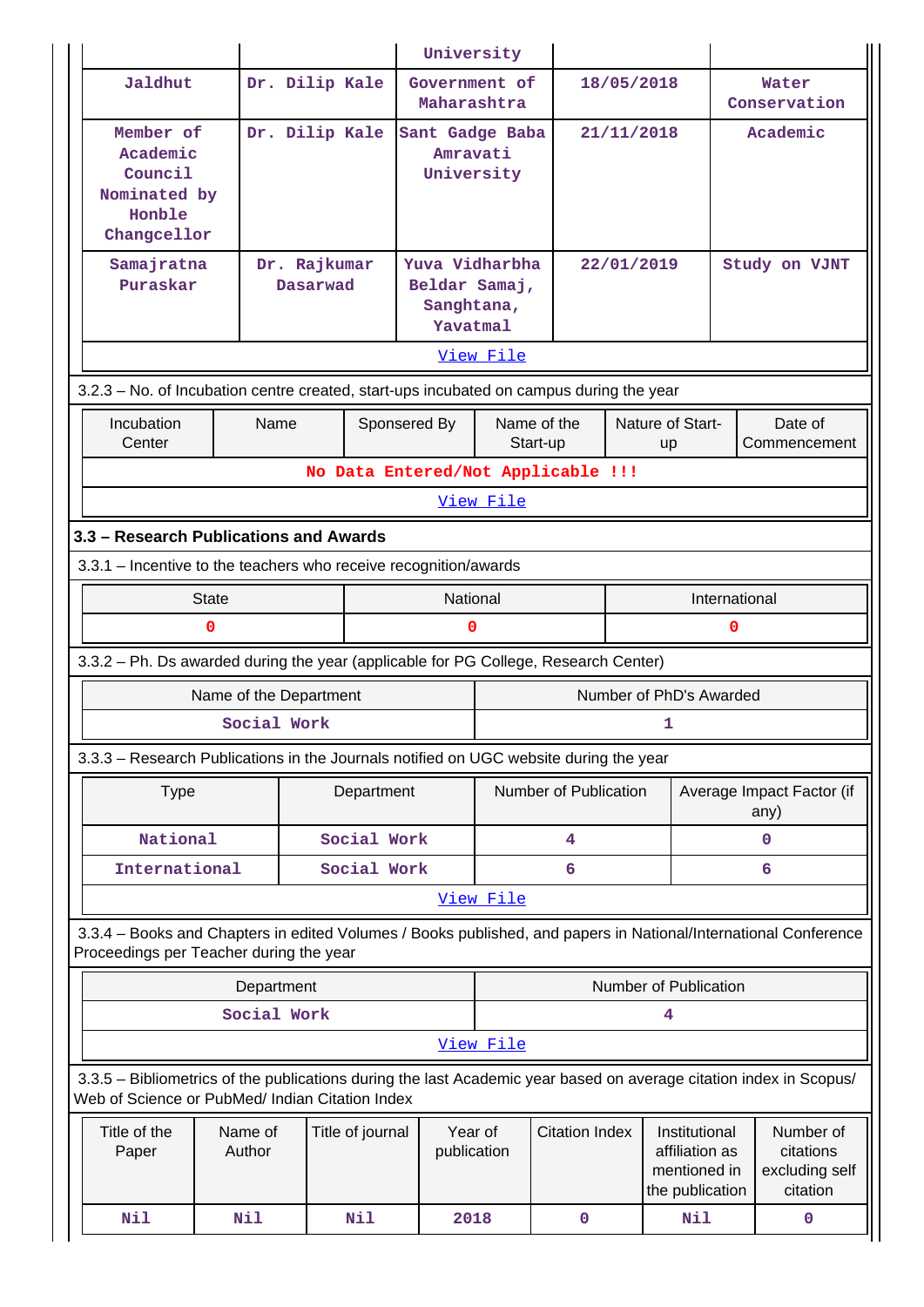| View File                                                                                                                                                                                                          |                                        |                   |                                                                   |  |                        |                                                          |                                                                 |              |                                                          |                                                                    |
|--------------------------------------------------------------------------------------------------------------------------------------------------------------------------------------------------------------------|----------------------------------------|-------------------|-------------------------------------------------------------------|--|------------------------|----------------------------------------------------------|-----------------------------------------------------------------|--------------|----------------------------------------------------------|--------------------------------------------------------------------|
| 3.3.6 - h-Index of the Institutional Publications during the year. (based on Scopus/ Web of science)                                                                                                               |                                        |                   |                                                                   |  |                        |                                                          |                                                                 |              |                                                          |                                                                    |
| Title of the<br>Paper                                                                                                                                                                                              |                                        | Name of<br>Author | Title of journal                                                  |  | Year of<br>publication |                                                          | h-index<br>Number of<br>citations<br>excluding self<br>citation |              |                                                          | Institutional<br>affiliation as<br>mentioned in<br>the publication |
| N11                                                                                                                                                                                                                |                                        | N11               | Nil                                                               |  | 2018                   | $\mathbf{0}$                                             |                                                                 | $\mathbf{0}$ |                                                          | Nil                                                                |
|                                                                                                                                                                                                                    |                                        |                   |                                                                   |  | View File              |                                                          |                                                                 |              |                                                          |                                                                    |
| 3.3.7 - Faculty participation in Seminars/Conferences and Symposia during the year:                                                                                                                                |                                        |                   |                                                                   |  |                        |                                                          |                                                                 |              |                                                          |                                                                    |
| Number of Faculty                                                                                                                                                                                                  |                                        |                   | International                                                     |  | <b>National</b>        |                                                          | <b>State</b>                                                    |              |                                                          | Local                                                              |
| Attended/Semina<br>rs/Workshops                                                                                                                                                                                    |                                        |                   | 6                                                                 |  | 5                      |                                                          | 3                                                               |              |                                                          | 33                                                                 |
| Presented<br>papers                                                                                                                                                                                                |                                        |                   | 6                                                                 |  | 5                      |                                                          | $\mathbf 0$                                                     |              |                                                          | $\mathbf 0$                                                        |
| Resource<br>persons                                                                                                                                                                                                |                                        |                   | 0                                                                 |  | $\mathbf 0$            |                                                          | $\mathbf 0$                                                     |              |                                                          | $\mathbf 0$                                                        |
|                                                                                                                                                                                                                    |                                        |                   |                                                                   |  | View File              |                                                          |                                                                 |              |                                                          |                                                                    |
| 3.4 - Extension Activities                                                                                                                                                                                         |                                        |                   |                                                                   |  |                        |                                                          |                                                                 |              |                                                          |                                                                    |
| 3.4.1 - Number of extension and outreach programmes conducted in collaboration with industry, community and<br>Non- Government Organisations through NSS/NCC/Red cross/Youth Red Cross (YRC) etc., during the year |                                        |                   |                                                                   |  |                        |                                                          |                                                                 |              |                                                          |                                                                    |
| Title of the activities                                                                                                                                                                                            |                                        |                   | Organising unit/agency/<br>collaborating agency                   |  |                        | Number of teachers<br>participated in such<br>activities |                                                                 |              | Number of students<br>participated in such<br>activities |                                                                    |
| One Day Sharamdan                                                                                                                                                                                                  |                                        |                   | Shri Shetra<br>Taponeshvar Bodna<br><b>NSS</b>                    |  |                        | $\overline{2}$                                           |                                                                 |              |                                                          | 54                                                                 |
| <b>Blood Donetion Camp</b>                                                                                                                                                                                         |                                        |                   | Government<br>Hospital, Amravati<br><b>NSS Derpatment</b>         |  |                        | 2                                                        |                                                                 |              |                                                          | 59                                                                 |
| Ban on plastic Bags                                                                                                                                                                                                |                                        |                   | MTDC Amt NSS                                                      |  |                        | $\overline{2}$                                           |                                                                 |              | 70                                                       |                                                                    |
| Tree Plantation<br>Programme                                                                                                                                                                                       |                                        |                   | <b>NSS</b>                                                        |  |                        | $\mathbf{2}$                                             |                                                                 |              | 30                                                       |                                                                    |
| International Yoga<br>Day                                                                                                                                                                                          |                                        |                   | NSS                                                               |  |                        | 8                                                        |                                                                 |              | 25                                                       |                                                                    |
|                                                                                                                                                                                                                    | Thyalicimiya<br>Sickalcell Camp        |                   | Government<br>Hospital, Amravati<br><b>NSS Derpatment</b>         |  |                        | $\overline{2}$                                           |                                                                 |              |                                                          | 199                                                                |
| Cleanliness Camp                                                                                                                                                                                                   |                                        |                   | Maharasthra Tourism<br>Development<br>Corporation NSS             |  |                        | $\overline{2}$                                           |                                                                 |              |                                                          | 80                                                                 |
| Voter Awareness Eye                                                                                                                                                                                                |                                        |                   | Bhatkuli Tahsil<br>office NSS                                     |  |                        | $\overline{2}$                                           |                                                                 |              |                                                          | 60                                                                 |
|                                                                                                                                                                                                                    | Donation Awareness<br>Constitution Day |                   | Nanaji Deshmukh<br>Agriculture<br>Sanjivani Project<br><b>NSS</b> |  |                        | $\overline{2}$                                           |                                                                 |              |                                                          | 19                                                                 |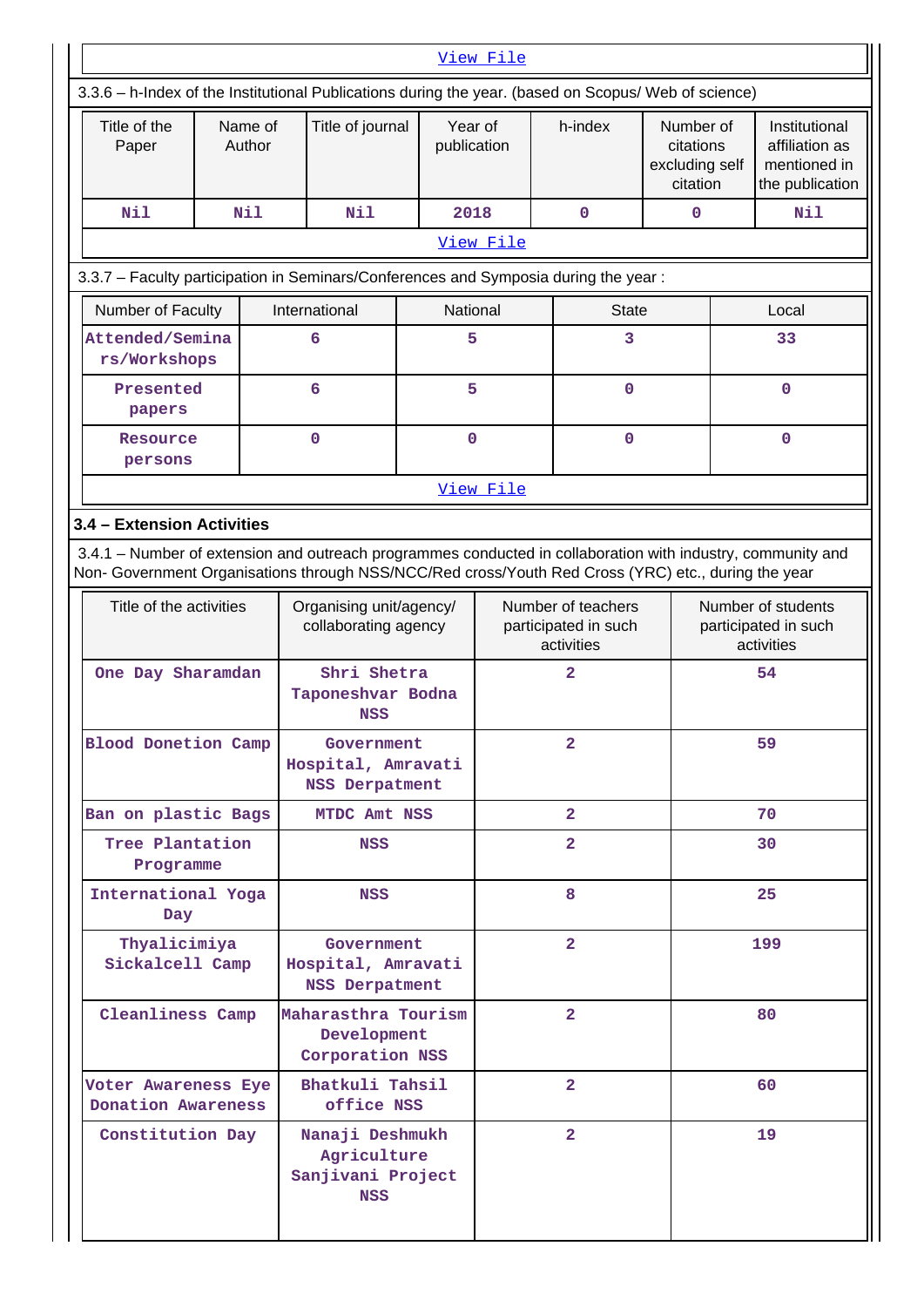| Subhash Chandra     | A.B.V.P. Amravati | 75 |
|---------------------|-------------------|----|
| Bose Birth          | <b>NSS</b>        |    |
| Anniversary Mission |                   |    |
| Adventure Workshop  |                   |    |

[View File](https://assessmentonline.naac.gov.in/public/Postacc/Extension/4998_Extension_1584114531.xlsx)

 3.4.2 – Awards and recognition received for extension activities from Government and other recognized bodies during the year

| Name of the activity | Award/Recognition                                                                                | <b>Awarding Bodies</b>                                                         | Number of students<br><b>Benefited</b> |
|----------------------|--------------------------------------------------------------------------------------------------|--------------------------------------------------------------------------------|----------------------------------------|
| Raging Committee     | Nominate as a<br>member on a Raging<br>Committee of<br>(R.B.Ingole)                              | Panjabrao Alias<br>Bhausaheb Deshmukh<br>Memorial Medical<br>College, Amravati | $\mathbf{O}$                           |
| Academic             | On M.phil, P.hd<br>Social Work<br>External Examiner<br>(Dr. R.P. Dasarwad)                       | <b>RTM Nagpur</b><br>University                                                | 1                                      |
| Academic             | On M.phil-5, P.hd-1<br>Supervisor (Dr.<br>T.S.Rathod)                                            | RTM Nagpur<br>University                                                       | 6                                      |
| Co-ordinator         | Chairperson of Sant<br>Gadge Baba<br>Adhyasan, (Dr. D.H.<br>Kale)                                | Sant Gadge Baba<br>University,<br>Amravati                                     | $\mathbf{0}$                           |
| Member               | Member of Revenue<br>Forest Department<br>(Dr. D.H. Kale)                                        | Amravati Region<br>from 2010 to till<br>Date                                   | $\mathbf{O}$                           |
| Academic             | Member Academic<br>Council Nominated<br>by Honble<br>Chancellor (Dr.<br>D.H. Kale)               | Sant Gadge Baba<br>University,<br>Amravati                                     | $\mathbf{0}$                           |
| Member               | Member of Ad-hoc<br>Committee in Social<br>Work (S.R.<br>Tuppekar)                               | Sant Gadge Baba<br>University,<br>Amravati                                     | $\mathbf{0}$                           |
| Member               | Member of Borad of<br>Study in Social<br>Work (G.J.Malha)                                        | Sant Gadge Baba<br>University,<br>Amravati                                     | 0                                      |
| Member               | College Affilation<br>Committee (LEC)<br>M.J.F.C Social<br>Work, Buldana (Y.R.<br>Khodaskar)     | Sant Gadge Baba<br>University,<br>Amravati                                     | $\mathbf 0$                            |
| Member               | Research Project,<br>Problmes of Kumari<br>mata, District<br>Yavatmal (Dr.<br>Rajkumar Dasarwad) | Sant Gadge Baba<br>University,<br>Amravati                                     | $\mathbf 0$                            |
|                      |                                                                                                  | View File                                                                      |                                        |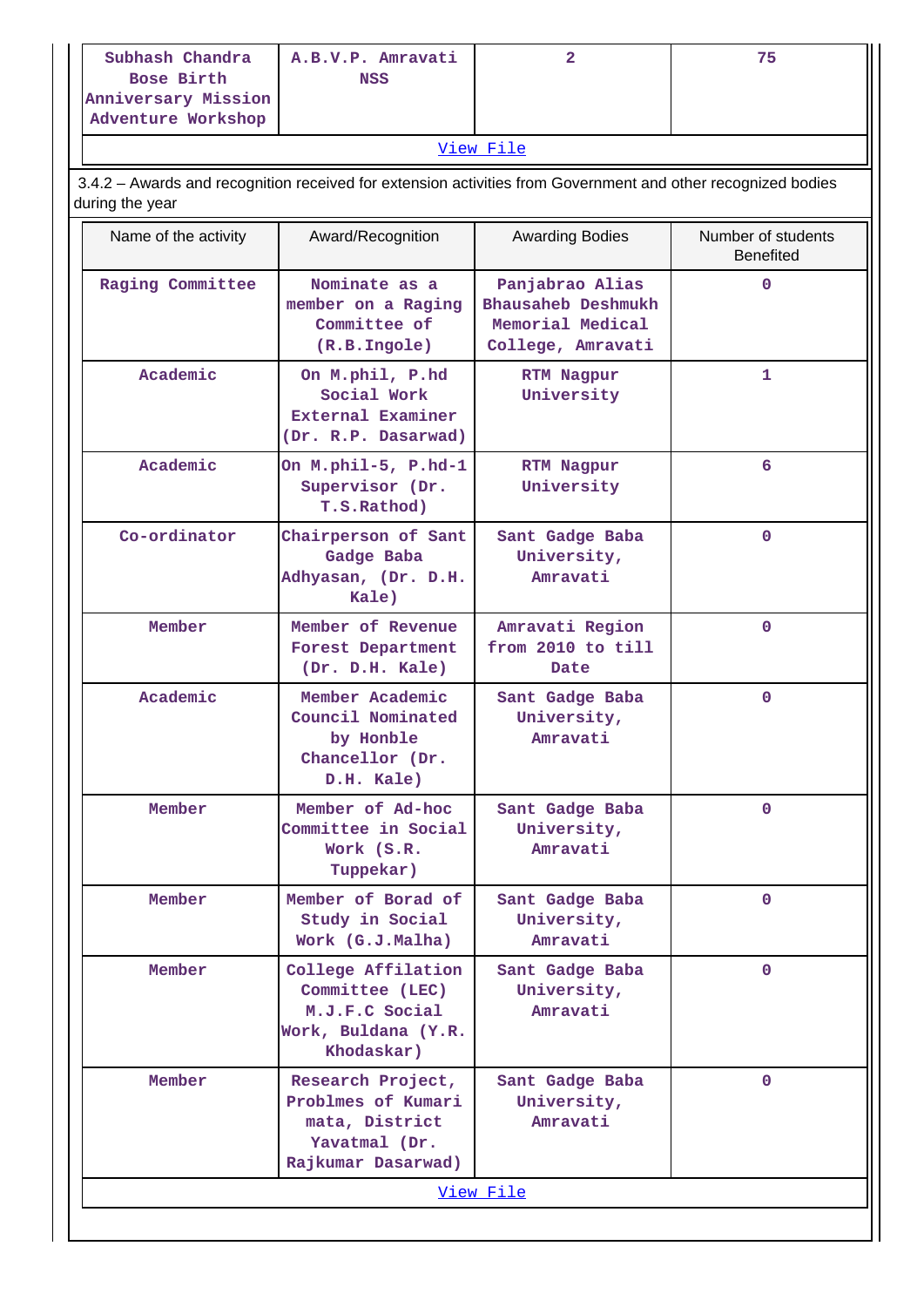3.4.3 – Students participating in extension activities with Government Organisations, Non-Government Organisations and programmes such as Swachh Bharat, Aids Awareness, Gender Issue, etc. during the year Name of the scheme | Organising unit/Agen cy/collaborating agency Name of the activity  $\vert$  Number of teachers participated in such activites Number of students participated in such activites **International Yoga College of Social Work, Badnera NSS Unit International Yoga Day 8 25 Social Justice Social Welfare Department Social Work College Social Justice Day 8 38 NSS College of Social Work, Badnera Dr. B.R. Ambedkar Death Anniversary 2 45 NSS College of Social Work, Badnera Krantijoyti Savitribai Fule Birth Anniversary 2 62 NSS College of Social Work, Badnera Mahatma Fule Jayanti 2 70 NSS College of Social Work, Badnera Dr. B.R. Ambedkar Birth Anniversary 2 80 Non Violence College of Social Work, Badnera Gandhi Jayanti 2 95 Enviroment Tour College of Social Work, Badnera Eductional Tour Chikhaldhara 3 115 Plastic Nirmulan College of Social Work, Badnera Swachta Abhiyan Maltekadi, Amravati 2 110 student Welfare College of Social Work, Badnera Health Awarness Camp 21 0** [View File](https://assessmentonline.naac.gov.in/public/Postacc/Students_in_extension/4998_Students_in_extension_1584115228.xlsx) **3.5 – Collaborations** 3.5.1 – Number of Collaborative activities for research, faculty exchange, student exchange during the year Nature of activity **Participant** Source of financial support | Duration **Student Exchange Programme 27 College of Social Work, Badnera, Amravati 2** [View File](https://assessmentonline.naac.gov.in/public/Postacc/Collab_activities/4998_Collab_activities_1584115294.xlsx) 3.5.2 – Linkages with institutions/industries for internship, on-the- job training, project work, sharing of research facilities etc. during the year Nature of linkage Title of the Name of the Duration From Duration To Participant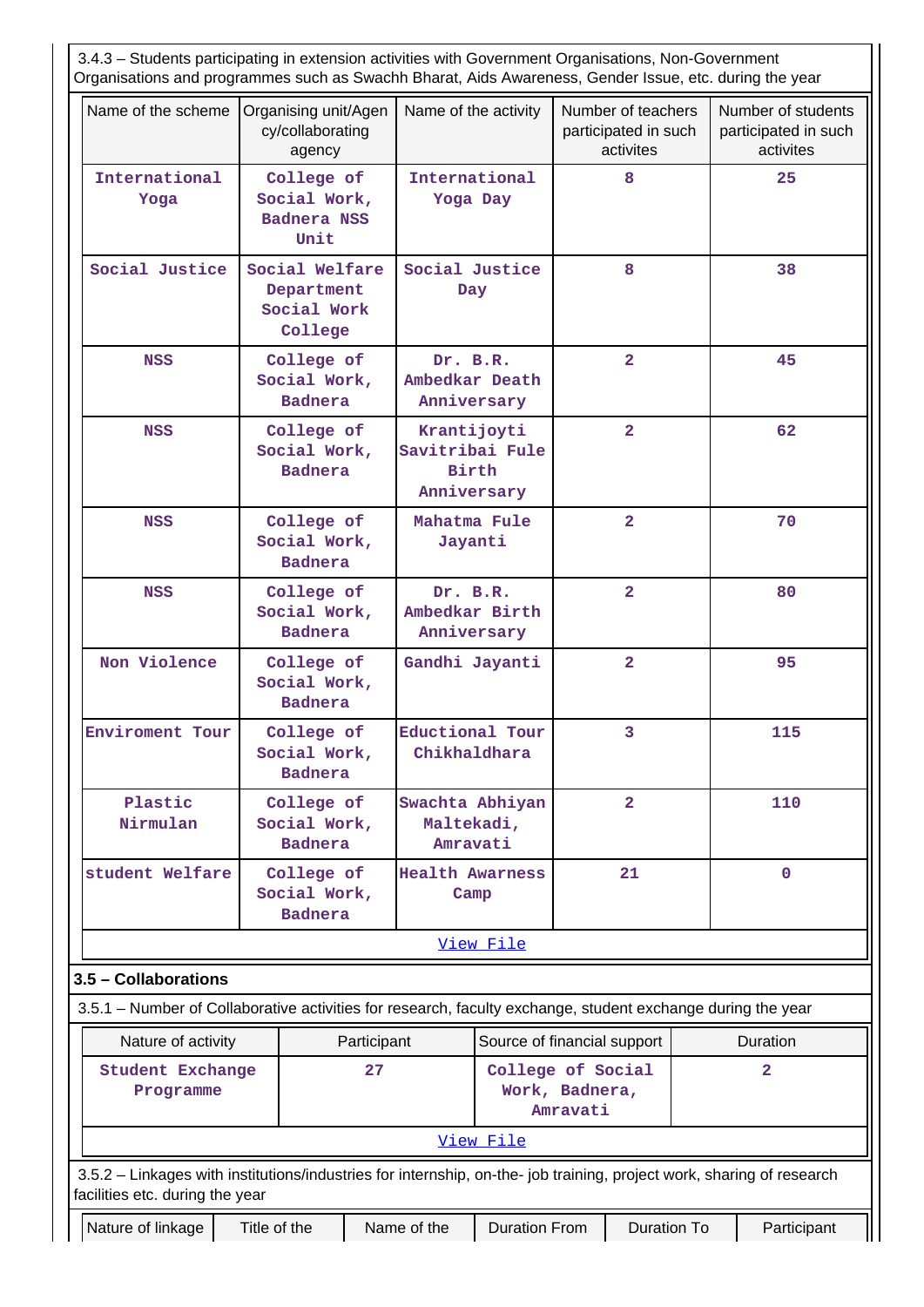|                                                                                                                                                       | linkage                                                     |                                             | partnering<br>institution/<br>industry<br>/research lab<br>with contact<br>details            |                                                        |            |                                                           |    |
|-------------------------------------------------------------------------------------------------------------------------------------------------------|-------------------------------------------------------------|---------------------------------------------|-----------------------------------------------------------------------------------------------|--------------------------------------------------------|------------|-----------------------------------------------------------|----|
| Social<br>Justice                                                                                                                                     | Social<br><b>Justice Day</b>                                |                                             | Dept. of<br>Social<br>Welfare,<br>Govt.of<br>Maharashtra                                      | 08/01/2019                                             | 08/01/2019 |                                                           | 54 |
| Student<br>Development                                                                                                                                | Soft Skill<br>Training<br>Development<br>Programme          |                                             | Faculty<br>Development<br>Programme of<br>Sant Gadge<br><b>Baba</b><br>Unversity,<br>Amravati | 22/03/2019                                             | 25/03/2019 |                                                           | 49 |
|                                                                                                                                                       |                                                             |                                             |                                                                                               | View File                                              |            |                                                           |    |
| 3.5.3 - MoUs signed with institutions of national, international importance, other universities, industries, corporate<br>houses etc. during the year |                                                             |                                             |                                                                                               |                                                        |            |                                                           |    |
| Organisation                                                                                                                                          |                                                             |                                             | Date of MoU signed                                                                            | Purpose/Activities                                     |            | Number of<br>students/teachers<br>participated under MoUs |    |
|                                                                                                                                                       | Narendra<br>Bhivapurkar Andh<br>Vidhalaya Camp,<br>Amravati |                                             | 01/06/2018                                                                                    | Share Knowladge and<br>resurces in<br>Collaboraive way |            | 25                                                        |    |
|                                                                                                                                                       |                                                             |                                             |                                                                                               | View File                                              |            |                                                           |    |
| <b>CRITERION IV - INFRASTRUCTURE AND LEARNING RESOURCES</b>                                                                                           |                                                             |                                             |                                                                                               |                                                        |            |                                                           |    |
| 4.1 - Physical Facilities                                                                                                                             |                                                             |                                             |                                                                                               |                                                        |            |                                                           |    |
| 4.1.1 - Budget allocation, excluding salary for infrastructure augmentation during the year                                                           |                                                             |                                             |                                                                                               |                                                        |            |                                                           |    |
| Budget allocated for infrastructure augmentation                                                                                                      |                                                             |                                             |                                                                                               | Budget utilized for infrastructure development         |            |                                                           |    |
|                                                                                                                                                       | 310000                                                      |                                             |                                                                                               |                                                        | 120379     |                                                           |    |
| 4.1.2 - Details of augmentation in infrastructure facilities during the year                                                                          |                                                             |                                             |                                                                                               |                                                        |            |                                                           |    |
|                                                                                                                                                       | <b>Facilities</b>                                           |                                             |                                                                                               | <b>Existing or Newly Added</b>                         |            |                                                           |    |
|                                                                                                                                                       |                                                             | Campus Area                                 |                                                                                               | Existing                                               |            |                                                           |    |
|                                                                                                                                                       |                                                             | Class rooms                                 |                                                                                               | Existing                                               |            |                                                           |    |
| Seminar Halls                                                                                                                                         |                                                             |                                             | Existing                                                                                      |                                                        |            |                                                           |    |
| Classrooms with LCD facilities                                                                                                                        |                                                             |                                             | Existing                                                                                      |                                                        |            |                                                           |    |
|                                                                                                                                                       | Seminar halls with ICT facilities                           |                                             |                                                                                               | View File                                              | Existing   |                                                           |    |
| 4.2 - Library as a Learning Resource                                                                                                                  |                                                             |                                             |                                                                                               |                                                        |            |                                                           |    |
| 4.2.1 - Library is automated {Integrated Library Management System (ILMS)}                                                                            |                                                             |                                             |                                                                                               |                                                        |            |                                                           |    |
| Name of the ILMS<br>software                                                                                                                          |                                                             | Nature of automation (fully<br>or patially) | Version                                                                                       |                                                        |            | Year of automation                                        |    |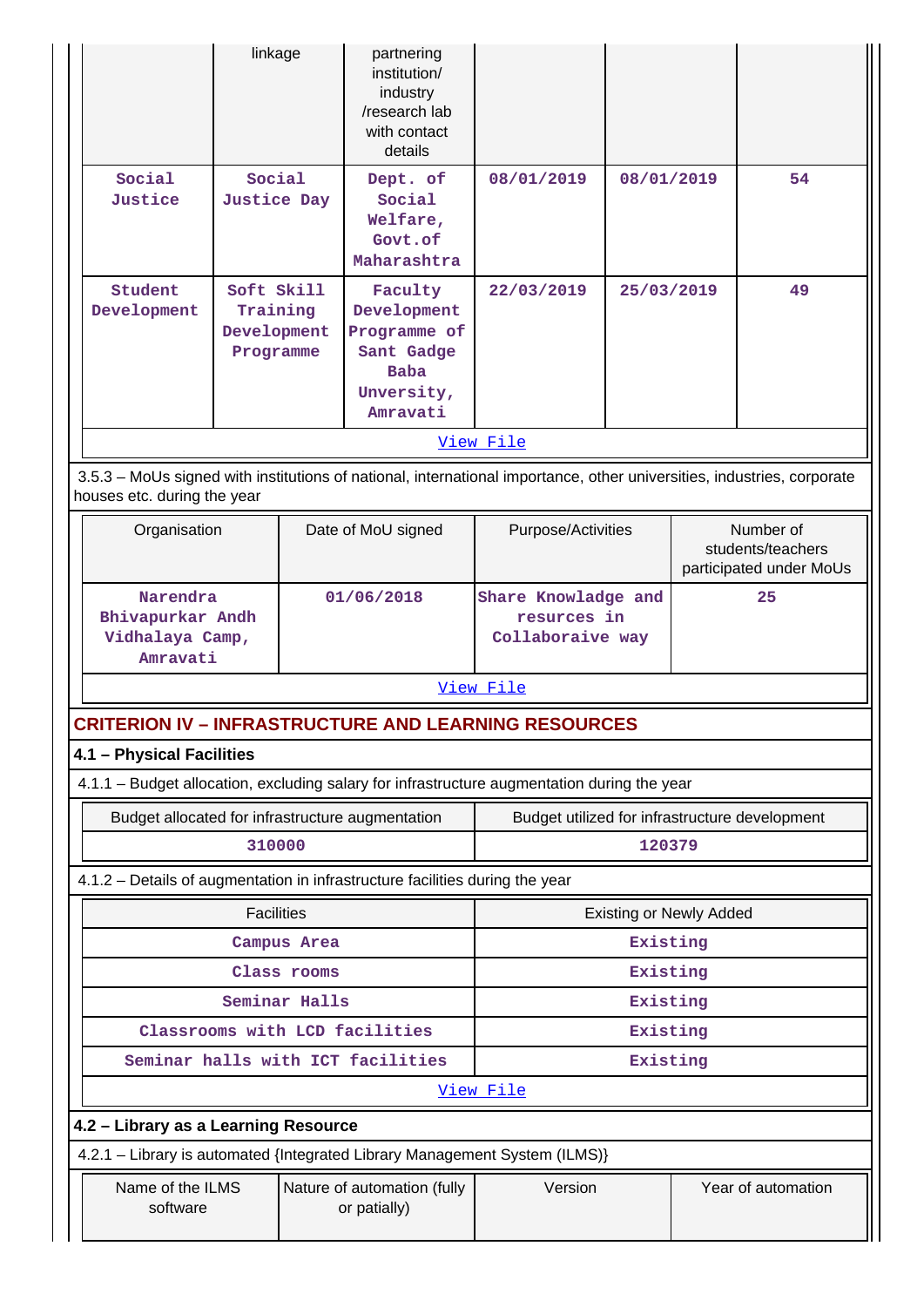| Libman<br>Fully                          |                                                                                                                                                                                                                                                                                                                                                                                     |                         |                                                                                     |                            | 2.0                 |              | 2010                    |                                                   |               |
|------------------------------------------|-------------------------------------------------------------------------------------------------------------------------------------------------------------------------------------------------------------------------------------------------------------------------------------------------------------------------------------------------------------------------------------|-------------------------|-------------------------------------------------------------------------------------|----------------------------|---------------------|--------------|-------------------------|---------------------------------------------------|---------------|
| 4.2.2 - Library Services                 |                                                                                                                                                                                                                                                                                                                                                                                     |                         |                                                                                     |                            |                     |              |                         |                                                   |               |
| Library<br>Service Type                  |                                                                                                                                                                                                                                                                                                                                                                                     |                         | Existing                                                                            |                            | Newly Added         |              |                         | Total                                             |               |
| Text Books                               |                                                                                                                                                                                                                                                                                                                                                                                     | 11423                   | 1284326                                                                             | 294                        |                     | 118657       | 11717                   |                                                   | 1402983       |
| Reference<br><b>Books</b>                |                                                                                                                                                                                                                                                                                                                                                                                     | 745                     | 630692                                                                              | 44                         |                     | 87229        | 789                     |                                                   | 717921        |
| e-Books                                  |                                                                                                                                                                                                                                                                                                                                                                                     | 100                     | $\mathbf 0$                                                                         | 40                         |                     | $\mathbf 0$  | 140                     |                                                   | $\mathbf 0$   |
| Journals                                 |                                                                                                                                                                                                                                                                                                                                                                                     | 31                      | 16733                                                                               | $\mathbf 0$                |                     | $\mathbf 0$  | 31                      |                                                   | 16733         |
| CD & Video                               |                                                                                                                                                                                                                                                                                                                                                                                     | 24                      | 5990                                                                                | 12                         |                     | $\mathbf 0$  | 36                      |                                                   | 5990          |
| Library<br>Automation                    |                                                                                                                                                                                                                                                                                                                                                                                     | $\overline{\mathbf{2}}$ | 59650                                                                               | $\mathbf 0$                |                     | $\mathbf 0$  | $\overline{\mathbf{2}}$ |                                                   | 59650         |
| Weeding<br>(hard &<br>soft)              |                                                                                                                                                                                                                                                                                                                                                                                     | 373                     | 31965                                                                               | $\mathbf 0$                |                     | $\pmb{0}$    | 373                     |                                                   | 31965         |
| Others (spe<br>cify)                     |                                                                                                                                                                                                                                                                                                                                                                                     | 474                     | 59721                                                                               | $\overline{0}$             |                     | $\mathbf 0$  | 474                     |                                                   | 59721         |
|                                          |                                                                                                                                                                                                                                                                                                                                                                                     |                         |                                                                                     |                            | View File           |              |                         |                                                   |               |
|                                          | 4.2.3 - E-content developed by teachers such as: e-PG- Pathshala, CEC (under e-PG- Pathshala CEC (Under<br>Graduate) SWAYAM other MOOCs platform NPTEL/NMEICT/any other Government initiatives & institutional<br>(Learning Management System (LMS) etc<br>Name of the Teacher<br>Platform on which module<br>Name of the Module<br>Date of launching e-<br>is developed<br>content |                         |                                                                                     |                            |                     |              |                         |                                                   |               |
|                                          |                                                                                                                                                                                                                                                                                                                                                                                     |                         | No Data Entered/Not Applicable !!!                                                  |                            |                     |              |                         |                                                   |               |
|                                          |                                                                                                                                                                                                                                                                                                                                                                                     |                         |                                                                                     |                            | View File           |              |                         |                                                   |               |
| 4.3 - IT Infrastructure                  |                                                                                                                                                                                                                                                                                                                                                                                     |                         |                                                                                     |                            |                     |              |                         |                                                   |               |
| 4.3.1 - Technology Upgradation (overall) |                                                                                                                                                                                                                                                                                                                                                                                     |                         |                                                                                     |                            |                     |              |                         |                                                   |               |
| <b>Type</b>                              | <b>Total Co</b><br>mputers                                                                                                                                                                                                                                                                                                                                                          | Computer<br>Lab         | Internet                                                                            | <b>Browsing</b><br>centers | Computer<br>Centers | Office       | Departme<br>nts         | Available<br><b>Bandwidt</b><br>h (MBPS/<br>GBPS) | <b>Others</b> |
| Existin<br>g                             | 14                                                                                                                                                                                                                                                                                                                                                                                  | $\mathbf{1}$            | $\mathbf{1}$                                                                        | $\mathbf{1}$               | $\mathbf 0$         | 1            | 1                       | 100                                               | $\mathbf 0$   |
| Added                                    | $\mathbf 0$                                                                                                                                                                                                                                                                                                                                                                         | $\mathbf 0$             | $\mathbf 0$                                                                         | $\mathbf 0$                | $\mathbf 0$         | $\mathbf 0$  | $\mathbf 0$             | $\mathbf 0$                                       | $\mathbf 0$   |
| Total                                    | 14                                                                                                                                                                                                                                                                                                                                                                                  | $\mathbf{1}$            | $\mathbf{1}$                                                                        | $\mathbf{1}$               | $\pmb{0}$           | $\mathbf{1}$ | $\mathbf{1}$            | 100                                               | $\pmb{0}$     |
|                                          |                                                                                                                                                                                                                                                                                                                                                                                     |                         | 4.3.2 - Bandwidth available of internet connection in the Institution (Leased line) |                            |                     |              |                         |                                                   |               |
|                                          |                                                                                                                                                                                                                                                                                                                                                                                     |                         |                                                                                     | 100 MBPS/ GBPS             |                     |              |                         |                                                   |               |
| 4.3.3 - Facility for e-content           |                                                                                                                                                                                                                                                                                                                                                                                     |                         |                                                                                     |                            |                     |              |                         |                                                   |               |
|                                          | Provide the link of the videos and media centre and<br>Name of the e-content development facility<br>recording facility                                                                                                                                                                                                                                                             |                         |                                                                                     |                            |                     |              |                         |                                                   |               |
|                                          |                                                                                                                                                                                                                                                                                                                                                                                     | Nil                     |                                                                                     |                            |                     |              | $\underline{\text{NA}}$ |                                                   |               |
|                                          | 4.4 - Maintenance of Campus Infrastructure                                                                                                                                                                                                                                                                                                                                          |                         |                                                                                     |                            |                     |              |                         |                                                   |               |
|                                          | 4.4.1 – Expenditure incurred on maintenance of physical facilities and academic support facilities, excluding salary<br>component, during the year                                                                                                                                                                                                                                  |                         |                                                                                     |                            |                     |              |                         |                                                   |               |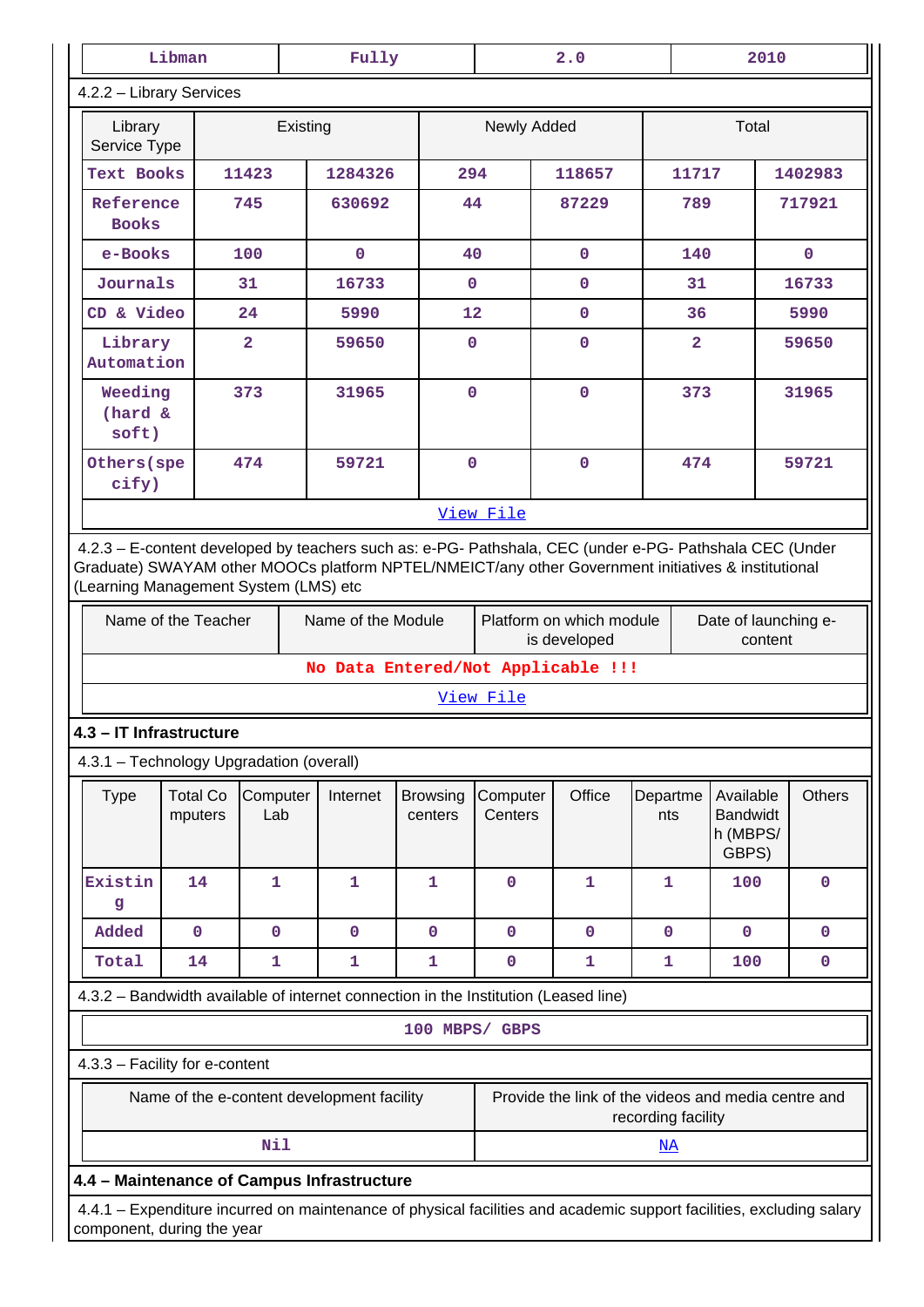| Assigned Budget on<br>academic facilities | Expenditure incurred on<br>maintenance of academic<br>facilities | Assigned budget on<br>physical facilities | Expenditure incurredon<br>maintenance of physical<br>facilites |
|-------------------------------------------|------------------------------------------------------------------|-------------------------------------------|----------------------------------------------------------------|
| 340000                                    | 143529                                                           | 310000                                    | 120379                                                         |

 4.4.2 – Procedures and policies for maintaining and utilizing physical, academic and support facilities - laboratory, library, sports complex, computers, classrooms etc. (maximum 500 words) (information to be available in institutional Website, provide link)

 **1. Construction, maintenance and repairing of academic buildings, library, classrooms, electrical appliances and other physical infrastructure of College of Social Work Badnera, Amravati is done by the private agencies. As per demand application of maintenance. Principl intimates the construction, maintenance and repairing related requirements, as and when required, to the respective agency. 2. The college utilized assigned budget for procurement of different items which including book, journals and magazine equipment and contingency. For the year 2018-19, the total amount received through students fees was Rs. 2303486/- only. That can be used to some extent for maintenance of equipment, computers, maintenance and security of physical infrastructure and other items such as telephone services, office expenses, travelling allowances, CCTV surveillance etc. 3. As per quotation and demand sheet amount of the said maintenance items paid and vouchers/ bill of said items was forwarded to account section of the college for further process of accounting and auditing. 4. There are committees formed for formally looking after the functioning monitoring of infrastructure and other facilities. Planning and purchase committee takes review of all the factors regarding budgetary provision. Annual maintenance contract is another feature. 5. Library committee is also formed to take review of the library stock. 6. The college has adequate number of specious, airy, will lit classroom. All the classrooms have ICT facilities. 7. Staff and students have access to computer with internet facility and facility for printing. Students are encourage to use computer lab for various purposes like research, assignments, current event information etc.**

<https://www.vywscswamt.org/uploads/document/4.4.2-converted.pdf>

# **CRITERION V – STUDENT SUPPORT AND PROGRESSION**

### **5.1 – Student Support**

5.1.1 – Scholarships and Financial Support

|                                         | Name/Title of the scheme                                                                                                        | Number of students | Amount in Rupees |  |  |
|-----------------------------------------|---------------------------------------------------------------------------------------------------------------------------------|--------------------|------------------|--|--|
| Financial Support<br>from institution   | In Memory late Y.B.<br>Mohite and Late<br>Sakhuntala Mohite<br>Merit Students<br>scholarship<br>sponsored by Dr.<br>A.Y. Mohite | $\overline{a}$     | 5000             |  |  |
| Financial Support<br>from Other Sources |                                                                                                                                 |                    |                  |  |  |
| a) National                             | GOI Scholarship/Fre<br>eship/Economical<br><b>Weaker Section</b>                                                                | 464                | 1408860          |  |  |
| b) International                        | Nil                                                                                                                             | $\Omega$           | $\Omega$         |  |  |
| View File                               |                                                                                                                                 |                    |                  |  |  |

 5.1.2 – Number of capability enhancement and development schemes such as Soft skill development, Remedial coaching, Language lab, Bridge courses, Yoga, Meditation, Personal Counselling and Mentoring etc.,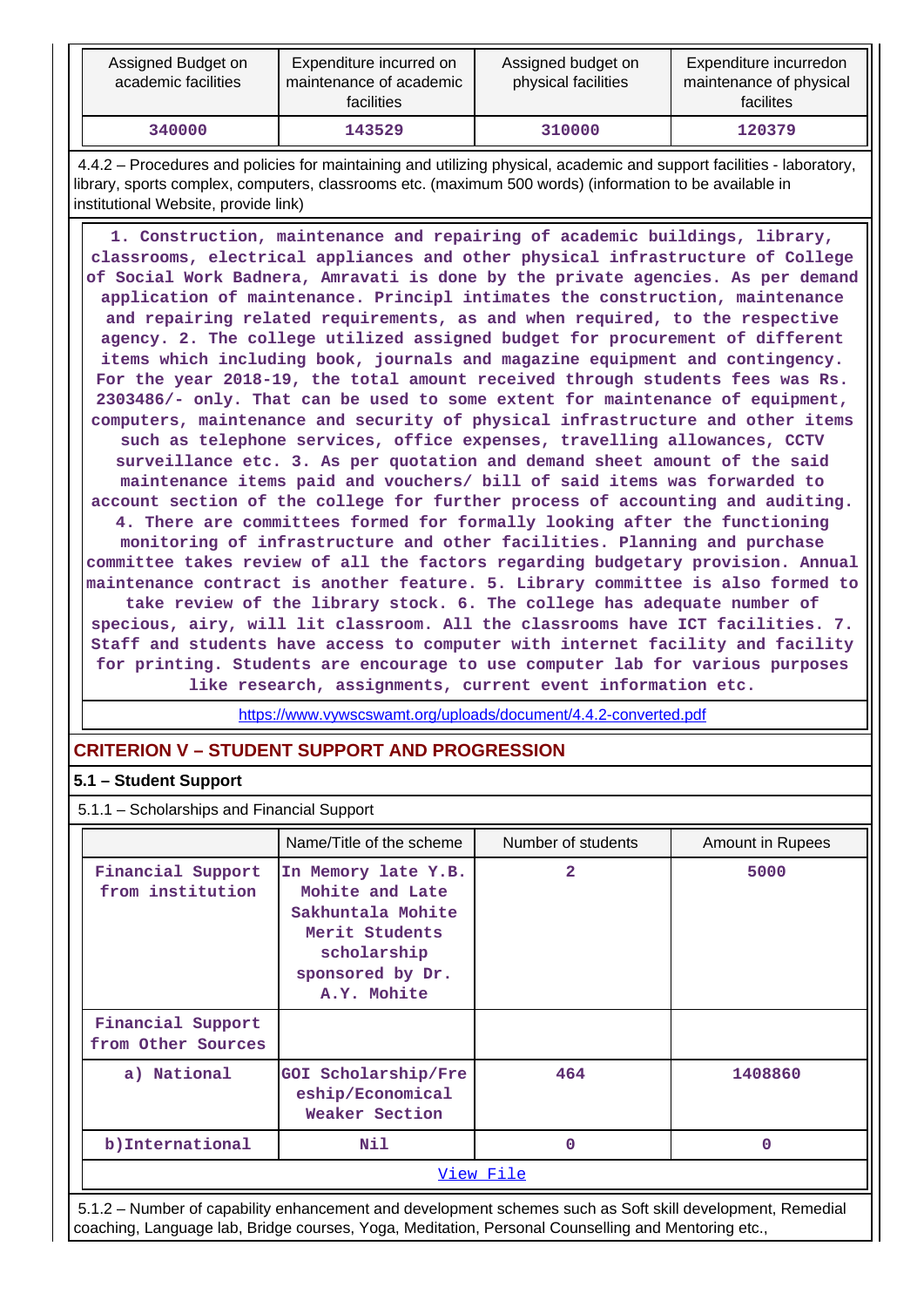| Name of the capability<br>enhancement scheme                                                                                                                                           |                                                             | Date of implemetation |                                                                      | Number of students<br>enrolled                                                   |                                                              | Agencies involved |                                     |
|----------------------------------------------------------------------------------------------------------------------------------------------------------------------------------------|-------------------------------------------------------------|-----------------------|----------------------------------------------------------------------|----------------------------------------------------------------------------------|--------------------------------------------------------------|-------------------|-------------------------------------|
| Soft skill                                                                                                                                                                             |                                                             |                       | 22/03/2019                                                           | 49                                                                               |                                                              |                   | BSW, MSW                            |
| Yoga                                                                                                                                                                                   |                                                             |                       | 21/06/2018<br>101                                                    |                                                                                  |                                                              | BSW, MSW, MA      |                                     |
|                                                                                                                                                                                        |                                                             |                       |                                                                      | View File                                                                        |                                                              |                   |                                     |
| 5.1.3 - Students benefited by guidance for competitive examinations and career counselling offered by the<br>institution during the year                                               |                                                             |                       |                                                                      |                                                                                  |                                                              |                   |                                     |
| Year                                                                                                                                                                                   | Name of the<br>scheme                                       |                       | Number of<br>benefited<br>students for<br>competitive<br>examination | Number of<br>benefited<br>students by<br>career<br>counseling<br>activities      | Number of<br>students who<br>have passedin<br>the comp. exam |                   | Number of<br>studentsp placed       |
| 2018                                                                                                                                                                                   | Competitive<br>Examination                                  |                       | 82                                                                   | 14                                                                               | $\mathbf 0$                                                  |                   | $\mathbf 0$                         |
|                                                                                                                                                                                        |                                                             |                       |                                                                      | View File                                                                        |                                                              |                   |                                     |
| 5.1.4 - Institutional mechanism for transparency, timely redressal of student grievances, Prevention of sexual<br>harassment and ragging cases during the year                         |                                                             |                       |                                                                      |                                                                                  |                                                              |                   |                                     |
| Total grievances received                                                                                                                                                              |                                                             |                       |                                                                      | Avg. number of days for grievance<br>Number of grievances redressed<br>redressal |                                                              |                   |                                     |
|                                                                                                                                                                                        | 0                                                           |                       | 0                                                                    |                                                                                  | 0                                                            |                   |                                     |
| 5.2 - Student Progression                                                                                                                                                              |                                                             |                       |                                                                      |                                                                                  |                                                              |                   |                                     |
| 5.2.1 - Details of campus placement during the year                                                                                                                                    |                                                             |                       |                                                                      |                                                                                  |                                                              |                   |                                     |
|                                                                                                                                                                                        | On campus                                                   |                       |                                                                      |                                                                                  | Off campus                                                   |                   |                                     |
| Nameof<br>organizations<br>visited                                                                                                                                                     | Number of<br>students<br>participated                       |                       | Number of<br>stduents placed                                         | Nameof<br>organizations<br>visited                                               | Number of<br>students<br>participated                        |                   | Number of<br>stduents placed        |
| Nil                                                                                                                                                                                    | $\mathbf 0$                                                 |                       | $\mathbf 0$                                                          | Nil                                                                              | $\mathbf 0$                                                  |                   | $\mathbf 0$                         |
|                                                                                                                                                                                        |                                                             |                       |                                                                      | View File                                                                        |                                                              |                   |                                     |
| 5.2.2 - Student progression to higher education in percentage during the year                                                                                                          |                                                             |                       |                                                                      |                                                                                  |                                                              |                   |                                     |
| Year                                                                                                                                                                                   | Number of<br>students<br>enrolling into<br>higher education |                       | Programme<br>graduated from                                          | Depratment<br>graduated from                                                     | Name of<br>institution joined                                |                   | Name of<br>programme<br>admitted to |
| 2018                                                                                                                                                                                   | 52                                                          |                       | <b>TYBSW</b>                                                         | College of<br>Social Work,<br><b>Badnera</b>                                     | College of<br>Social Work,<br><b>Badnera</b>                 |                   | MSW I                               |
| 5<br>2018                                                                                                                                                                              |                                                             | <b>TYBSW</b>          | College of<br>Social Work,<br><b>Badnera</b>                         | Tirpude<br>College of<br>Social Work,<br>Nagpur                                  |                                                              | MSW I             |                                     |
|                                                                                                                                                                                        |                                                             |                       |                                                                      | View File                                                                        |                                                              |                   |                                     |
| 5.2.3 - Students qualifying in state/ national/ international level examinations during the year<br>(eg:NET/SET/SLET/GATE/GMAT/CAT/GRE/TOFEL/Civil Services/State Government Services) |                                                             |                       |                                                                      |                                                                                  |                                                              |                   |                                     |
|                                                                                                                                                                                        | Items<br>Number of students selected/ qualifying            |                       |                                                                      |                                                                                  |                                                              |                   |                                     |
|                                                                                                                                                                                        |                                                             |                       | No Data Entered/Not Applicable !!!                                   |                                                                                  |                                                              |                   |                                     |
|                                                                                                                                                                                        |                                                             |                       |                                                                      |                                                                                  |                                                              |                   |                                     |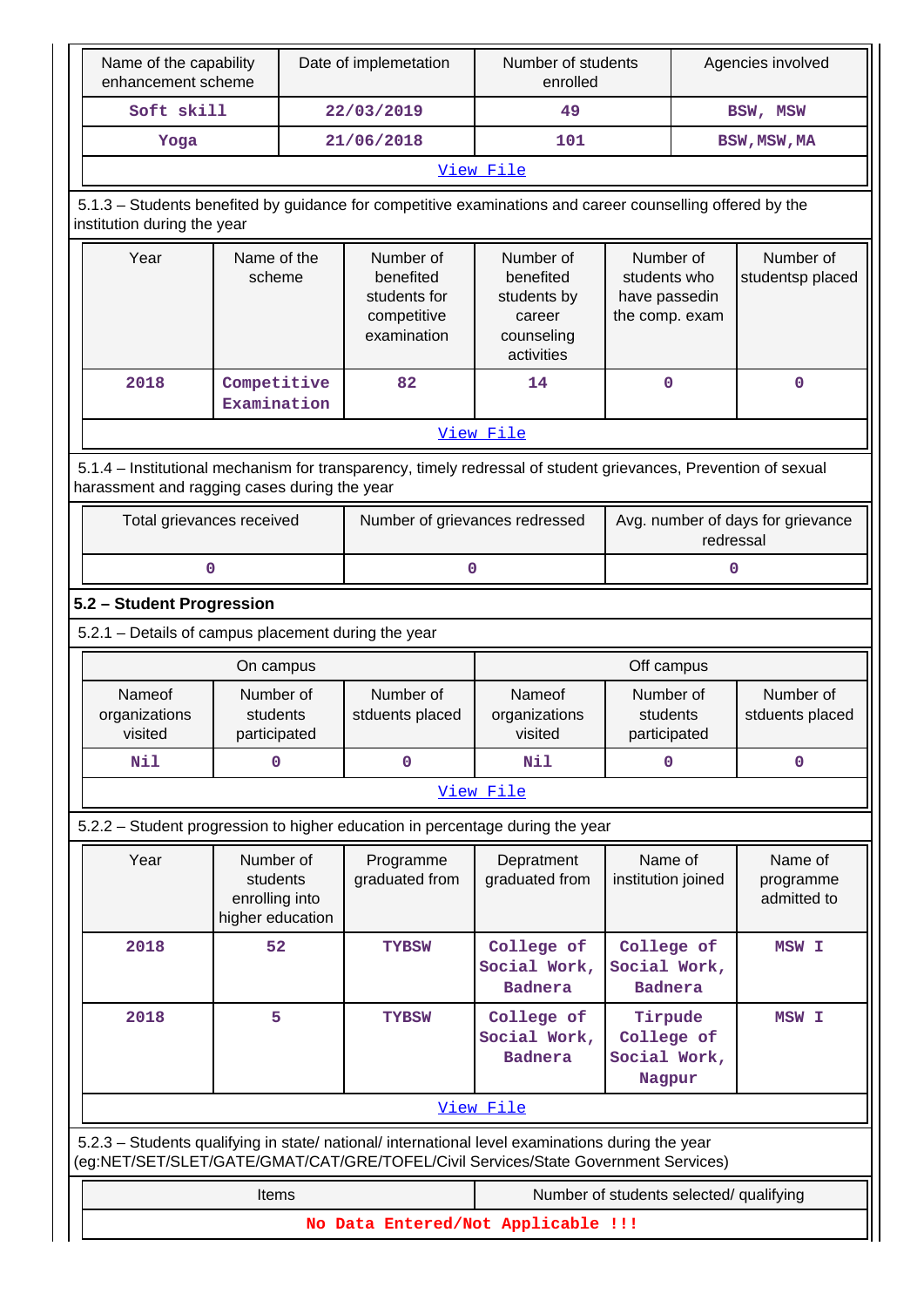| View File                                                                                                |                     |                               |  |  |  |  |
|----------------------------------------------------------------------------------------------------------|---------------------|-------------------------------|--|--|--|--|
| 5.2.4 – Sports and cultural activities / competitions organised at the institution level during the year |                     |                               |  |  |  |  |
| Activity                                                                                                 | Level               | <b>Number of Participants</b> |  |  |  |  |
| Cross Country                                                                                            | Inter College level |                               |  |  |  |  |
| Football                                                                                                 | Inter College level |                               |  |  |  |  |
| Rope Malkhamb                                                                                            | Inter College level |                               |  |  |  |  |
| Taekwondo                                                                                                | Inter College level |                               |  |  |  |  |
| Youth Festival                                                                                           | Inter College level | 18                            |  |  |  |  |
|                                                                                                          | View File           |                               |  |  |  |  |

### **5.3 – Student Participation and Activities**

 5.3.1 – Number of awards/medals for outstanding performance in sports/cultural activities at national/international level (award for a team event should be counted as one)

| Year                               | Name of the<br>award/medal | National/<br>Internaional | Number of<br>awards for<br>Sports | Number of<br>awards for<br>Cultural | Student ID<br>number | Name of the<br>student |
|------------------------------------|----------------------------|---------------------------|-----------------------------------|-------------------------------------|----------------------|------------------------|
| No Data Entered/Not Applicable !!! |                            |                           |                                   |                                     |                      |                        |
| View File                          |                            |                           |                                   |                                     |                      |                        |

 5.3.2 – Activity of Student Council & representation of students on academic & administrative bodies/committees of the institution (maximum 500 words)

 **The student participated in various administrative bodies and committee of the institution like IQAC committee one of the member was girl students, boy students and Restaurant committee, Library committee, grievance committee, Discipline Committee, Sexual harassment and Redressal committee one of the representive students member fo boy and girl participated in various actions and planning of institutions through the students representative all class and groups of students participated and organized various outstanding performance in sports and cultural activity throughout the year activities like cultural activities- 1) BSW I,II,III and III year students and MSW I, II and students of MA Sociology I, II year students were organized fresher is welcome programmes for the newly admitted student in BSW I and MSW I in college 2.) The Students were participated in tree plantation activity in college campus on 5 june 2018 and also participated in out of campus like maltekdi premises in hygine activity though swachata abhiyan for clean and green campus 3) Celebration of International Yoga Day on 21st June 2018 4) Student were participated and organized teachers's Day programme and take part in active administrative and teaching staff on 5th September 2018 5) Celebration of Social Justice Day on 26th college and students were participated in social justice awareness rally in Amravati City. 6) Celebration of Dr. Bhimrao Ambedkar Jayanti, Mahatma**

**Gandhi jayanti Dr. Sarvapali Radhakrushnan Jayanti in college, 7) Students were organized annual function Gathering on 7 Feb. 2019 to 9 Feb. 2019 and cultural and sport activity in occasions of Gathering.**

### **5.4 – Alumni Engagement**

5.4.1 – Whether the institution has registered Alumni Association?

 **Yes**

 **As a felt need of college to satisfy NAAC guidelines and of ex. Students of the college some of alumina / ex. Students come together under the guidance of Principal and senior faculty member discovered thoroughly and decided to have a registered body or origination of ex. Students of the college going with this**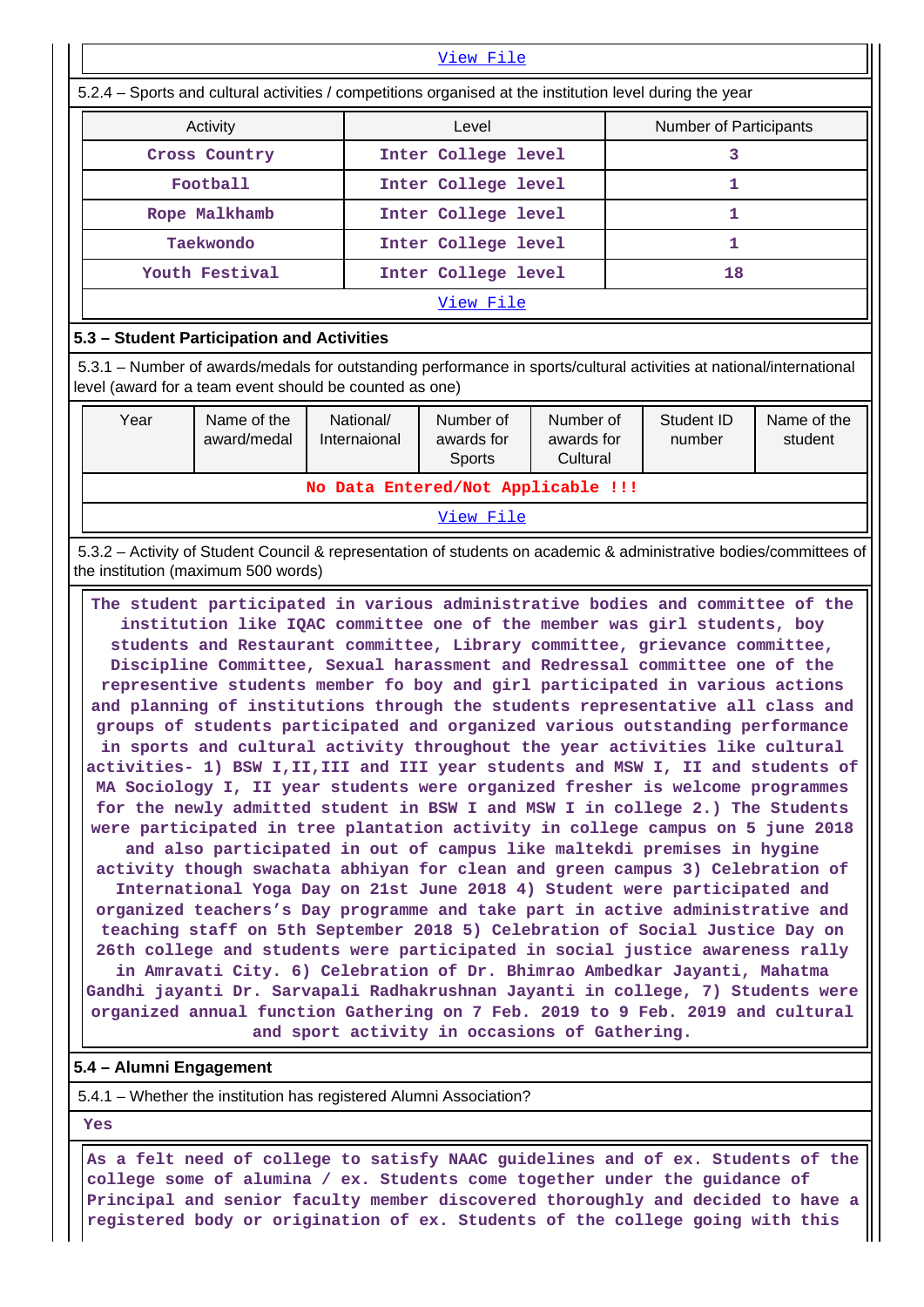**decision eleven active students of college registered a body called maji Vidyarthi Sangha Having its office in college premises under the society Registration Act. 1860. Reg. No. of Maji Vidyarthi sang is Amravati/00000018/2018 effects from 17 jan 2018. All eleven office beuser member of Maji Vidyarthi Sangha met once in a year sometime two times in year and discuss about allumini concerned matters like employment opportunitics presents scenario and ex. Students competency. Allumini contribution to college and many more. The information of Maji Vidyarthi Sangha is as one president one Vice-president, one treasurer, one secretary, one joint secretary and remaining is executive member the body.**

5.4.2 – No. of enrolled Alumni:

**11** 

5.4.3 – Alumni contribution during the year (in Rupees) :

**0**

5.4.4 – Meetings/activities organized by Alumni Association :

 **The Running students and pass out students were conduct informal meeting ones in year as the basis of necessity. They mostly meet on employment issue and education issue. 1 formal meeting is conducted during year wherein various college and academic development issues discussed in the meeting.**

### **CRITERION VI – GOVERNANCE, LEADERSHIP AND MANAGEMENT**

**6.1 – Institutional Vision and Leadership**

 6.1.1 – Mention two practices of decentralization and participative management during the last year (maximum 500 words)

 **The Institution Practices Participative Management at all levels. The Governing body always gave input to all the development of the college. The various committees and IQAC as well the CDC are lead by the Principal of the college. The Input regarding the quality enhancement and student development as well as the development as well as the development of faculty has been given through the meetings of governing body in the beginning of the year. The issues were put in the meeting of the IQAC. IQAC took the decision regarding the various Academic and Administrative work of the college for that the various committees i.e. Admission Committee, Student Welfare Committee, Exam Committee, Cultural Committee etc. were constituted and the work of the college was done through this various committees. Principal always discuss important issues in the meeting for their suggestions and opinions. In the staff meeting all academic issues, innovations, requirements are discussed and opinions are sought. Issues concerning with students are discussed in the class as well as the group conference of student and put in the meeting monthly of faculty. All the Administrative issues like students recruitment process admission, conference etc. are discuss respectively considering the joint consensus of all concerned and decision are taken for implementation.**

*Yes* 

# **6.2 – Strategy Development and Deployment**

6.2.1 – Quality improvement strategies adopted by the institution for each of the following (with in 100 words each):

| <b>Strategy Type</b>   | <b>Details</b>                          |  |  |  |
|------------------------|-----------------------------------------|--|--|--|
| Curriculum Development | College is always active in curriculum  |  |  |  |
|                        | development. One faculty of our college |  |  |  |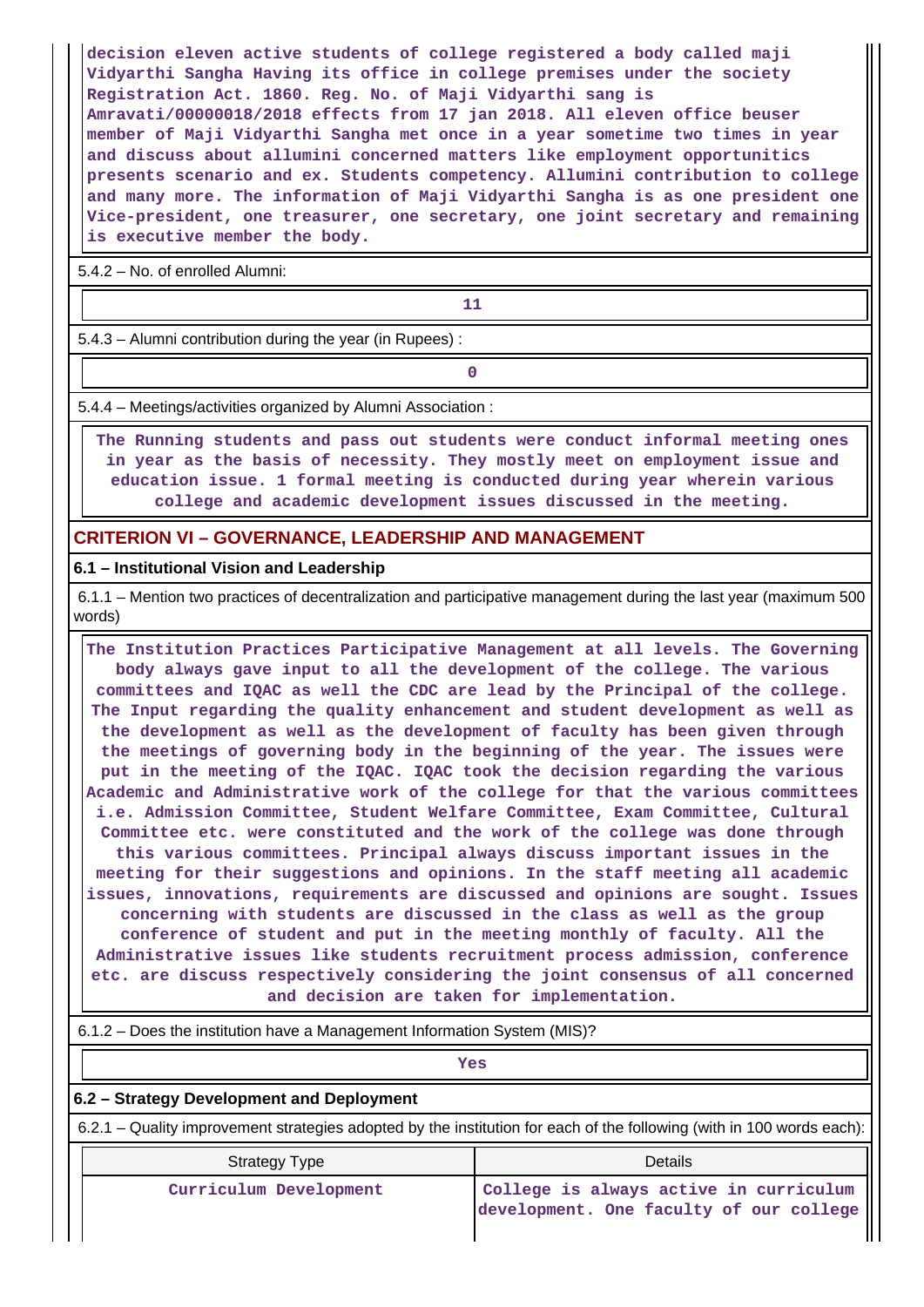|                            | is on board of study. College has taken<br>initiative for designing new syllabus<br>of social work (UG PG. College<br>organized workshop last year and this<br>year too. One of our faculty also<br>submitted draft syllabus to board of<br>study of SGBAU Amravati. Beyond this<br>two faculties of our college were on Ad-<br>hoc committee to design the syllabus of<br>social work (UG PG) and played imminent<br>role therein.                                                                                                                                                                                                                                                                                                                                                                                                                                                           |
|----------------------------|-----------------------------------------------------------------------------------------------------------------------------------------------------------------------------------------------------------------------------------------------------------------------------------------------------------------------------------------------------------------------------------------------------------------------------------------------------------------------------------------------------------------------------------------------------------------------------------------------------------------------------------------------------------------------------------------------------------------------------------------------------------------------------------------------------------------------------------------------------------------------------------------------|
| Teaching and Learning      | The faculty members used the various<br>innovative teaching and learning<br>methods in classroom as well as in the<br>field. In classroom interactive process<br>such as group discussion, use of field<br>assignment, the workshop on Research<br>Methodology has been conducted for the<br>MSWII TYBSW students. The skill<br>workshop, survey based presentations,<br>field visits were also conducted. The<br>documentary on various contact of<br>syllabus through use of You Tube and<br>then discuss has been conducted. In the<br>field on the field instruction as well<br>as the guidance from key persons<br>experts from the concerned field etc.<br>The teaching learning methods includes<br>ice braking, group presentation, paper<br>reading, field work, Seminar etc.                                                                                                        |
| Examination and Evaluation | There is the Examination Committee<br>which conducts all the examination of<br>college. Assignment Viva Voce in<br>coordination with principal and HOD is<br>conducted. The Committee does the work<br>of preparation time table, preparation<br>of supervision list and related work.<br>The evaluation process is transparent.<br>It is well defined and communicated<br>through the prospectus and field work<br>manual. The evaluation of field work is<br>done by the field work supervisor as<br>per the class from FYBSW to MSWII<br>according to the content of the field<br>work activities e.g. skill development<br>and professional development of<br>student, overall performance of<br>student, attendance and involvement of<br>student in field work activities and<br>record keeping of the student. The<br>field work internally evaluated by the<br>field work supervisor. |
| Research and Development   | The students of TYBSW MSW final year<br>have prepared and to submitted research<br>dissertation report under the<br>supervision of Research guide according<br>to norm of SGBA University, Amravati.                                                                                                                                                                                                                                                                                                                                                                                                                                                                                                                                                                                                                                                                                          |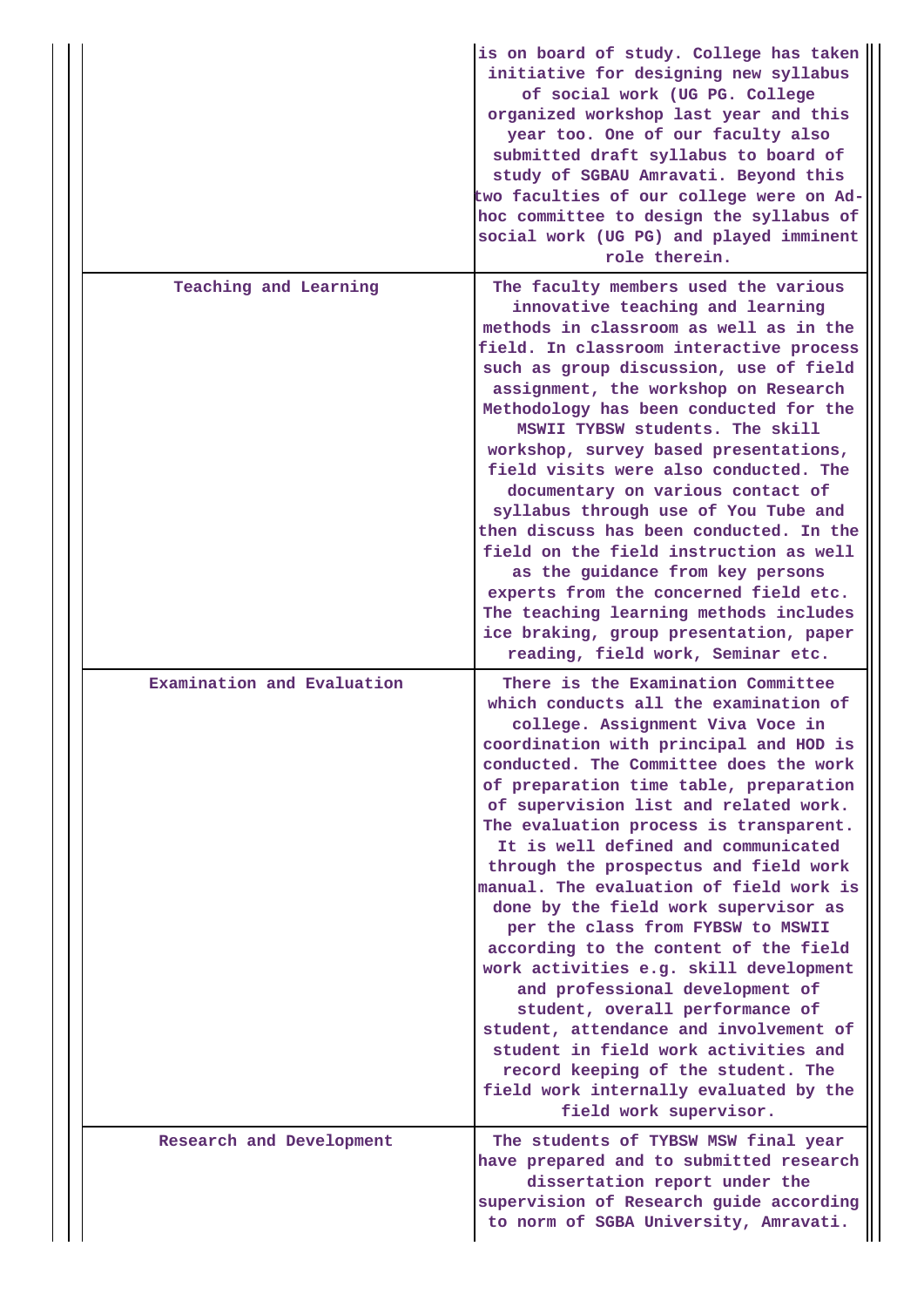|  |                                                               | It was evaluated by external examiner<br>appointed by the University and also by<br>the concerned supervisor. Research<br>skills have been developed among the<br>students.                                                                                                                                                                                                                                                                                                                                                                                                                                                                                                                                                                                                                                                                                                                                                                                                                                                                                                                             |
|--|---------------------------------------------------------------|---------------------------------------------------------------------------------------------------------------------------------------------------------------------------------------------------------------------------------------------------------------------------------------------------------------------------------------------------------------------------------------------------------------------------------------------------------------------------------------------------------------------------------------------------------------------------------------------------------------------------------------------------------------------------------------------------------------------------------------------------------------------------------------------------------------------------------------------------------------------------------------------------------------------------------------------------------------------------------------------------------------------------------------------------------------------------------------------------------|
|  | Library, ICT and Physical<br>Infrastructure / Instrumentation | The faculty has provided the research<br>facilities to motivate to go for<br>research proposal at various agencies<br>e.g. Amravati Municipal Corporation,<br>Collector office and TRTI etc. The<br>workshop for the students has been<br>organized to give input regarding the<br>research methodology. Our library is<br>enriched with good books and journals,<br>periodicals, reference books, Internet<br>facility, computer lab and free wifi<br>facility. The software OPAC, INFLIBNET<br>and also the E-resources provided to<br>the student in library are available in<br>the library. Total no of referred 281<br>books. And 40 E-books download. There<br>are also 31 periodicals and journals<br>purchase during the last year. Some<br>faculty on their Birthday donate books<br>to Library. The Orientation to student<br>has been provided regarding various<br>software and library facilities. The<br>'Vachak Award' to the student has been<br>given to that student who utilizes the<br>library. The Best user award of Library<br>is given in the function of Annual<br>Gathering. |
|  | Human Resource Management                                     | The college has been already appointed<br>11 teaching staff on full time and 16<br>on contract basis i.e. English,<br>Marathi, Sociology, Psychology M. A.<br>Sociology. At present we have 14 non<br>teaching staff for college. Last year<br>i.e. 2018-19 there was no appointment<br>of any staff. Teaching and non teaching<br>staffs were sent for short term course<br>and refresher course.                                                                                                                                                                                                                                                                                                                                                                                                                                                                                                                                                                                                                                                                                                      |
|  | Industry Interaction / Collaboration                          | Currently we have MOU with Child Line,<br>Child Welfare Committee, and Dr.<br>Narendra Bhivapurkar Andh Vidyalaya for<br>industry interaction / collaboration.<br>But during this year we have not done<br>any MOU.                                                                                                                                                                                                                                                                                                                                                                                                                                                                                                                                                                                                                                                                                                                                                                                                                                                                                     |
|  | Admission of Students                                         | The admission of the student is as per<br>the guideline of SGB Amravati<br>University, Amravati. The procedure<br>regarding the admission of FYBSW and<br>MSWI was conducted by the admission<br>committee in the guidance of the<br>Principal. The admission for FYBSW was<br>on the Merit list prepared as per the                                                                                                                                                                                                                                                                                                                                                                                                                                                                                                                                                                                                                                                                                                                                                                                    |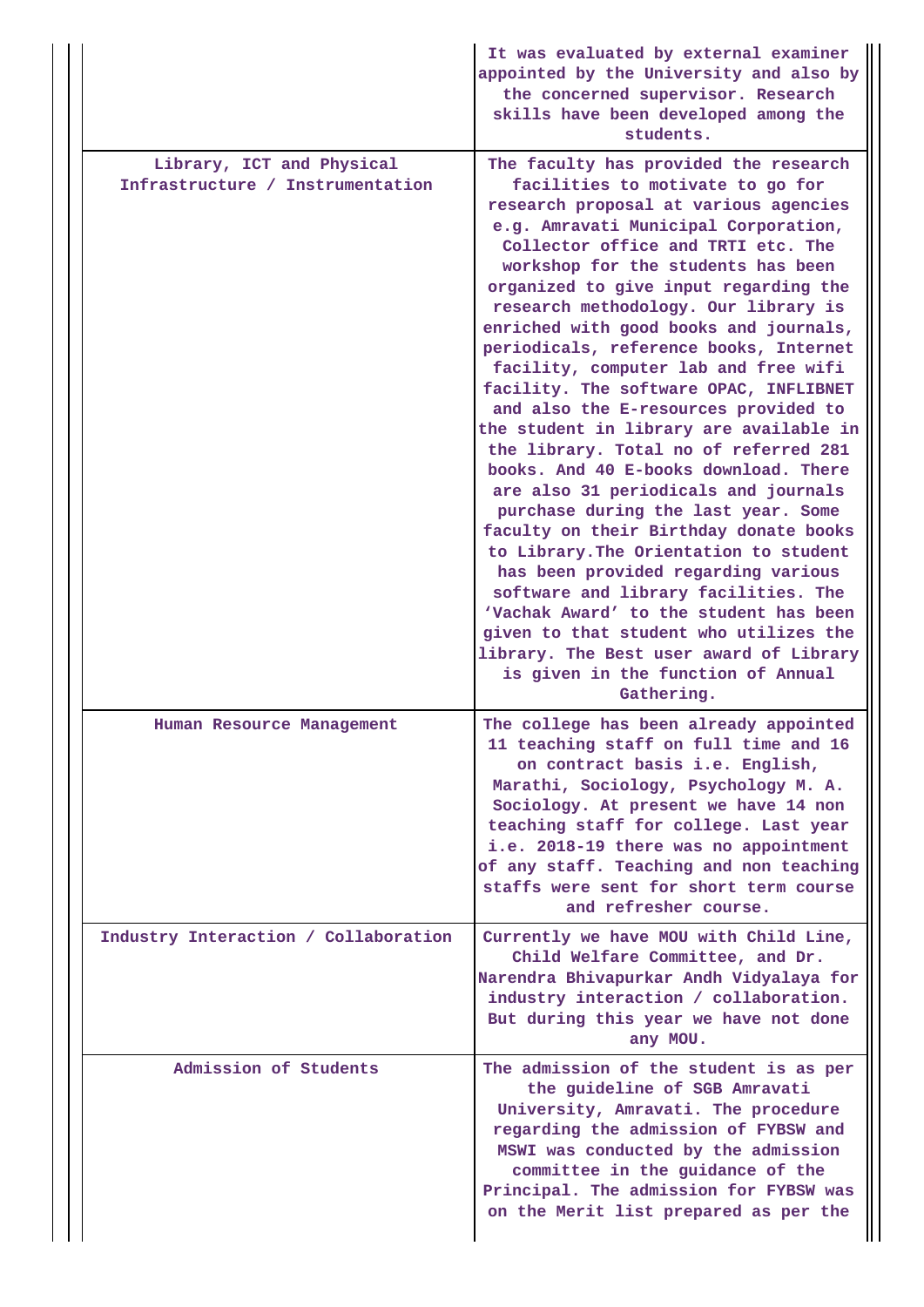|                                                           | percentage of HSC Board. The admission<br>date was declared on the display board |
|-----------------------------------------------------------|----------------------------------------------------------------------------------|
|                                                           | website and after the last date of                                               |
|                                                           | admission if there is vacancy the                                                |
|                                                           | waiting listed student has been given                                            |
|                                                           | chance. Admission procedure to the                                               |
|                                                           | SYBSW and TYBSW followed after the                                               |
|                                                           | result deceleration by the University                                            |
|                                                           | of their respective classes. During the                                          |
|                                                           | month of July College conducted                                                  |
|                                                           | entrance test for admission of MSW                                               |
|                                                           | first year. Entrance test included                                               |
|                                                           | Written Test, Group Discussion and                                               |
|                                                           | Personal Interview for the applicant.                                            |
|                                                           | The merit list as per the categories                                             |
|                                                           | has been displayed on the board website                                          |
|                                                           | of the college and the last date for                                             |
|                                                           | admission has been given. After the                                              |
|                                                           | last date if there is any vacancy the                                            |
|                                                           | opportunity has been given to the                                                |
|                                                           | waiting listed candidates. Reservation                                           |
|                                                           | ratio regarding the admission has been                                           |
|                                                           | strictly followed by the college in the                                          |
|                                                           | admission process.                                                               |
| 622 Implementation of a governance in arose of energiance |                                                                                  |

| 6.2.2 – implementation of e-governance in areas of operations: |                                                                                                                                                                                                                                                                                                                                               |  |  |  |  |  |  |
|----------------------------------------------------------------|-----------------------------------------------------------------------------------------------------------------------------------------------------------------------------------------------------------------------------------------------------------------------------------------------------------------------------------------------|--|--|--|--|--|--|
| E-governace area                                               | Details                                                                                                                                                                                                                                                                                                                                       |  |  |  |  |  |  |
| Planning and Development                                       | Created Whatsapp group of each class<br>and field work/ Research group of<br>students by faculties to display and<br>circulate notice and all the activities<br>and meeting related to field work and<br>research work. Every teacher fill up<br>their academic daily diary provided by<br>college. The diary is checked by the<br>principal. |  |  |  |  |  |  |
| Administration                                                 | Annual reports of the college are<br>prepared and a Akanksha magazine is<br>published to display all the activities<br>done by college and circulated among<br>all the stakeholders.                                                                                                                                                          |  |  |  |  |  |  |
| Finance and Accounts                                           | Online submission of salary bill of<br>staff, ERP Software for fees and other<br>accounts.                                                                                                                                                                                                                                                    |  |  |  |  |  |  |
| Student Admission and Support                                  | Student scholarship form online<br>submission. Information through website<br>for admission notification, criteria<br>wise selection list of admission,<br>Support welfare schemes online<br>submission form.                                                                                                                                 |  |  |  |  |  |  |
| Examination                                                    | Nil                                                                                                                                                                                                                                                                                                                                           |  |  |  |  |  |  |
| 6.3 - Faculty Empowerment Strategies                           |                                                                                                                                                                                                                                                                                                                                               |  |  |  |  |  |  |

 6.3.1 – Teachers provided with financial support to attend conferences / workshops and towards membership fee of professional bodies during the year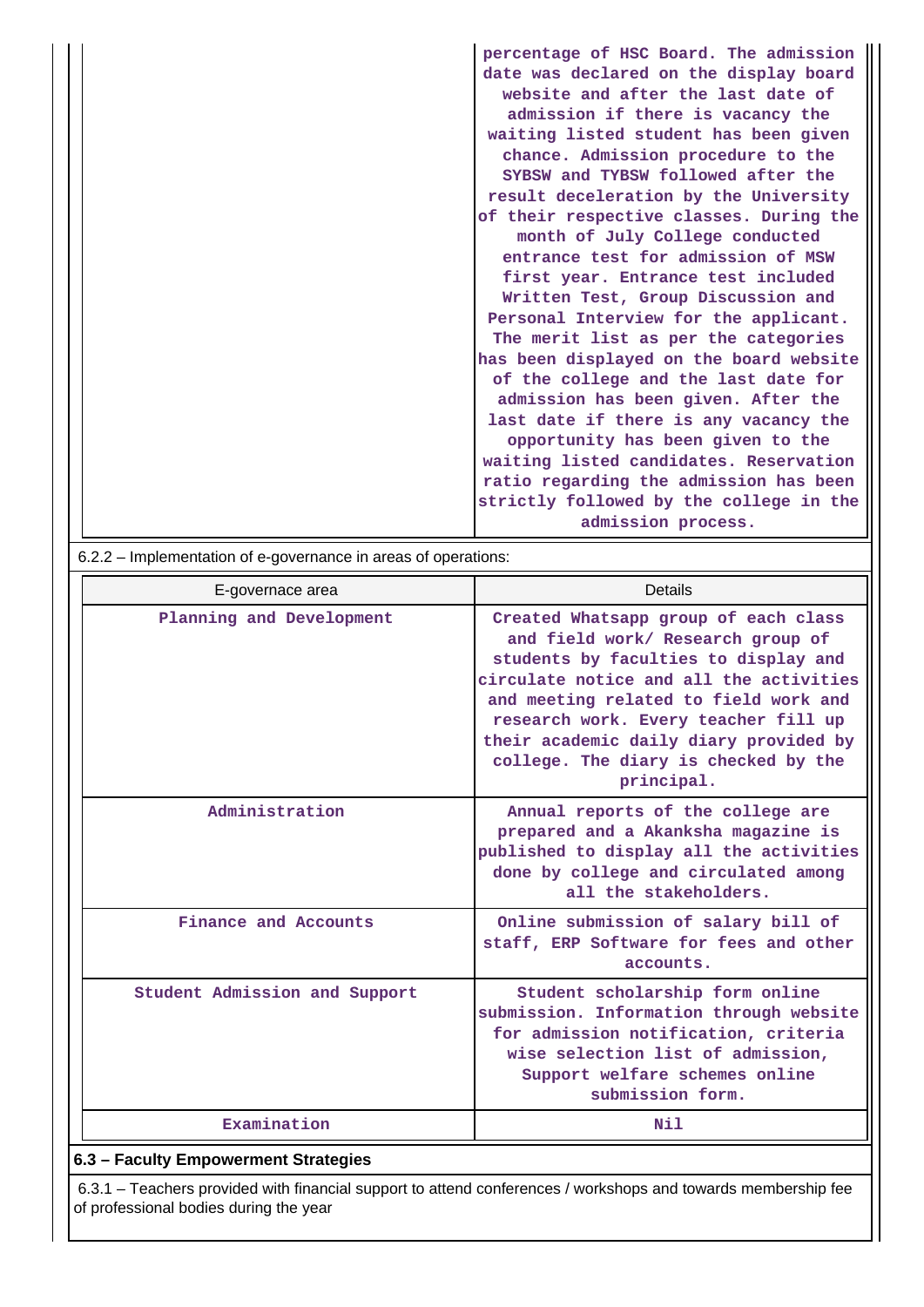| Year                                                                                                                                                                                       | Name of Teacher                                                                                                                                                 |                                                                                             |                                                                                                   | Name of conference/<br>workshop attended<br>for which financial<br>support provided |            | Name of the<br>professional body for<br>which membership<br>fee is provided |                 | Amount of support                                |  |                                                      |
|--------------------------------------------------------------------------------------------------------------------------------------------------------------------------------------------|-----------------------------------------------------------------------------------------------------------------------------------------------------------------|---------------------------------------------------------------------------------------------|---------------------------------------------------------------------------------------------------|-------------------------------------------------------------------------------------|------------|-----------------------------------------------------------------------------|-----------------|--------------------------------------------------|--|------------------------------------------------------|
| 2018                                                                                                                                                                                       |                                                                                                                                                                 |                                                                                             | Nil                                                                                               |                                                                                     | Nil        |                                                                             | Nil             |                                                  |  | $\mathbf 0$                                          |
|                                                                                                                                                                                            |                                                                                                                                                                 |                                                                                             |                                                                                                   |                                                                                     | View File  |                                                                             |                 |                                                  |  |                                                      |
|                                                                                                                                                                                            | 6.3.2 – Number of professional development / administrative training programmes organized by the College for<br>teaching and non teaching staff during the year |                                                                                             |                                                                                                   |                                                                                     |            |                                                                             |                 |                                                  |  |                                                      |
| Year                                                                                                                                                                                       |                                                                                                                                                                 | Title of the<br>professional<br>development<br>programme<br>organised for<br>teaching staff | Title of the<br>administrative<br>training<br>programme<br>organised for<br>non-teaching<br>staff |                                                                                     | From date  | To Date                                                                     |                 | Number of<br>participants<br>(Teaching<br>staff) |  | Number of<br>participants<br>(non-teaching<br>staff) |
| 2019                                                                                                                                                                                       |                                                                                                                                                                 | Research M<br>ethodology<br>Computer A<br>pplication                                        | <b>Do</b>                                                                                         |                                                                                     | 21/01/2019 |                                                                             | 21/01/2019      | 12                                               |  | $\mathbf{1}$                                         |
| 2018                                                                                                                                                                                       |                                                                                                                                                                 | Mental<br>Health and<br>Hypnotism                                                           | <b>Do</b>                                                                                         |                                                                                     | 24/07/2018 |                                                                             | 24/07/2018      | 12                                               |  | 15                                                   |
| 2018                                                                                                                                                                                       |                                                                                                                                                                 | Celebratio<br>n of Yoga<br>Day                                                              | Do                                                                                                |                                                                                     | 21/06/2019 |                                                                             | 21/06/2019      | 11                                               |  | 14                                                   |
| 2019                                                                                                                                                                                       |                                                                                                                                                                 | Eradicatio<br>n of Super<br>stition                                                         | Do                                                                                                |                                                                                     | 04/01/2019 |                                                                             | 04/01/2019<br>8 |                                                  |  | 7                                                    |
|                                                                                                                                                                                            |                                                                                                                                                                 |                                                                                             |                                                                                                   |                                                                                     | View File  |                                                                             |                 |                                                  |  |                                                      |
| 6.3.3 - No. of teachers attending professional development programmes, viz., Orientation Programme, Refresher<br>Course, Short Term Course, Faculty Development Programmes during the year |                                                                                                                                                                 |                                                                                             |                                                                                                   |                                                                                     |            |                                                                             |                 |                                                  |  |                                                      |
| Title of the<br>professional<br>development<br>programme                                                                                                                                   |                                                                                                                                                                 |                                                                                             | Number of teachers<br>who attended                                                                |                                                                                     | From Date  |                                                                             | To date         |                                                  |  | Duration                                             |
| Transforming<br>India through<br>strenthening<br>PRIS                                                                                                                                      |                                                                                                                                                                 |                                                                                             | $\mathbf{1}$                                                                                      |                                                                                     | 14/11/2018 |                                                                             | 17/11/2018      |                                                  |  | 4                                                    |
| Train The<br>Trainers<br>Programme                                                                                                                                                         |                                                                                                                                                                 |                                                                                             | 1                                                                                                 |                                                                                     | 29/10/2018 |                                                                             | 03/11/2018      |                                                  |  | 6                                                    |
| Stenthening<br>Panchayati Raj                                                                                                                                                              |                                                                                                                                                                 |                                                                                             | 1                                                                                                 |                                                                                     | 07/08/2018 |                                                                             | 11/08/2018      |                                                  |  | 5                                                    |

**1 12/02/2019 21/02/2019 10**

**Institution for effective service delivery**

**FDP in Rural Community Engagement**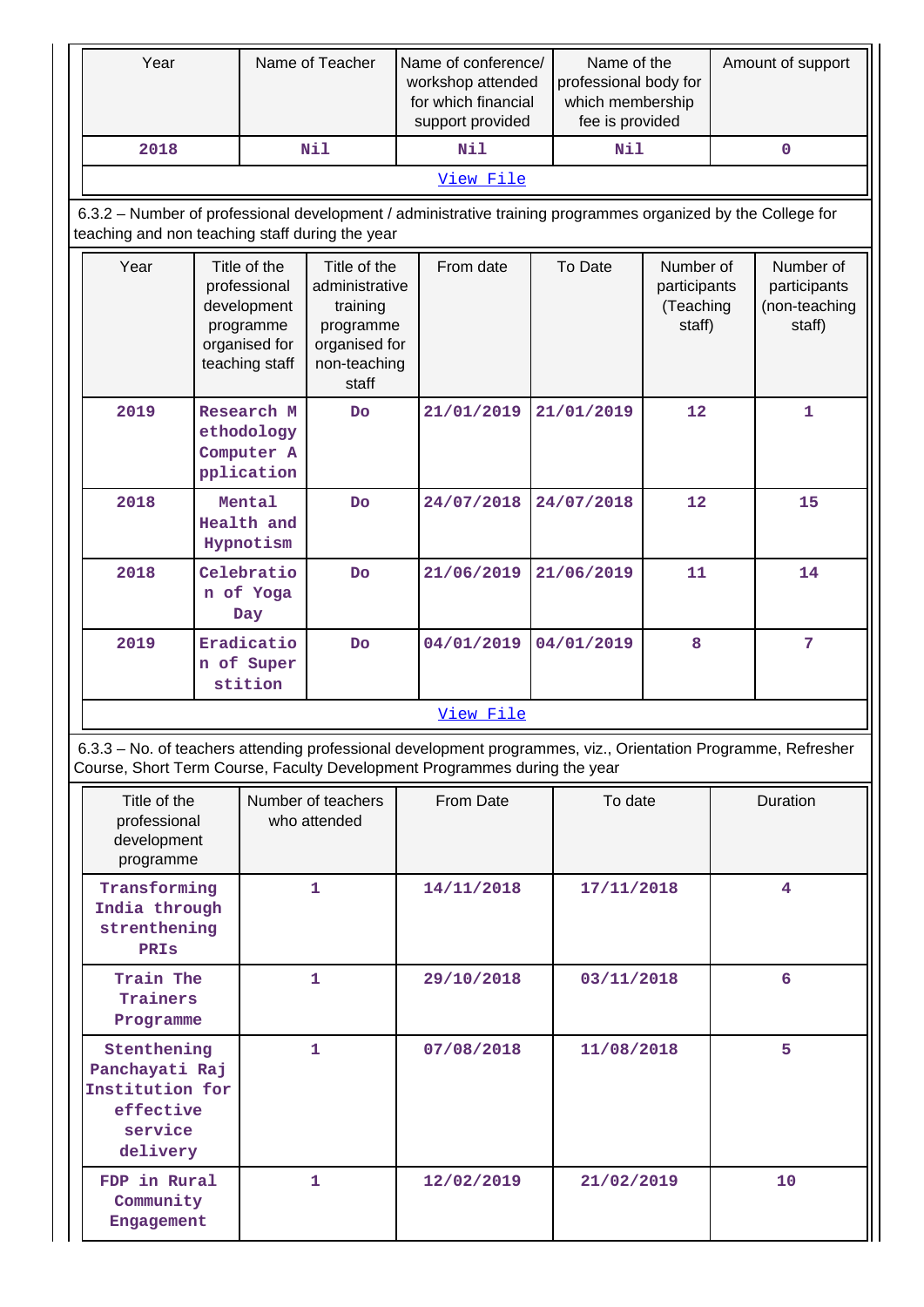| Refresher<br>Course in<br>social science<br>(Library<br>Information<br>Science)                                                                                                                                                                                                                                                                                                                                                                                                                                                                                                                                     |          | 1 |                  | 02/01/2018                                                                                                                                                                                                                                                                                                                                                                               |           |           | 23/07/2018   |  | 22                                                                                                                                                                                                                                                                                                                                                                                                                                                                                                                                                                                                                                                                                                                                                                                                                                                                                                                                                                                                                                                                                                                     |
|---------------------------------------------------------------------------------------------------------------------------------------------------------------------------------------------------------------------------------------------------------------------------------------------------------------------------------------------------------------------------------------------------------------------------------------------------------------------------------------------------------------------------------------------------------------------------------------------------------------------|----------|---|------------------|------------------------------------------------------------------------------------------------------------------------------------------------------------------------------------------------------------------------------------------------------------------------------------------------------------------------------------------------------------------------------------------|-----------|-----------|--------------|--|------------------------------------------------------------------------------------------------------------------------------------------------------------------------------------------------------------------------------------------------------------------------------------------------------------------------------------------------------------------------------------------------------------------------------------------------------------------------------------------------------------------------------------------------------------------------------------------------------------------------------------------------------------------------------------------------------------------------------------------------------------------------------------------------------------------------------------------------------------------------------------------------------------------------------------------------------------------------------------------------------------------------------------------------------------------------------------------------------------------------|
|                                                                                                                                                                                                                                                                                                                                                                                                                                                                                                                                                                                                                     |          |   |                  |                                                                                                                                                                                                                                                                                                                                                                                          | View File |           |              |  |                                                                                                                                                                                                                                                                                                                                                                                                                                                                                                                                                                                                                                                                                                                                                                                                                                                                                                                                                                                                                                                                                                                        |
| 6.3.4 - Faculty and Staff recruitment (no. for permanent recruitment):                                                                                                                                                                                                                                                                                                                                                                                                                                                                                                                                              |          |   |                  |                                                                                                                                                                                                                                                                                                                                                                                          |           |           |              |  |                                                                                                                                                                                                                                                                                                                                                                                                                                                                                                                                                                                                                                                                                                                                                                                                                                                                                                                                                                                                                                                                                                                        |
|                                                                                                                                                                                                                                                                                                                                                                                                                                                                                                                                                                                                                     | Teaching |   |                  |                                                                                                                                                                                                                                                                                                                                                                                          |           |           | Non-teaching |  |                                                                                                                                                                                                                                                                                                                                                                                                                                                                                                                                                                                                                                                                                                                                                                                                                                                                                                                                                                                                                                                                                                                        |
| Permanent                                                                                                                                                                                                                                                                                                                                                                                                                                                                                                                                                                                                           |          |   | <b>Full Time</b> |                                                                                                                                                                                                                                                                                                                                                                                          |           | Permanent |              |  | <b>Full Time</b>                                                                                                                                                                                                                                                                                                                                                                                                                                                                                                                                                                                                                                                                                                                                                                                                                                                                                                                                                                                                                                                                                                       |
| 11                                                                                                                                                                                                                                                                                                                                                                                                                                                                                                                                                                                                                  |          |   | 11               |                                                                                                                                                                                                                                                                                                                                                                                          |           | 14        |              |  | 14                                                                                                                                                                                                                                                                                                                                                                                                                                                                                                                                                                                                                                                                                                                                                                                                                                                                                                                                                                                                                                                                                                                     |
| 6.3.5 - Welfare schemes for                                                                                                                                                                                                                                                                                                                                                                                                                                                                                                                                                                                         |          |   |                  |                                                                                                                                                                                                                                                                                                                                                                                          |           |           |              |  |                                                                                                                                                                                                                                                                                                                                                                                                                                                                                                                                                                                                                                                                                                                                                                                                                                                                                                                                                                                                                                                                                                                        |
| Teaching                                                                                                                                                                                                                                                                                                                                                                                                                                                                                                                                                                                                            |          |   |                  | Non-teaching                                                                                                                                                                                                                                                                                                                                                                             |           |           |              |  | <b>Students</b>                                                                                                                                                                                                                                                                                                                                                                                                                                                                                                                                                                                                                                                                                                                                                                                                                                                                                                                                                                                                                                                                                                        |
| For the self development<br>of teacher as well as the<br>academic development<br>teacher has been given<br>opportunities to attained<br>and present their views<br>in various International,<br>National and programmes<br>organized by Go and NGO<br>and college at various<br>levels with Duty Leave<br>facility. Casual Leave,<br>APL, Medical Leave, LTC,<br>Loan facility, GPF CPF,<br>DCPS, Medical<br>Reimbursement, GSLI LIC,<br>The R.O. Drinking water<br>facilities also provided.<br>Separate cubicles,<br>lockers/ cupboards,<br>Ladies common room,<br>separate reading room for<br>staff in library. |          |   |                  | For the self development<br>of non teaching staff<br>various facilities is<br>provided like Casual<br>Leave, Duty Leave,<br>Medical Leave, LTC, Loan<br>facility, GPF CPF, DCPS,<br>Medical Reimbursement,<br>GSLI LIC, The R.O.<br>Drinking water facilities<br>also provided. Uniform<br>for the supportive staff,<br>refreshment during<br>working hours for<br>administrative staff. |           |           |              |  | The carrier guidance cell<br>provides training for<br>students to enhance their<br>employability in addition<br>to providing information<br>on job availability. Our<br>college provides medical<br>facility in college.<br>College also provides<br>stationary material in<br>reasonable price through<br>student's consumer store.<br>College implements<br>various student welfare<br>schemes supported by<br>SGBAU Amravati like Bus<br>Pass concession scheme<br>for girls, Student<br>welfare fund scheme, earn<br>and learn scheme. College<br>also provides bus<br>facility for students for<br>the field work purposes<br>and up-down. College<br>Organizes a medical check-<br>up for student. Benefits<br>under GOI Scholarship<br>schemes provided to<br>eligible students. Yoga<br>and meditation sessions<br>through Yog Sadhana<br>Kendra for students.<br>Merit students Awards for<br>MSW class merit students<br>(1 Girl 1 Boy) sponsored<br>by Ex faculty. College<br>also recognizes students<br>with certificates/ Awards<br>and momentous for their<br>performances in various<br>curricular and |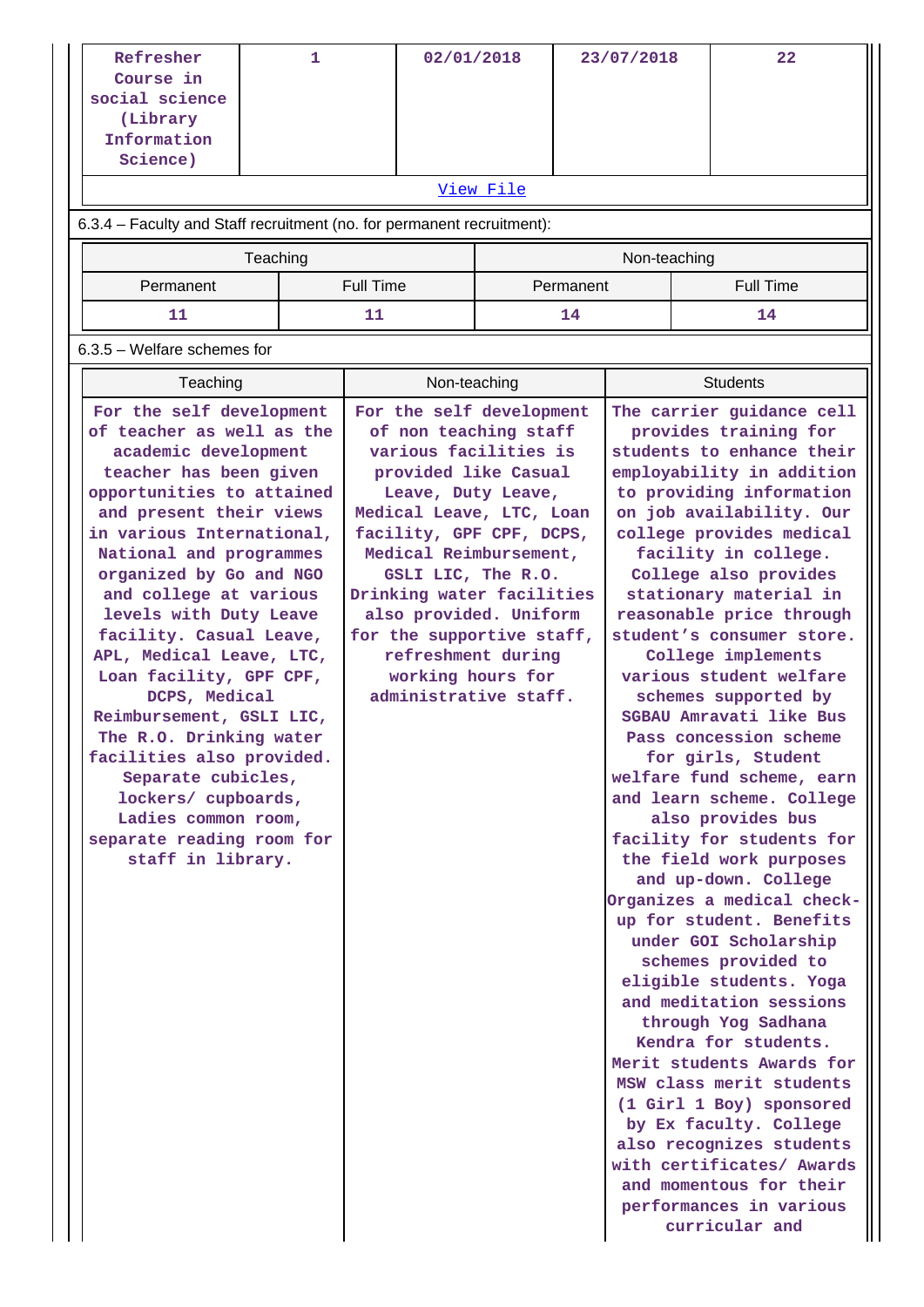|  | extracurricular           |
|--|---------------------------|
|  | activities. College also  |
|  | provides computer lab and |
|  | free wifi service to      |
|  | students. Students are    |
|  | supported through         |
|  | counseling and placement  |
|  | to prepare for jobs and   |
|  | find the jobs. College    |
|  | provides RO water,        |
|  | canteen and enriched      |
|  | library services.         |

### **6.4 – Financial Management and Resource Mobilization**

6.4.1 – Institution conducts internal and external financial audits regularly (with in 100 words each)

 **Grants received from state Govt. utilized by the Principal and Accountant. The college has planning and purchasing committee which takes reviews of the requirement and decided on utilization of the funds. Funds received from various agencies utilized under guidelines of the agency.The college conducted internal audit by the Societies Deputed Auditor of college with help of concerning accountant of college. The external audit was done by the auditor who was appointed by the institution. The separate books for the account maintain for fees and grants received from funding agencies separate and consolidated balance sheet are prepared.**

 6.4.2 – Funds / Grants received from management, non-government bodies, individuals, philanthropies during the year(not covered in Criterion III)

| Name of the non government<br>funding agencies /individuals | Funds/ Grnats received in Rs. | Purpose                                                                                                                     |
|-------------------------------------------------------------|-------------------------------|-----------------------------------------------------------------------------------------------------------------------------|
| Ambadas Y. Mohite (Ex<br>Asso. Professor of<br>College)     | 5000                          | Late Y.B. Mohite Late<br>Shakuntala Mohite Merit<br>Student (Male Female)<br>Award for the MSW Merit<br>students in College |

[View File](https://assessmentonline.naac.gov.in/public/Postacc/Funds_or_Grants/4998_Funds_or_Grants_1584121109.xlsx)

6.4.3 – Total corpus fund generated

# **6.5 – Internal Quality Assurance System**

**00**

6.5.1 – Whether Academic and Administrative Audit (AAA) has been done?

| <b>Audit Type</b> | External                                                                              |                                                                                          | Internal   |                                            |  |  |  |  |  |
|-------------------|---------------------------------------------------------------------------------------|------------------------------------------------------------------------------------------|------------|--------------------------------------------|--|--|--|--|--|
|                   | Yes/No                                                                                | Agency                                                                                   | Yes/No     | Authority                                  |  |  |  |  |  |
| Academic          | Yes                                                                                   | <b>SGBA University</b><br>Amravati                                                       | <b>Yes</b> | IQAC, College<br>Development<br>Committee  |  |  |  |  |  |
| Administrative    | Yes                                                                                   | Department of<br>Social Justice<br>and Special<br>Assistance,<br>Govt. of<br>Maharashtra | <b>Yes</b> | CA appointed<br>parent body<br><b>VYWS</b> |  |  |  |  |  |
|                   | 6.5.2 – Activities and support from the Parent – Teacher Association (at least three) |                                                                                          |            |                                            |  |  |  |  |  |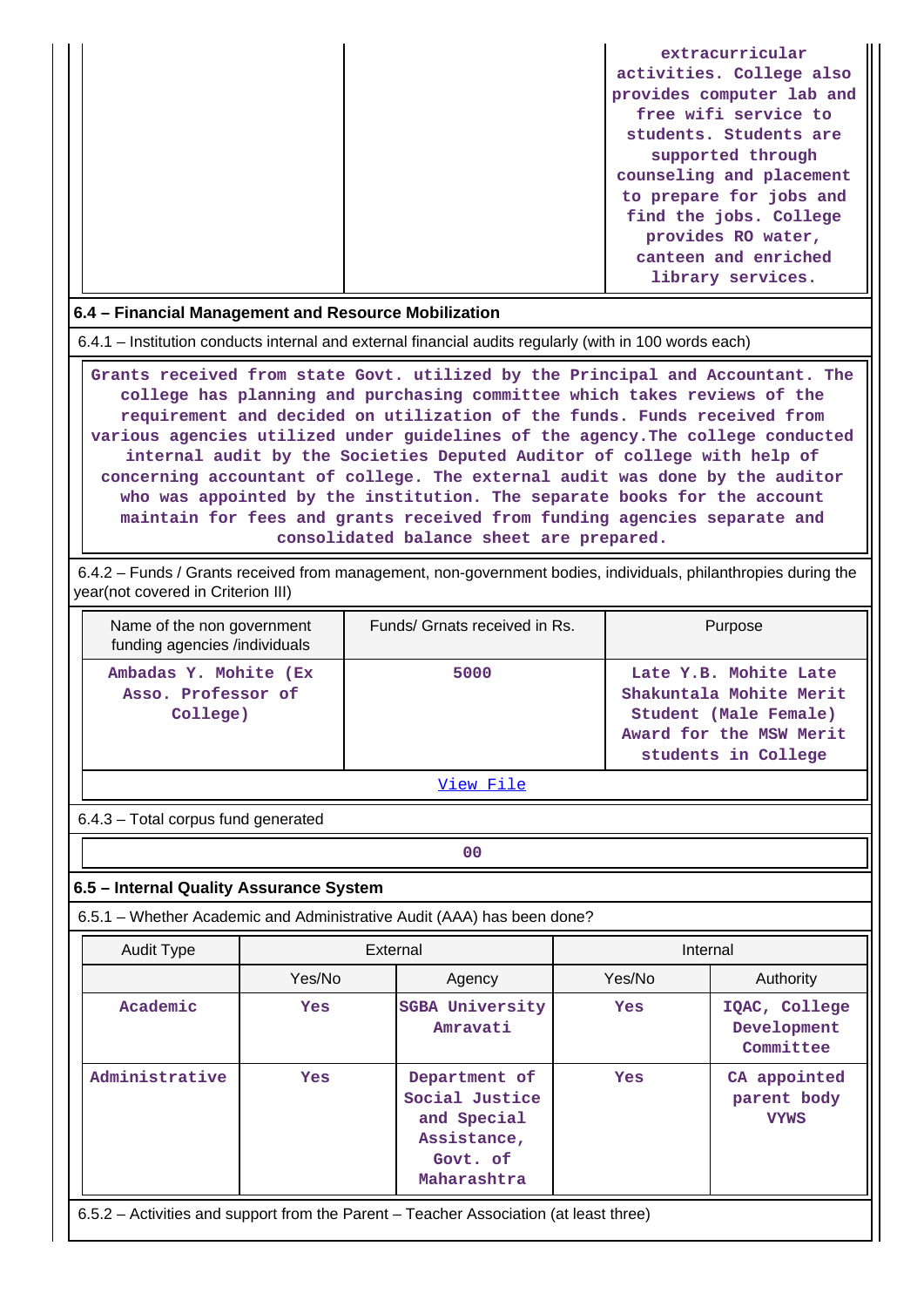**•Meeting with parents to introduce the social work programme. • Meeting with parents to discuss on their pupils educational issues. • Feedback from the parents about academic activities and infrastructural facilities.**

6.5.3 – Development programmes for support staff (at least three)

 **? Review meeting of support staff twice in ayear ? Training on new technology ? Library staff meeting held ? Celebration of Yoga Day ? Mental Health and Hypnotism**

6.5.4 – Post Accreditation initiative(s) (mention at least three)

 **1. Initiated field action project called 'Hum Log' at Pardhi beda Bahilolpur. 2. Continues efforts for improvement in social work syllabus has been done through submitting draft syllabus to SGBAU. Beside this two of one faculty were member of ad-hoc committee to reconstruct the social work syllabus. 3. Research facilities support has been extended through which college has got SGBAU research centre for Ph. D. in social work. Also college has got 1 major research project supported by TRTI. College facilities are encouraged to apply for MRP Research work.**

6.5.5 – Internal Quality Assurance System Details

| a) Submission of Data for AISHE portal | Yes |
|----------------------------------------|-----|
| b) Participation in NIRF               | No  |
| c)ISO certification                    | No  |
| d)NBA or any other quality audit       | No  |

6.5.6 – Number of Quality Initiatives undertaken during the year

| Year | Name of quality<br>initiative by IQAC                                                                                                                                                    | Date of<br>conducting IQAC | <b>Duration From</b> | Duration To | Number of<br>participants |
|------|------------------------------------------------------------------------------------------------------------------------------------------------------------------------------------------|----------------------------|----------------------|-------------|---------------------------|
| 2018 | Initiated<br>field action<br>project<br>called 'Hum<br>Log' at<br>Pardhi beda<br>Bahilolpur<br>and regular<br>activities<br>through<br>field work<br>therein.                            | 24/10/2018                 | 14/06/2018           | 27/04/2019  | 30                        |
| 2019 | Continues<br>efforts for<br>improvement<br>in social<br>work<br>syllabus has<br>been done<br>through<br>submitting<br>draft<br>syllabus to<br><b>SGBAU.</b><br>Beside this<br>two of one | 24/10/2018                 | 28/04/2019           | 31/05/2019  | $\overline{a}$            |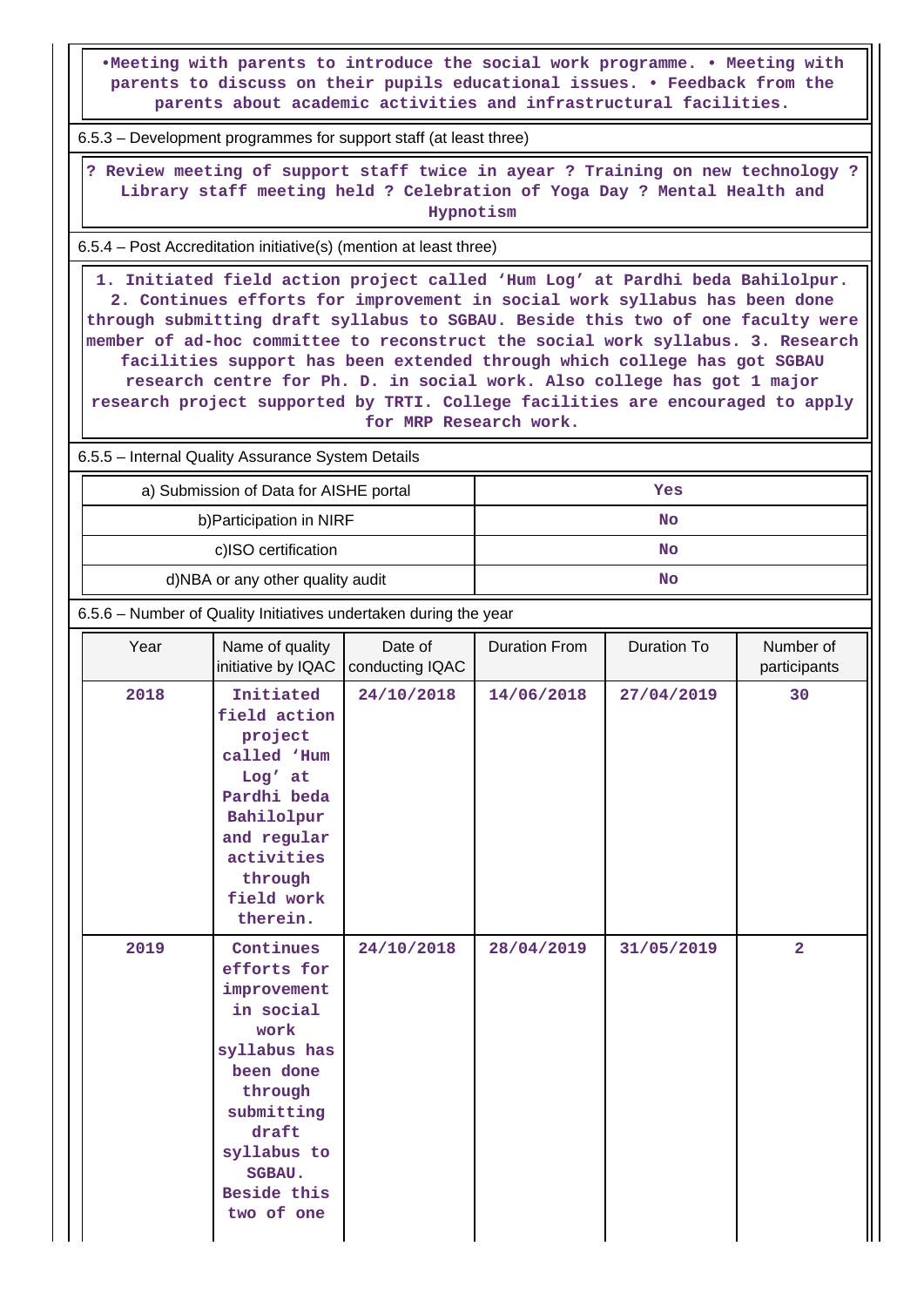|                                                         | faculty were<br>member of ad-<br>hoc<br>committee to<br>reconstruct<br>the social<br>work<br>syllabus.                                                                                                                                                                                                                                  |                          |            |            |            |                        |      |  |  |
|---------------------------------------------------------|-----------------------------------------------------------------------------------------------------------------------------------------------------------------------------------------------------------------------------------------------------------------------------------------------------------------------------------------|--------------------------|------------|------------|------------|------------------------|------|--|--|
| 2018                                                    | Research<br>facilities<br>support has<br>been<br>extended<br>through<br>which<br>college has<br>got SGBAU<br>research<br>centre for<br>Ph. D. in<br>social work.<br>Also college<br>has got 1<br>major<br>research<br>project<br>supported by<br>TRTI.<br>College<br>facilities<br>are<br>encouraged<br>to apply for<br><b>MRP Rese</b> | 24/10/2018<br>14/06/2018 |            |            | 19/01/2019 | 58                     |      |  |  |
|                                                         |                                                                                                                                                                                                                                                                                                                                         |                          |            | View File  |            |                        |      |  |  |
| year)                                                   | <b>CRITERION VII - INSTITUTIONAL VALUES AND BEST PRACTICES</b><br>7.1 - Institutional Values and Social Responsibilities<br>7.1.1 - Gender Equity (Number of gender equity promotion programmes organized by the institution during the                                                                                                 |                          |            |            |            |                        |      |  |  |
| Title of the<br>programme                               | Period from                                                                                                                                                                                                                                                                                                                             |                          |            | Period To  |            | Number of Participants |      |  |  |
|                                                         |                                                                                                                                                                                                                                                                                                                                         |                          |            |            |            | Female                 | Male |  |  |
| Ranganathan<br>jayanti top ten<br>library uses<br>award | 11/08/2018                                                                                                                                                                                                                                                                                                                              |                          |            | 11/08/2018 |            | 41                     | 39   |  |  |
| National<br>Integrity<br>Workshop                       | 29/08/2018                                                                                                                                                                                                                                                                                                                              |                          |            | 29/08/2018 |            | 41                     | 23   |  |  |
| vachan prerna<br>din                                    | 15/10/2018                                                                                                                                                                                                                                                                                                                              |                          |            | 15/10/2018 |            | 38                     | 27   |  |  |
| No tobaco<br>initiative                                 | 25/02/2019                                                                                                                                                                                                                                                                                                                              |                          | 25/02/2019 |            |            | 40                     | 26   |  |  |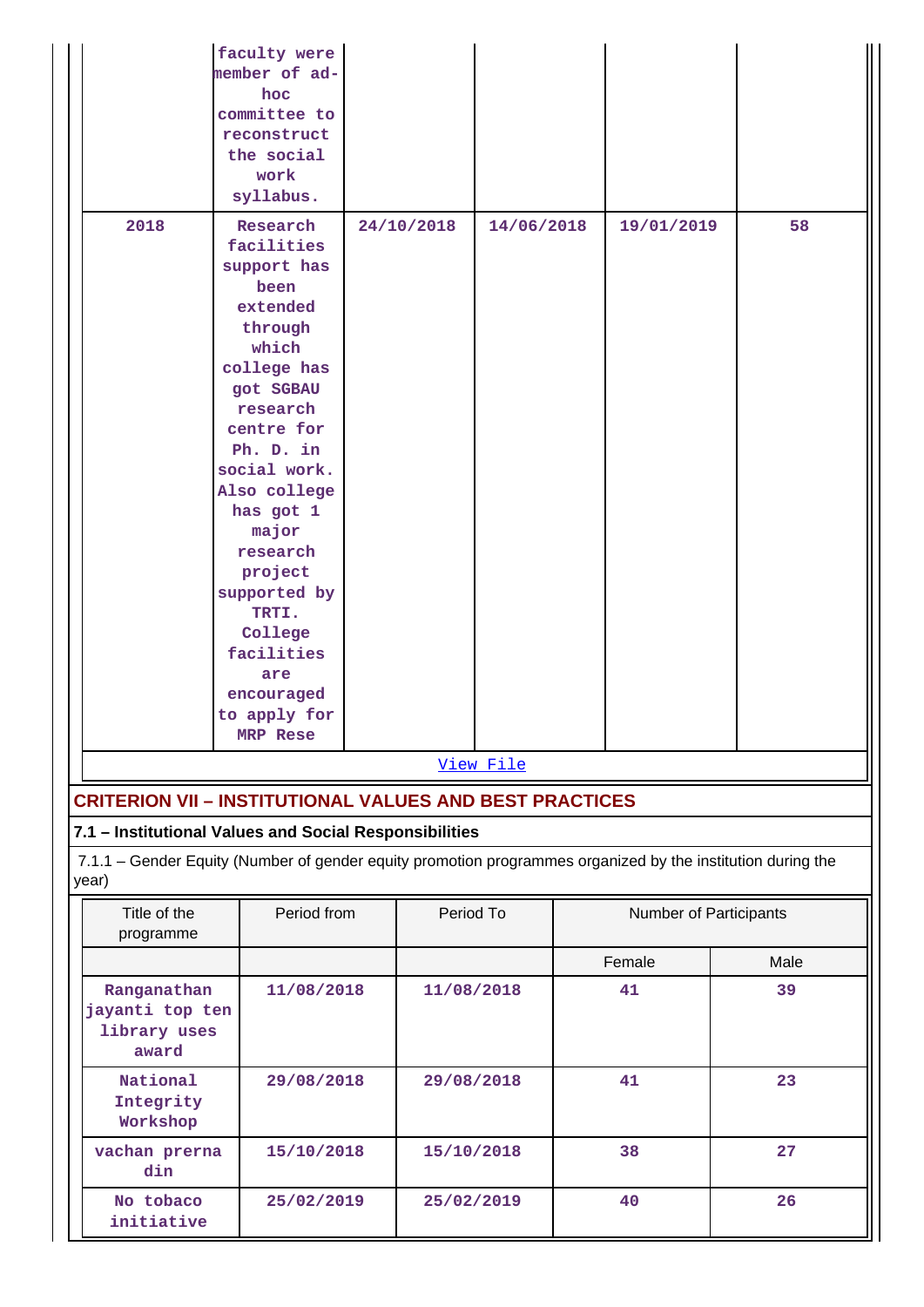| 7.1.2 - Environmental Consciousness and Sustainability/Alternate Energy initiatives such as:      |                                                                                             |                                                                                                   |  |                                                           |              |  |                                                                                                                                                                                                                                                          |                                                                                        |                                                     |  |
|---------------------------------------------------------------------------------------------------|---------------------------------------------------------------------------------------------|---------------------------------------------------------------------------------------------------|--|-----------------------------------------------------------|--------------|--|----------------------------------------------------------------------------------------------------------------------------------------------------------------------------------------------------------------------------------------------------------|----------------------------------------------------------------------------------------|-----------------------------------------------------|--|
| Percentage of power requirement of the University met by the renewable energy sources             |                                                                                             |                                                                                                   |  |                                                           |              |  |                                                                                                                                                                                                                                                          |                                                                                        |                                                     |  |
|                                                                                                   |                                                                                             |                                                                                                   |  | 50 New Plant Planted in the college campus during 2018-19 |              |  |                                                                                                                                                                                                                                                          |                                                                                        |                                                     |  |
| 7.1.3 - Differently abled (Divyangjan) friendliness                                               |                                                                                             |                                                                                                   |  |                                                           |              |  |                                                                                                                                                                                                                                                          |                                                                                        |                                                     |  |
|                                                                                                   | Item facilities<br>Yes/No<br>Number of beneficiaries                                        |                                                                                                   |  |                                                           |              |  |                                                                                                                                                                                                                                                          |                                                                                        |                                                     |  |
|                                                                                                   | Physical facilities<br>Yes<br>1                                                             |                                                                                                   |  |                                                           |              |  |                                                                                                                                                                                                                                                          |                                                                                        |                                                     |  |
|                                                                                                   | Scribes for examination<br>1<br>Yes                                                         |                                                                                                   |  |                                                           |              |  |                                                                                                                                                                                                                                                          |                                                                                        |                                                     |  |
| 7.1.4 – Inclusion and Situatedness                                                                |                                                                                             |                                                                                                   |  |                                                           |              |  |                                                                                                                                                                                                                                                          |                                                                                        |                                                     |  |
| Year                                                                                              | Number of<br>initiatives to<br>address<br>locational<br>advantages<br>and disadva<br>ntages | Number of<br>initiatives<br>taken to<br>engage with<br>and<br>contribute to<br>local<br>community |  | Date                                                      | Duration     |  | Name of<br>initiative                                                                                                                                                                                                                                    | <b>Issues</b><br>addressed                                                             | Number of<br>participating<br>students<br>and staff |  |
| 2018                                                                                              | $\mathbf{1}$                                                                                | $\overline{2}$                                                                                    |  | 15/09/201<br>8                                            | 1            |  | clinlines<br>s<br>Campaign                                                                                                                                                                                                                               | <b>Awarness</b><br>About<br>avoid<br>plastic<br>bags and<br>clinlines<br>campaign      | 70                                                  |  |
| 2018                                                                                              | $\mathbf{1}$                                                                                | $\mathbf{1}$                                                                                      |  | 02/10/201<br>8                                            | $\mathbf{1}$ |  | Plastic<br>Free<br>Campaign                                                                                                                                                                                                                              | <b>Awarness</b><br>About<br>avoid<br>plastic<br>bags and<br>clinlines<br>s<br>campaign | 80                                                  |  |
| 2018                                                                                              | $\mathbf{1}$                                                                                | 1                                                                                                 |  | 10/12/201<br>8                                            | 9            |  | <b>NSS</b><br>Special<br>Camp                                                                                                                                                                                                                            | Gram<br>Swachata<br>Abhiyan                                                            | 75                                                  |  |
| 2019                                                                                              | $\mathbf{1}$                                                                                | $\mathbf{1}$                                                                                      |  | 02/03/201<br>9                                            | 1            |  | Water Con<br>servation                                                                                                                                                                                                                                   | Shramdan                                                                               | 54                                                  |  |
|                                                                                                   |                                                                                             |                                                                                                   |  |                                                           | View File    |  |                                                                                                                                                                                                                                                          |                                                                                        |                                                     |  |
| 7.1.5 - Human Values and Professional Ethics Code of conduct (handbooks) for various stakeholders |                                                                                             |                                                                                                   |  |                                                           |              |  |                                                                                                                                                                                                                                                          |                                                                                        |                                                     |  |
|                                                                                                   | <b>Title</b>                                                                                |                                                                                                   |  | Date of publication                                       |              |  |                                                                                                                                                                                                                                                          | Follow up(max 100 words)                                                               |                                                     |  |
| Code of Conduct                                                                                   |                                                                                             |                                                                                                   |  | 06/07/2018                                                |              |  | During admission of BSW<br>and MSW we kept<br>transparency and fair<br>admission. After<br>admission we use to take<br>orientation program on<br>field activity and social<br>work course. For the<br>feedback and suggestion<br>of the students college |                                                                                        |                                                     |  |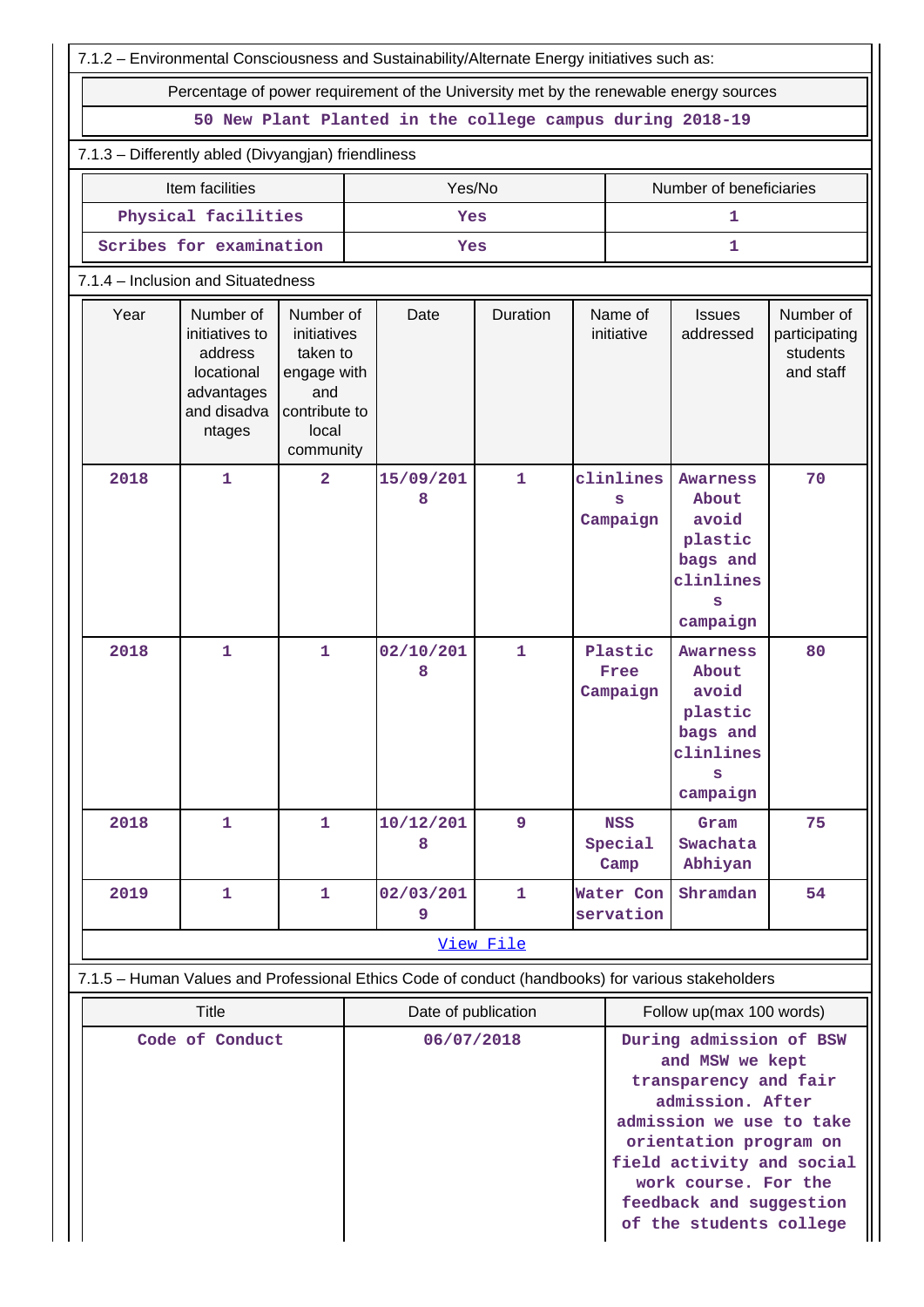| administration kept       |
|---------------------------|
| suggestion box in the     |
| college. Many new books   |
| and journal were provided |
| for the students to       |
| develop their knowledge   |
| and skills. To develop    |
| research skills among MSW |
| and BSW we had organized  |
| orientation on research   |
| for two days. On the      |
| basis of gender equality  |
| college gives similar     |
| opportunity for boys and  |
| girls to participate in   |
| various program and       |
| workshop.                 |

### 7.1.6 – Activities conducted for promotion of universal Values and Ethics

| Activity                                            | <b>Duration From</b> | Duration To | Number of participants |  |  |  |  |
|-----------------------------------------------------|----------------------|-------------|------------------------|--|--|--|--|
| Blood Group Test,<br>Thalesemia,<br>Sicklecell Test | 14/08/2018           | 14/08/2018  | 199                    |  |  |  |  |
| <b>Blood Donation Camp</b>                          | 24/09/2018           | 24/09/2018  | 59                     |  |  |  |  |
| Votar Awarness and<br>Eye Donation Prag.            | 04/10/2018           | 04/10/2018  | 82                     |  |  |  |  |
| Votar Awarness<br>Campaign                          | 14/03/2019           | 14/03/2019  | 15                     |  |  |  |  |
| Votar Awarness<br>Campaign                          | 27/03/2019           | 27/03/2019  | 15                     |  |  |  |  |
| View File                                           |                      |             |                        |  |  |  |  |

7.1.7 – Initiatives taken by the institution to make the campus eco-friendly (at least five)

**Tree Plantation**

**Paper use for print on both side**

**Plastic free campus**

**Save water save electricity**

**Minimum use of Paper**

### **7.2 – Best Practices**

7.2.1 – Describe at least two institutional best practices

 **Best Practice - 01 Field Action Project Bahilolpur (Hum Log) Background – The Paradhi Beda which comes under Bahilolpur Grampanchyat is 7km away from Amravati Badnera city. It is a village of Paradhi community. Though it is very near to NH 06 and the central Railway root, the Pada is far away and deprived form social development. As a part of curricular acvitity, during the field visit to paradhi Beda, when the students and teaching staff visited and observed the Paradhi Beda they come to know that there people are facing many problems. Hence the students of Social Work College with the help of the methods techniques and skills of social work observed studied the social economical educational and health conditions of Bahilopur village and Paradhi Beda for a week. It was found that the total population of Paradhi Beda is 716**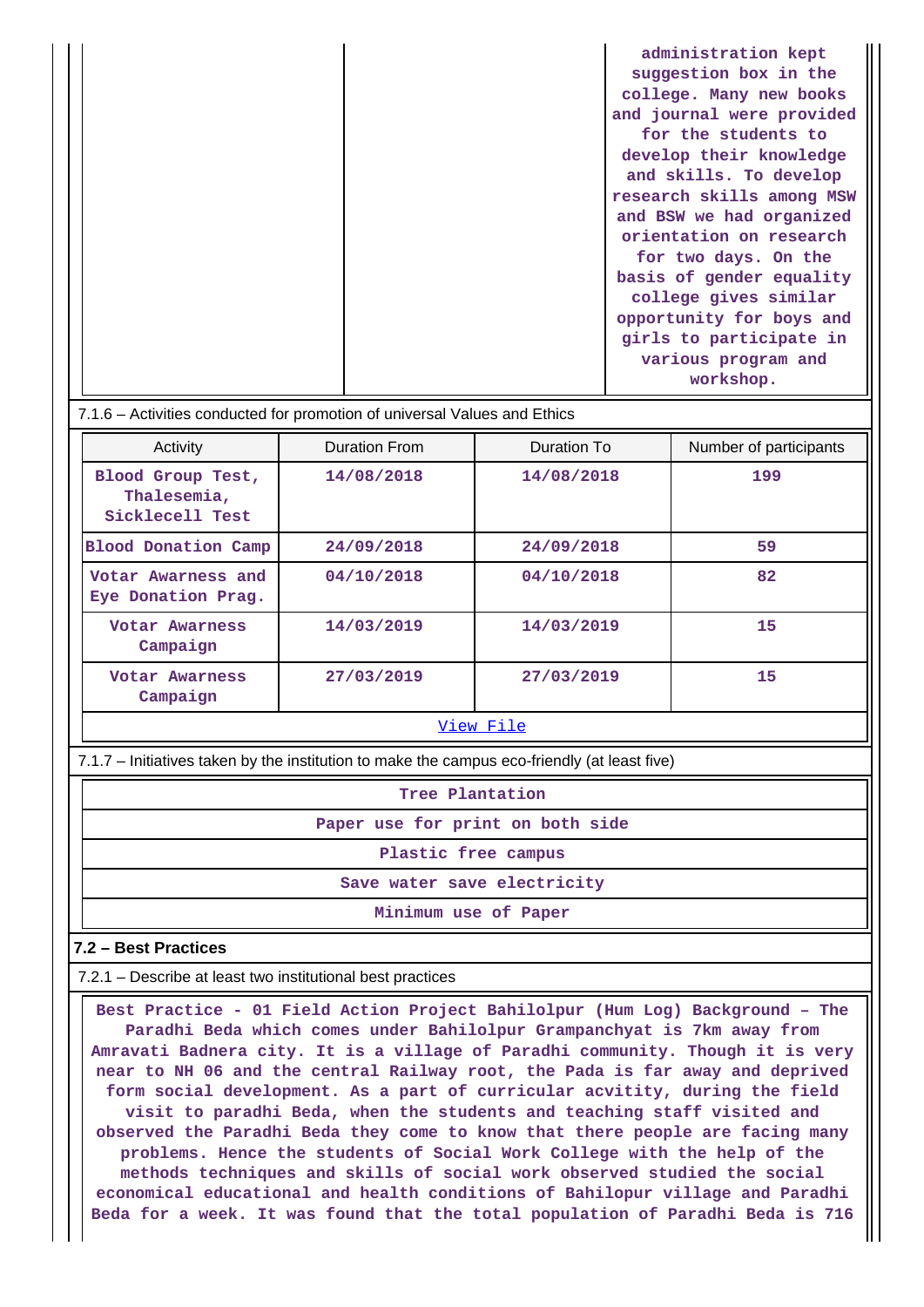**and the percentage of literacy is only 5. Even the basic needs like health and sanitization, drinking water, roads, electricity are not fulfilled. There is high percentage of hobbits and addiction among people (65). Besides this, problems like migration for employment, malnutrition, child marriage, open defecation, lack of means of transports etc were found. After due consideration and concern, with the concept of Principal, it was decided to start field Action project at Paradhi Beda with this under the guidance of Principal through various meeting and discussions the name of the project, its aim adjectives, strategy and committee was formed. Aim of the Project: - To bring Paradhi Community into the mainstream of society. (Social Upliftment of Paradhi Beda) Objectives : 1) To unite and strengthen the paradhi community of Bahilolpur 2) To make them aware about health and provide health facility 3) To Prohibit the percentage of addiction and habit 4) To inform about government programs for youth welfare and employment 5) To raise awareness about school and higher education 6) To raise awareness about personal and public health and hygine 7) To increase the participation of paradhi people in Democratre process of Beda 8) To Eliminate superstitious practices and to preserve cultural heritage 9) To follow at the administrative level to provide public facilities to the people of paradhi community. Strategy 1) To get permission for implementation of the project form matrusanstha Vidarbha Youth Welfare Society and correspondence with Grampanchayat office, Police Patil Bahilolpur Police Station, Rural Police Superintendent and various agencies. 2) Efforts to organize various social programs with the help of Health Dept. Social Welfare Dept. Women and child welfare Department. 3) To raise awareness about addiction with the help of students of social work college police Department government counseling centre and various institutes 4) Advice and Guidance on various employment related schemes with the help of District Industries centre, District Collector office, Panchayat samiti and forest Department. 5) To bring out of school children into the mainstream of education and to facilitate the benefit of primary and secondary education to paradhi children with the help of concerning departments. To raise awareness about skill education and competitive education. 6) Organize awareness programs on individual and public hygine with the help of zilla parished and panchayat samiti, Health Department social wok college and to implement related schemes in villages. 7) Efforts by the election commission, Zilla parished, panchayat Samiti for various program training and workshops to increase participation of the paradhi community in democratic process. 8) Efforts to organize awareness programs for the presentation of ill mannered customs of paradhi community with the help of Health Department, Superstition Abolition committee and social work college. 9) Follow up at the government and administrative level with the participation of the people of the village and social work college under vidarbha youth welfare society to provide electricity, water roads and transports. 10) Organize various programs at Paradhi beda in collaboration with the staff and students of the college of social work and try to organize them through the methods and techniques of social work. Best Practice No.2 Student Consumer Store The College of social work is initiated student consumer store in 1997 to provide the educational material and stationary in affordable price. The store is registered under cooperative act and continually providing the material for student from its inception. Student of college gets required stationary and educational material in college and in affordable price. College provide them pen, pencil, record books, diaries and other important material. 1. Goal: To Provide educational material stationary in affordable price 2. The Context: The College of social work is initiated student consumer store in 1997 to provide the educational material and stationary in affordable price. The store is registered under cooperative act and continually providing the material for student from its inception. 3. The Practice: Student of college gets required stationary and educational material in college and in affordable price. College provide them pen, pencil, record books, diaries and other important material.**